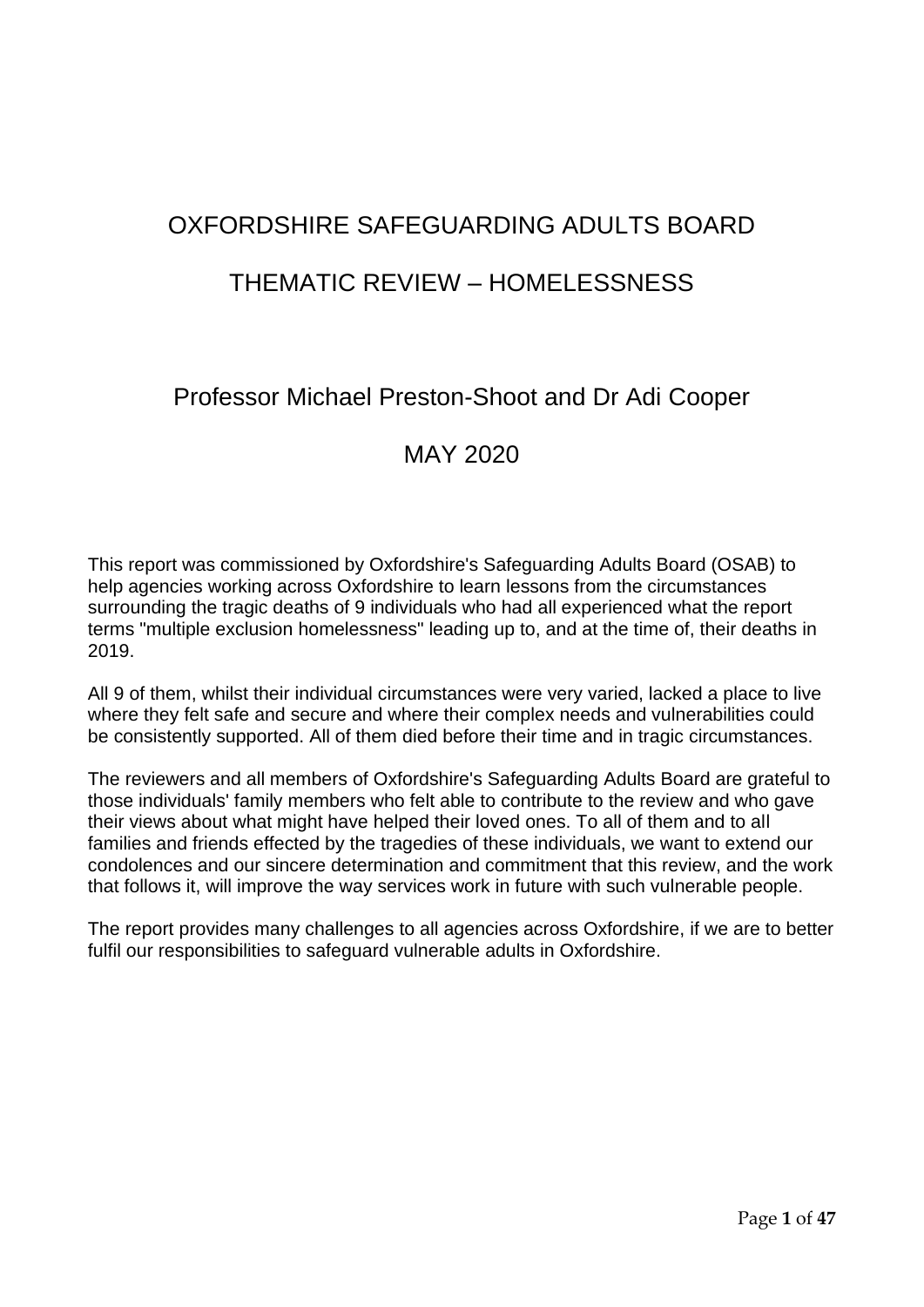## Contents

| 3.  |  |
|-----|--|
|     |  |
|     |  |
|     |  |
|     |  |
|     |  |
|     |  |
|     |  |
|     |  |
|     |  |
| 10. |  |
| 11. |  |
| 12. |  |
|     |  |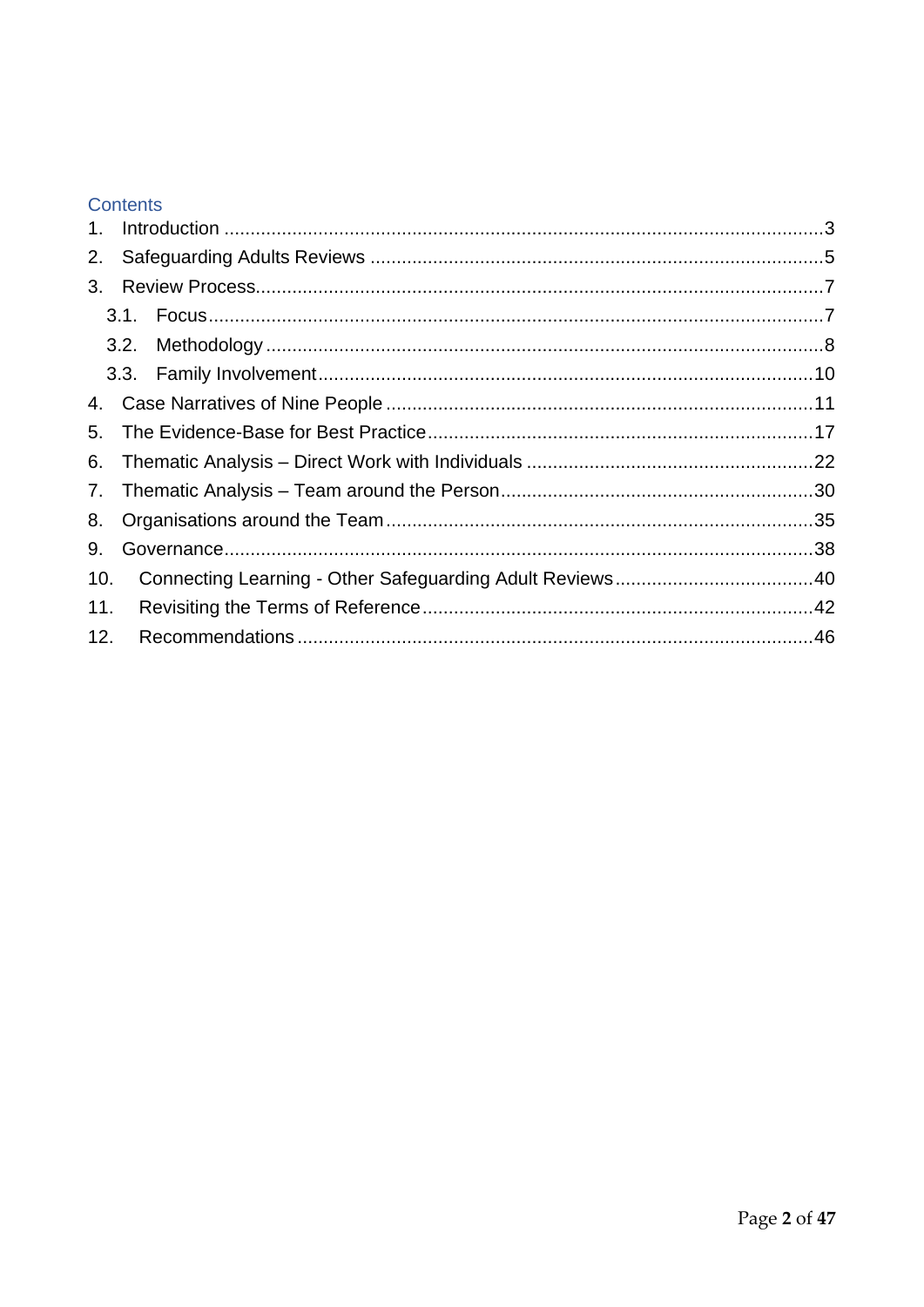## <span id="page-2-0"></span>1. Introduction

- 1.1. Oxford City Council referred five deaths of individuals who were homeless, their deaths occurring between November 2018 and February 2019. The information received from partners (Oxford City Council, Thames Valley Police, Adult Social Care, Oxford Health, Oxford University Hospitals, Public Health, Turning Point) indicated a high level of substance abuse and undiagnosed mental health issues. Between February 2019 and June 2019 there were a further four deaths.
- 1.2. Three were in the homeless pathway and accommodated at the time of their death. One had refused all services and professional involvement. The most recent appeared to have only arrived in Oxford the previous day. The three who were accommodated appeared to have suffered drugrelated deaths. The other two died of causes unrelated to their homelessness (sudden unexpected death due to epilepsy and a stroke).
- 1.3. It appeared from the information presented that all services were as involved with the subjects as they were willing to allow. Therefore, based on the information presented, the Safeguarding Adult Review (SAR) subgroup did not believe the cases, either singularly or as a whole, met the criteria for a SAR.
- 1.4. Subsequently Oxfordshire Safeguarding Adults Board (OSAB) became aware of four further deaths of individuals who were homeless. Additionally, the SAR Subgroup was also presented with two reports. These concerned a review of a homeless service in Oxfordshire from 2013. The thematic issues identified by that review were felt to be the same as in the cases presented to the SAR subgroup, namely:
	- 1.4.1. High level of alcohol and drug use
	- 1.4.2. Multiple health need including epilepsy and heart problems
	- 1.4.3. Reluctance to engage with services e.g. health services in some instances
	- 1.4.4. Long history of rough sleeping/being known to homelessness services
- 1.5. The SAR sub-group considered whether the five cases originally referred by Oxford City Council, together with the additional four cases, constituted singly or collectively grounds to recommend the commissioning of a SAR but concluded they did not. The SAR Subgroup recommended to the Executive that while the cases did not meet the SAR criteria there was a need for a systemic review of homelessness.
- 1.6. The Executive of the OSAB accepted that a systemic thematic review should be undertaken to draw out any safeguarding lessons for policy and practice in working with vulnerable individuals who are presenting as homeless.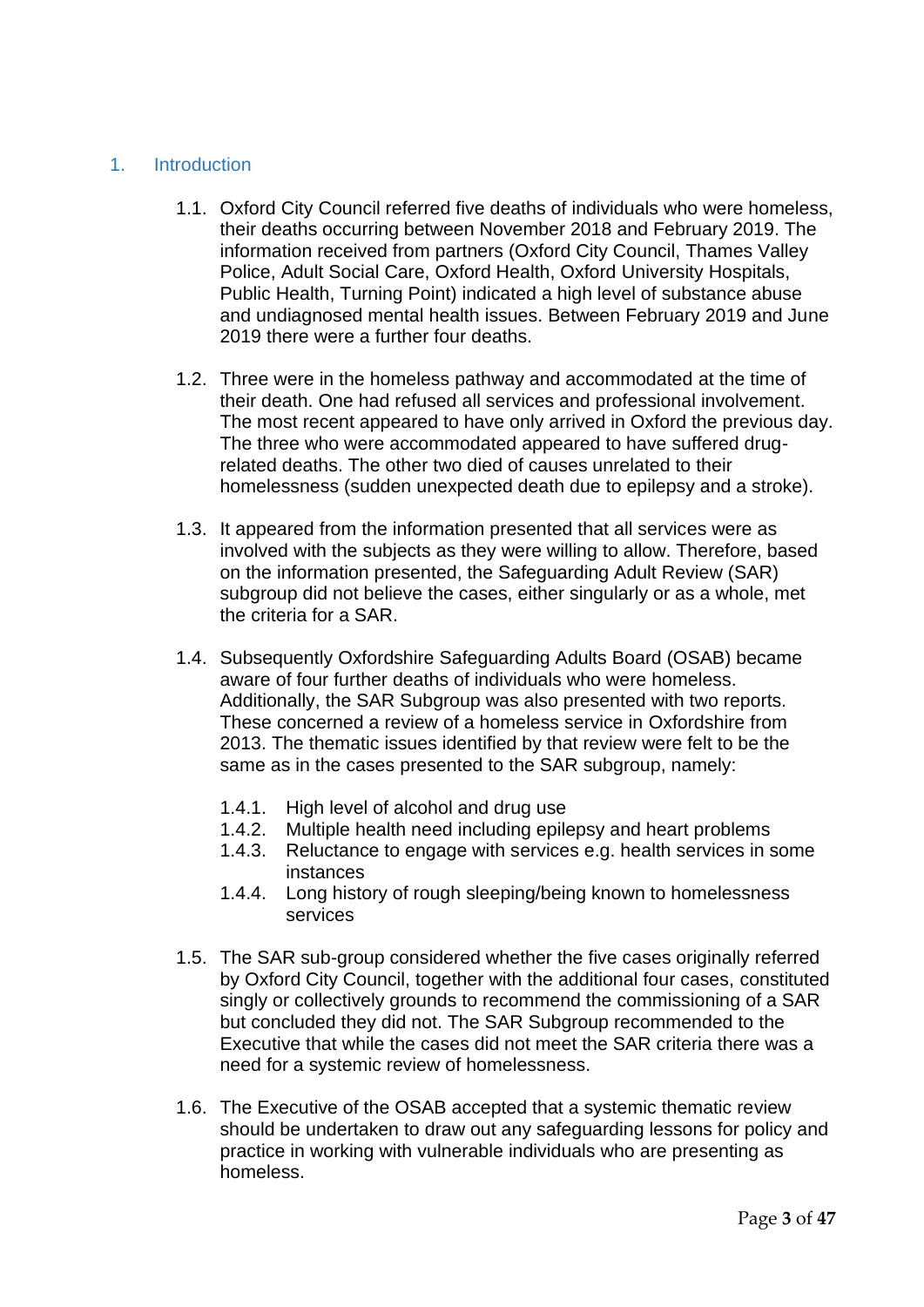- 1.7. This report was commissioned to look at the individual cases within scope of the review and does not therefore consider recent or current initiatives being undertaken which seek to address some of the issues highlighted. The Safeguarding Board would be expected to publish such progress alongside publication of this report.
- 1.8. The focus of this report are the issues professionals encountered in working with the nine individuals experiencing multiple-exclusion homelessness. Examples of good practice were highlighted at the learning event, as was a clear commitment from frontline professionals to working with those experiencing multiple-exclusion homelessness, however these are not the focus of this report and therefore have not been explored further.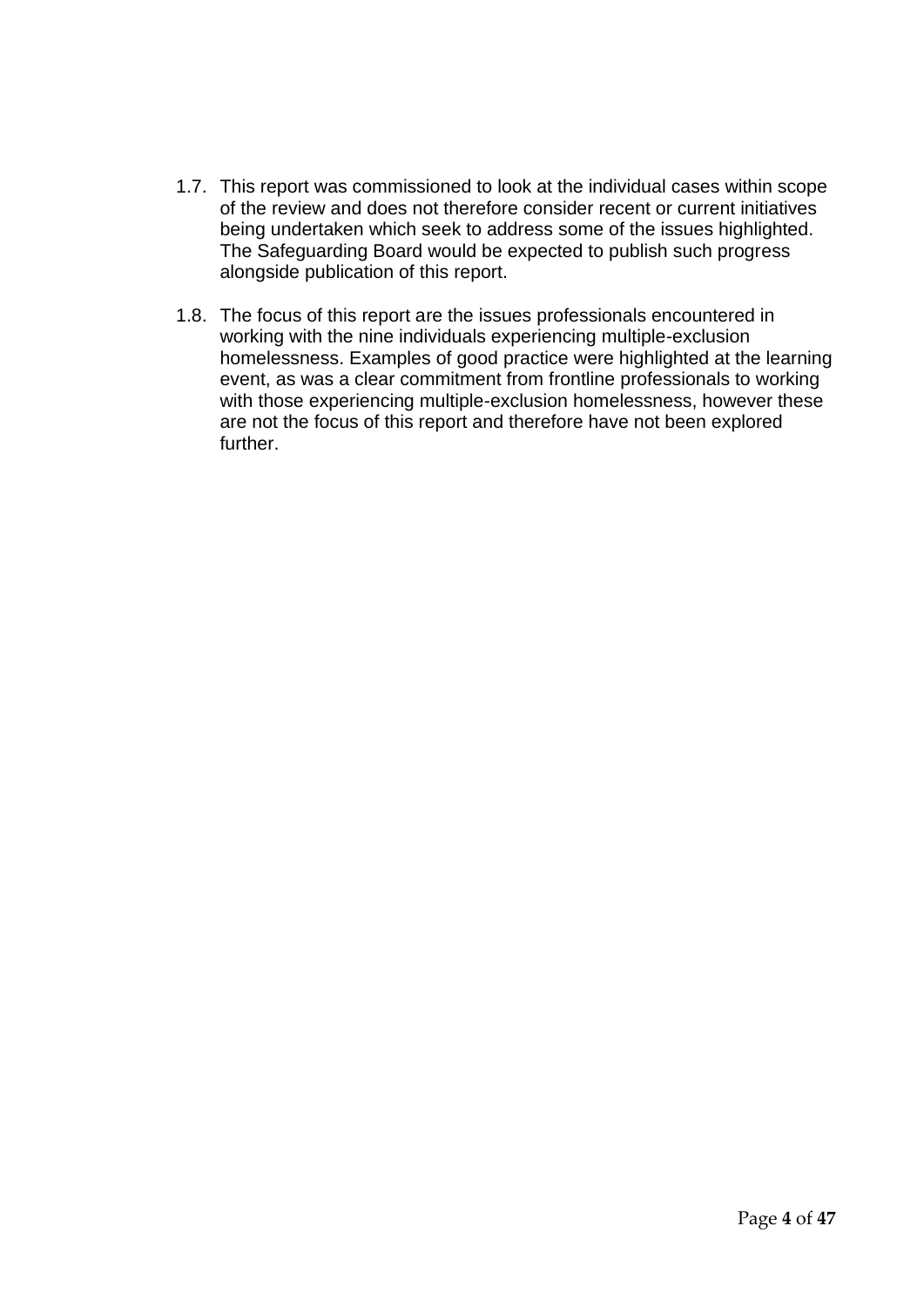## <span id="page-4-0"></span>2. Safeguarding Adults Reviews

- 2.1. OSAB has a mandatory statutory duty<sup>1</sup> to arrange a SAR where:
	- An adult with care and support needs has died and the SAB knows or suspects that the death resulted from abuse or neglect, or an adult is still alive and the SAB knows or suspects that they have experienced serious abuse or neglect, and
	- There is reasonable cause for concern about how the Board, its members or others worked together to safeguard the adult.
- 2.2. OSAB has discretion to commission reviews in circumstances where there is learning to be derived from how agencies worked together but where it is inconclusive as to whether an individual's death was the result of abuse or neglect. Abuse and neglect includes self-neglect.
- 2.3. It is important to emphasise the distinction between the mandatory and the discretionary criteria because this is not always appreciated. Under current law (Care Act 2014), for the mandatory criteria to be met, a SAB must have reasonable reason to believe that the adult whose case has been referred has/had care and support needs, has/had experienced abuse or neglect, including self-neglect, and there is/was reasonable cause for concern about how agencies have worked together in that case.
- 2.4. In response to rising concerns and increased visibility of homelessness as an issue across the country, but particularly in big cities, the Government has released its Rough Sleeping Strategy: <https://www.gov.uk/government/publications/the-rough-sleeping-strategy>
- 2.5. The Strategy says…

*"We agree with the Advisory Panel, who were clear that Safeguarding Adult Reviews are powerful tools, which unfortunately are rarely used in the case of people who sleep rough. We will work with Safeguarding Adult Boards to ensure that Safeguarding Adult Reviews are conducted when a person who sleeps rough dies or is seriously harmed as a result of abuse or neglect, whether known or suspected, and there is concern that partner agencies could have worked more effectively to protect the adult. Lessons learned from these reviews will inform improvements in local systems and services".*

2.6. The reason for emphasising the distinction between mandatory and discretionary reviews in section 2.3 above is that the Government Strategy appears to fail to recognise that, for the mandatory criteria to be met, the adult must appear to have/have had care and support needs as defined by the Care Act 2014<sup>2</sup>.

 $<sup>1</sup>$  Sections 44(1)-(3), Care Act 2014</sup>

<sup>&</sup>lt;sup>2</sup> The Care and Support (Eligibility Criteria) Regulations 2014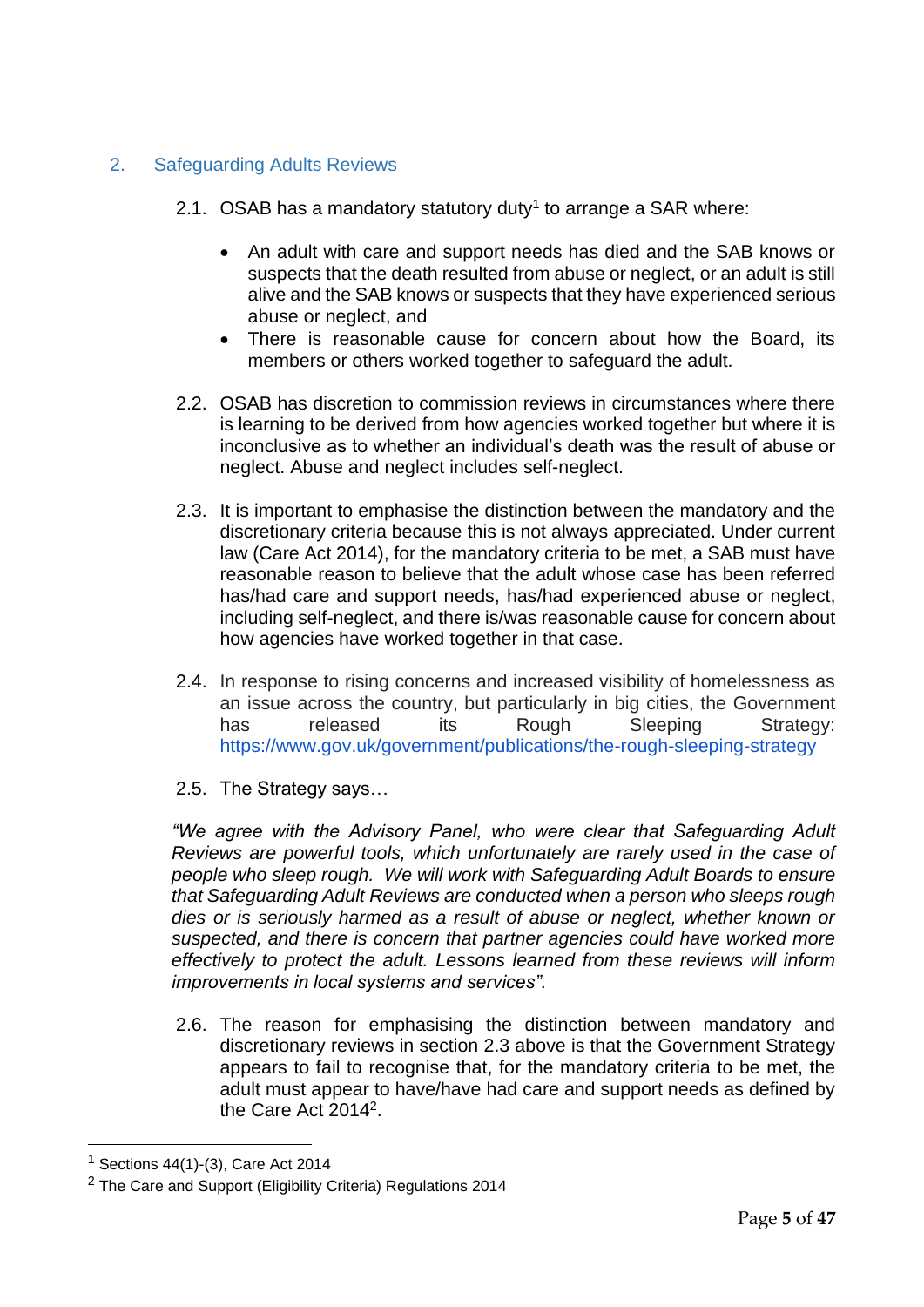- 2.7. The Executive of the OSAB, following the suggestion of the SAR Subgroup, considering that a causal link had not been clearly established in every case between self-neglect and the deaths of people experiencing homelessness that had been referred, recommended that a discretionary thematic learning review be commissioned. This was agreed by the Independent Chair of OSAB.
- 2.8. Board members must co-operate in and contribute to the review with a view to identifying the lessons to be learnt and applying those lessons in the future<sup>3</sup>. The purpose is not to allocate blame or responsibility, but to identify ways of improving how agencies work, singly and together, to help and protect adults with care and support needs who are at risk of abuse and neglect, including self-neglect, and are unable to protect themselves.
- 2.9. The question of whether there should be a specific pathway for reviews of street homeless deaths or whether the discretionary provisions in section 44 Care Act 2014 should be used is considered further in section 9.3.

 $3$  Section 44(5), Care Act 2014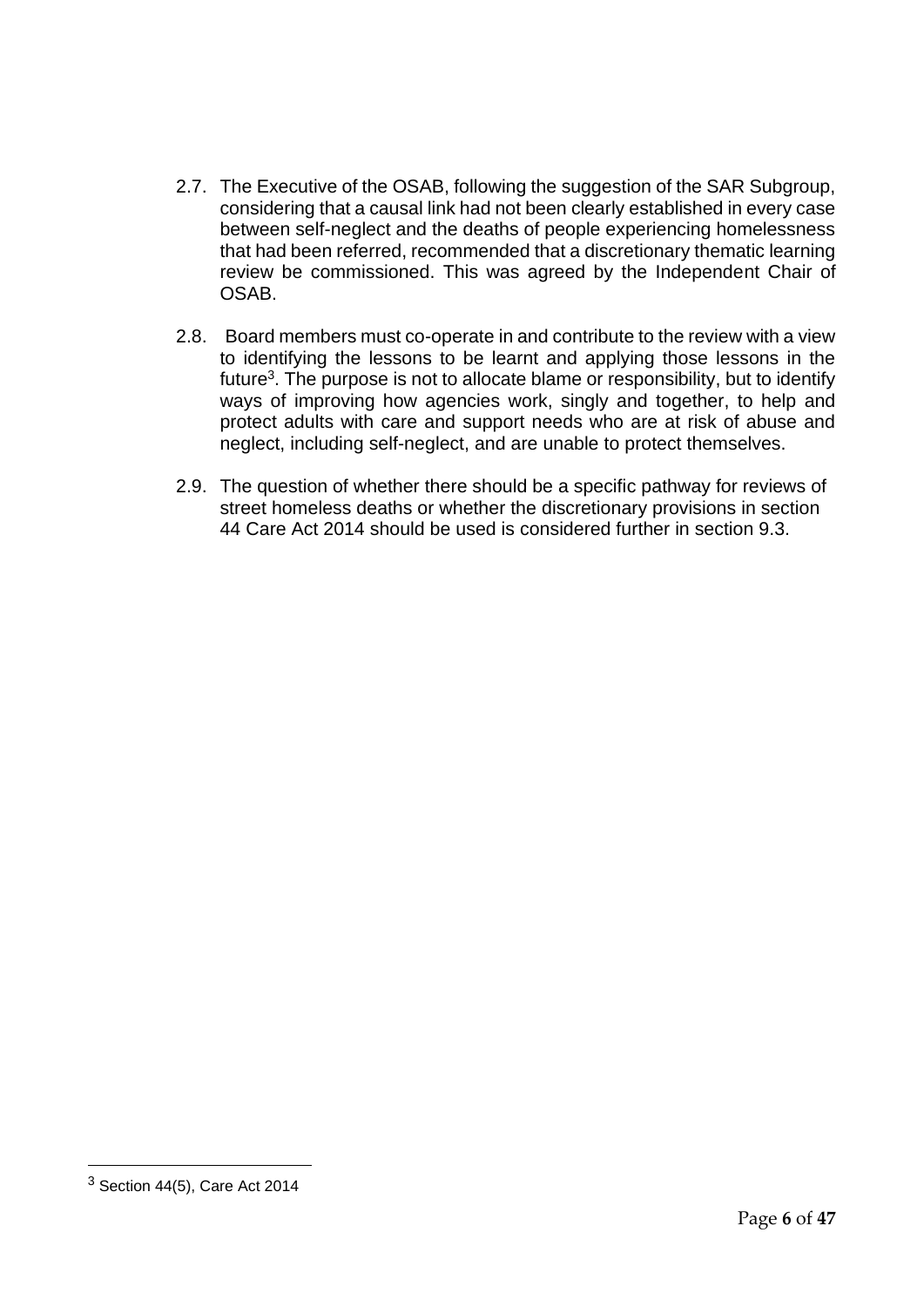#### <span id="page-6-1"></span><span id="page-6-0"></span>3. Review Process

- 3.1. Focus
	- 3.1.1. OSAB agreed a specification for the thematic review on homelessness. Its purpose was to examine the events and circumstances that led to the deaths of this group of people, explore what if anything could have been done to avert this outcome, and capture learning as to what might be done to improve the effectiveness of services in Oxfordshire that support people experiencing homelessness, including mainstream services. The basis for the review would be to examine policy and practice surrounding the nine cases where the death of a person experiencing homelessness was a factor.
	- 3.1.2. The review would also look at the range of existing provision, including statutory services, outreach work and third sector organisations in order to gain a better overview of whether and where the system had failed these individuals, and identify what actions agencies can take to seek to address those gaps.
	- 3.1.3. A wide range of organisations were involved with some or all of the nine individuals at one time or another. Representation was therefore sought from:
		- 3.1.3.1. Organisations that work exclusively with people experiencing homelessness including St Mungo's – Service Provider, OxSPOT; providers of supported accommodation where the person was accommodated at the time of their death, including Homeless Oxfordshire – Service Provider, O'Hanlon House; Luther Street Medical Centre;
		- 3.1.3.2. Organisations that provide services to the wider population, including people experiencing homelessness, namely Oxfordshire County Council, Oxford City Council, Thames Valley Police, Oxford Health NHS Foundation Trust, Turning Point and South Central Ambulance Service.
	- 3.1.4. The review also brought together commissioners/senior managers who have responsibility for the commissioning/management of these services. The purpose of their involvement was to identify strategic and commissioning level learning.
	- 3.1.5. The review focused on the period from November 2018 to July 2019, during which time the deaths occurred.
	- 3.1.6. The nine individual cases are summarised below. However, rather than a traditional review that would concentrate on a detailed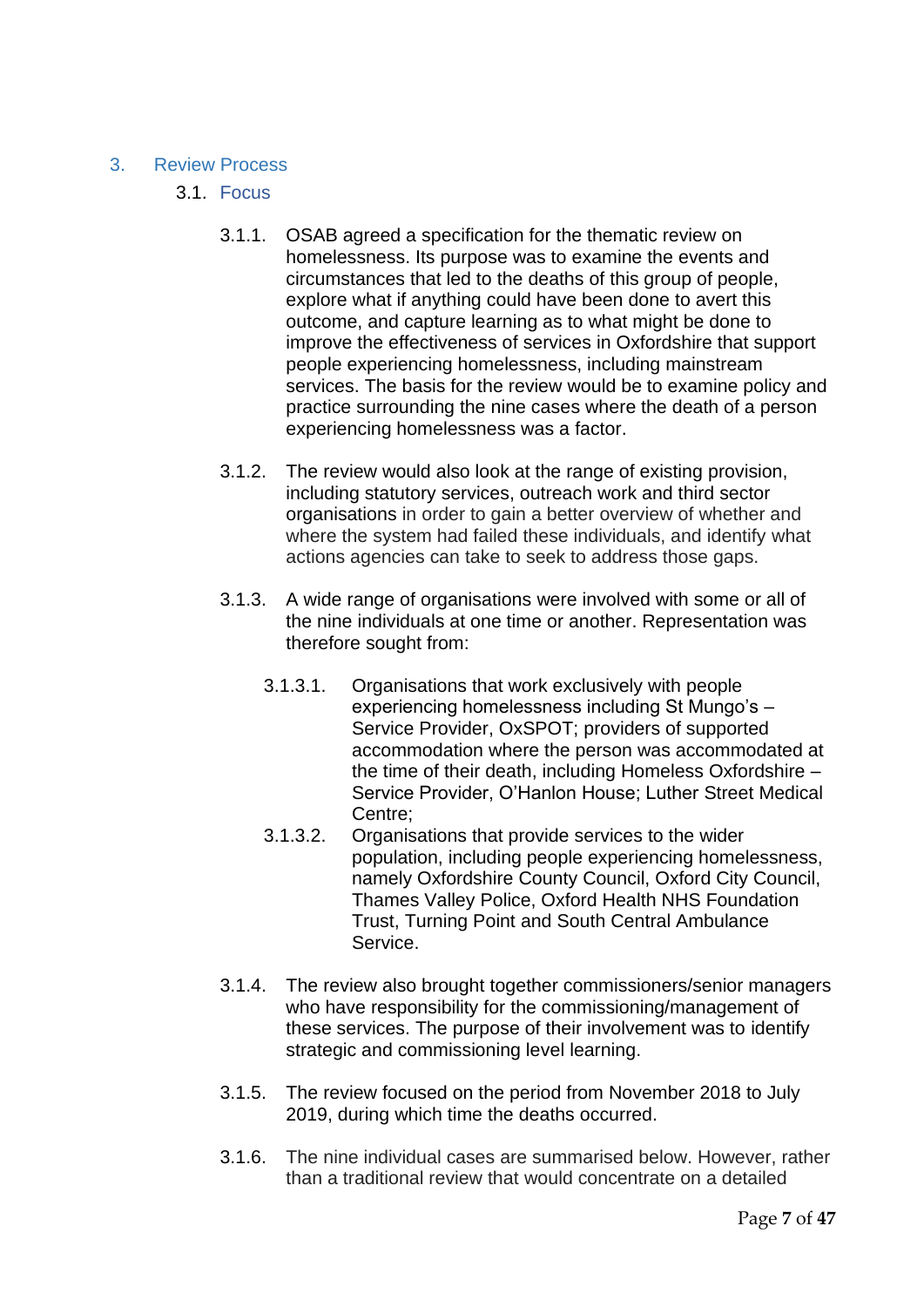chronology of a single case, this thematic review would look across all nine cases for learning from recurring themes that would indicate systemic issues to be addressed.

3.1.7. The review has adopted a whole system focus. What enables and what obstructs best practice may reside in one or more of several domains, as captured in the diagram. Moreover, the different domains may be aligned or misaligned, meaning that part of the focus must fall on whether what might enable best practice in one domain is undermined by the components of another domain.



#### <span id="page-7-0"></span>3.2. Methodology

3.2.1. Combined chronologies were compiled regarding the nine people who died from information supplied by partner agencies. The level of detail varied considerably. Some individuals were hardly known to services in Oxfordshire. Others, as emerged in the workshop sessions, were very well known to workers but, because they were seldom seen to be eligible for services, there is little about them, or their histories, in documented records. However, from the combined chronologies it proved possible to identify themes for further exploration.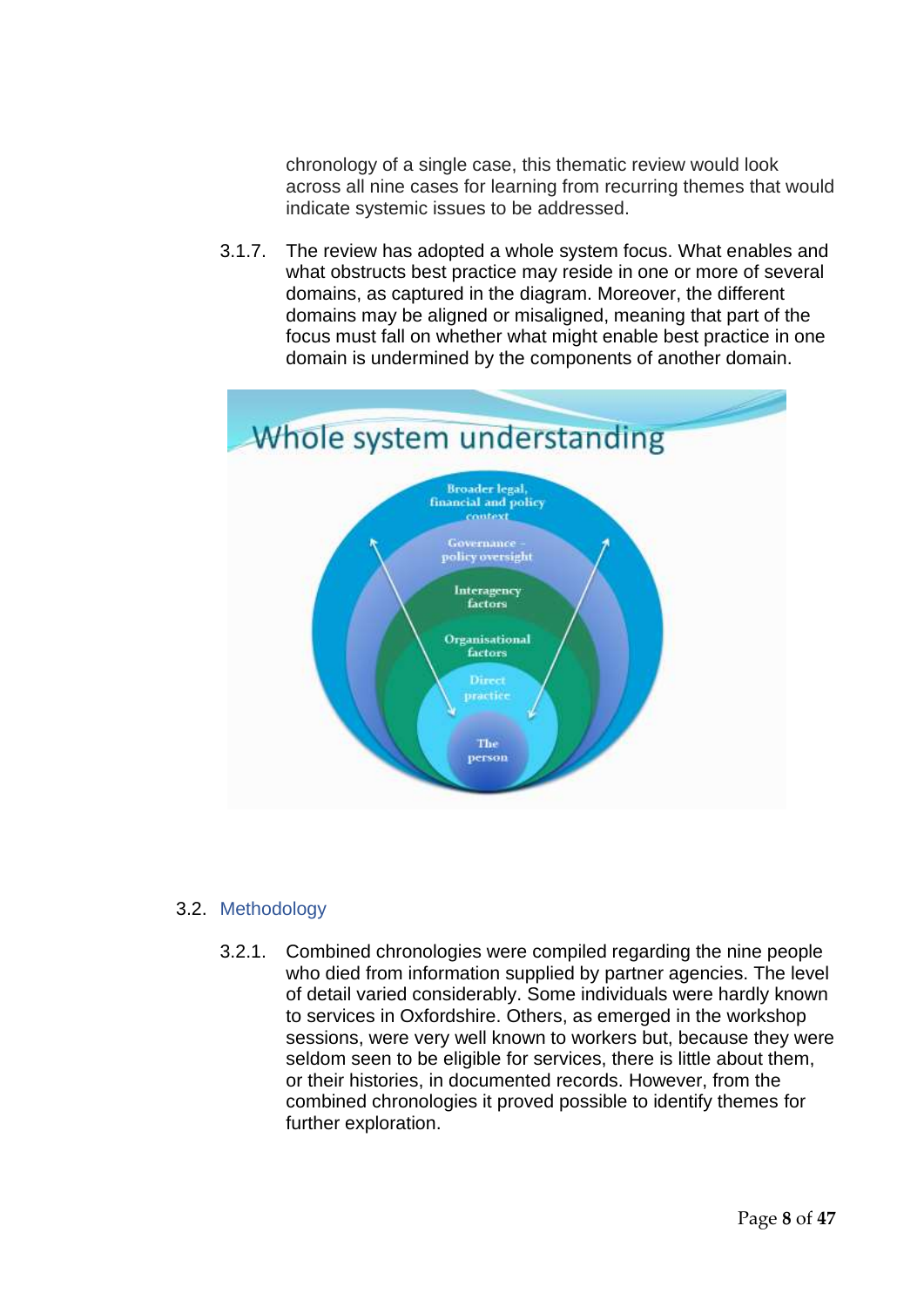- 3.2.2. The review followed a blended approach incorporating elements of traditional case review methodology and Appreciative Inquiry (AI), primarily through two facilitated workshop sessions, one with commissioners and senior managers, and one with professionals working with the organisations expected to have been involved with these individuals. This combined approach is rooted in action research and organisational development, and is a strengthsbased, collaborative approach for creating learning change while providing assurance of a thorough investigative process. The approach was underpinned by use of the evidence base now available for working with people who self-neglect<sup>4</sup> and with people experiencing multiple exclusion homelessness<sup>5</sup>.
- 3.2.3. Two learning events were held. The event with practitioners discussed learning from the nine cases and the degree to which the challenges and concerns highlighted by these cases represented systemic issues in Oxfordshire. The event with strategic managers similarly considered learning from the nine cases but also explored the strategic direction of homelessness services and barriers to commissioning effective services. The learning events offered an opportunity for those involved in commissioning and in working with people who are homeless and with adult safeguarding more generally to comment on what they believed was working effectively in Oxfordshire and on where they felt that improvements were required.
- 3.2.4. Broad questions were set by OSAB for this enquiry, namely:
	- 3.2.4.1. Is there a clear pathway from someone presenting as homeless to being found accommodation?
	- 3.2.4.2. Are referral routes and thresholds for other services clear and well-understood?
	- 3.2.4.3. What are the barriers/challenges along the homeless pathway?
	- 3.2.4.4. How and when is mental capacity considered along the pathway?
	- 3.2.4.5. What risk assessments are completed and by whom?
	- 3.2.4.6. How are complex needs understood and managed within the pathway?

<sup>4</sup> Braye, S., Orr, D. and Preston-Shoot, M. (2014) *Self-Neglect Policy and Practice: Building an Evidence Base for Adult Social Care*. London: Social Care Institute for Excellence. Preston-Shoot, M. (2019) 'Selfneglect and safeguarding adult reviews: towards a model of understanding facilitators and barriers to best practice.' *Journal of Adult Protection*, 21 (4), 219-234.

<sup>5</sup> Preston-Shoot, M. (2020) Adult Safeguarding and Homelessness. A Briefing on Positive Practice. London: LGA and ADASS.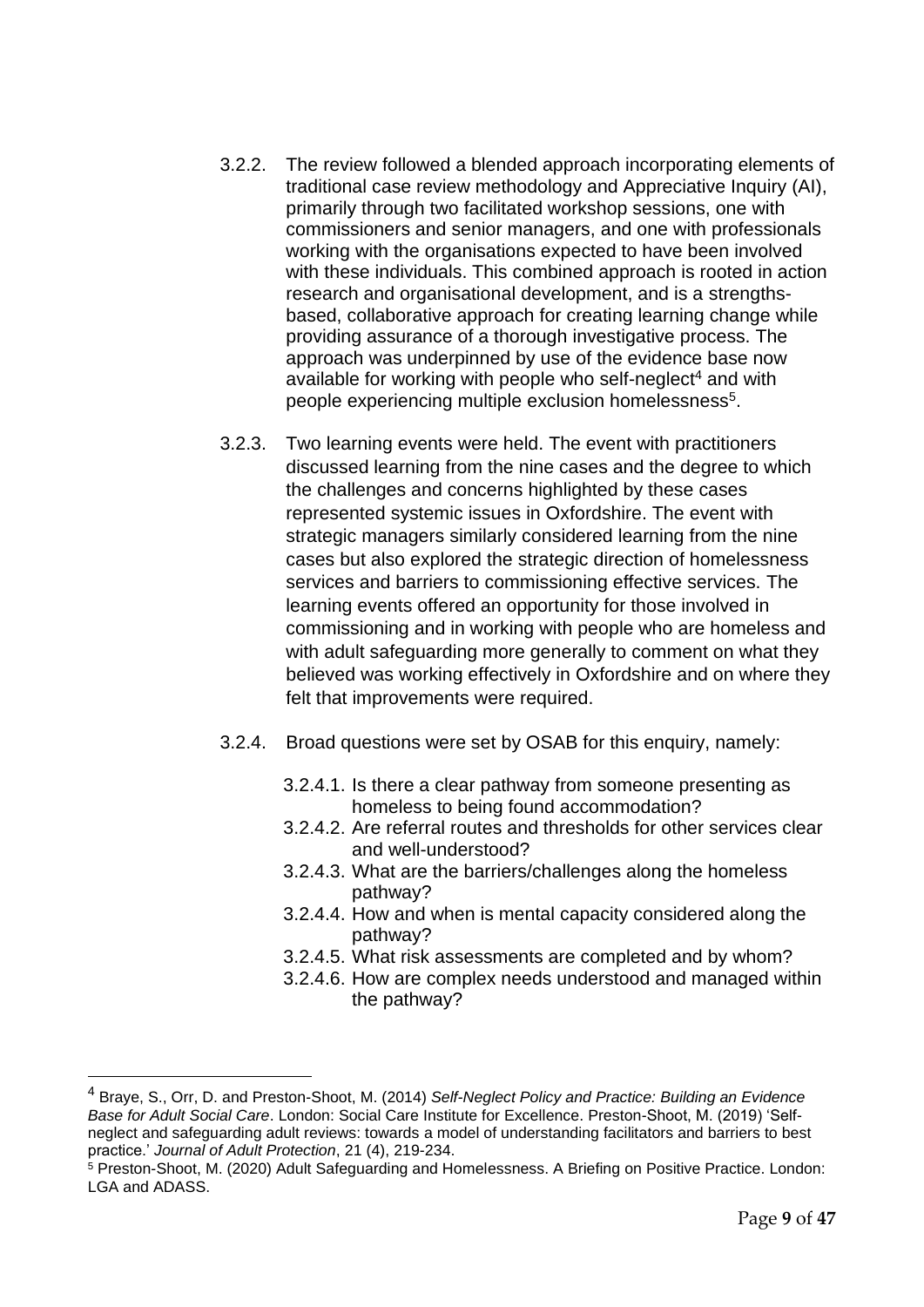3.2.5. These questions were refined into terms of reference as the detail in the combined chronologies was analysed. The terms of reference are captured in the diagram below.



#### <span id="page-9-0"></span>3.3. Family Involvement

- 3.3.1. No family contact details could be obtained from any agency or service for three of the individuals. Steps were taken to identify and interview relatives, including the father of Adult P, the father of Adult T, and the sister of Adult U. Their observations and views are incorporated into the sections that follow. Their cooperation with the review was very valuable to the reviewers and to the OSAB in their consideration of the actions that should follow from the lessons learned from the sad deaths of their relatives.
- 3.3.2. The family members who participated in the review will be consulted over the publication of the findings.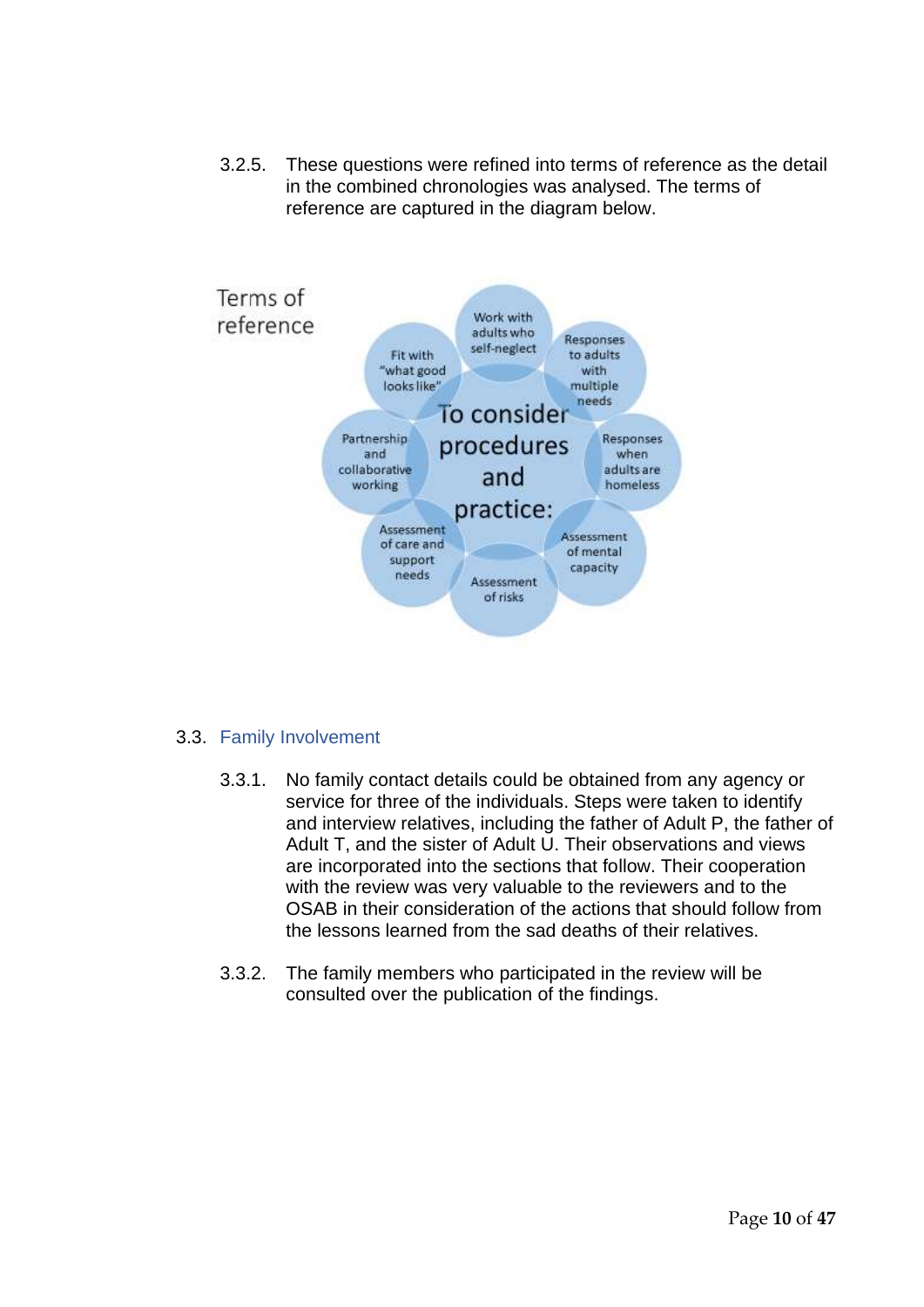## <span id="page-10-0"></span>4. Case Narratives of Nine People

- 4.1. Initials have been used for the nine individuals, following the sequence used by OSAB for the SARs it has commissioned.
- 4.2. These nine people exemplify to varying degrees experiences of multiple exclusion homelessness. This comprises extreme marginalisation that includes childhood trauma, physical and mental ill-health, substance misuse and experiences of institutional care<sup>6</sup>. Adverse experiences in childhood can include abuse and neglect, domestic abuse, poverty and parental mental illness or substance misuse<sup>7</sup>. Individuals in the sample demonstrate that, for many, street sleeping is a long-term experience and associated with tri-morbidity (impairments arising from a combination of mental ill-health, physical ill-health and drug and/or alcohol misuse) and premature mortality<sup>8</sup>.

#### 4.3. Person One: Adult P

Adult P died aged 37. He was a White British man who collapsed and suddenly died.

He was accommodated at time of death, with long history of homelessness, beginning when changes in housing benefit policy were introduced for single adults supported in one bedroom accommodation (age raised from 25 to 35). His history involved disengagement, substance misuse and significant impact on physical and mental health.

There were references to negative "memories" arising for him, particularly when he was reported to be in an emotionally charged state when he attempted to detox; and he was in and out of treatment.

He had convictions for assault, theft, possession, criminal damage and disorder, and had been in prison.

He was also a victim of assault.

He had been hospitalised due to the impact of drug use on his physical health. He had some contact with his father in Wales. He had been adopted as a child.

There were reports of lifelong struggles from adverse childhood experiences.

 $6$  Mason, K., Cornes, M., Dobson, R., Meakin, A., Ornelas, B. and Whiteford, M. (2017/18) 'Multiple exclusion homelessness and adult social care in England: exploring the challenges through a researcher-practitioner partnership.' *Research, Policy and Planning*, 33 (1), 3-14.

<sup>7</sup> Public Health England (2018) *Evidence Review: Adults with Complex Needs (with a particular focus on street begging and street sleeping)*. London: Public Health England.

<sup>8</sup> See note 5.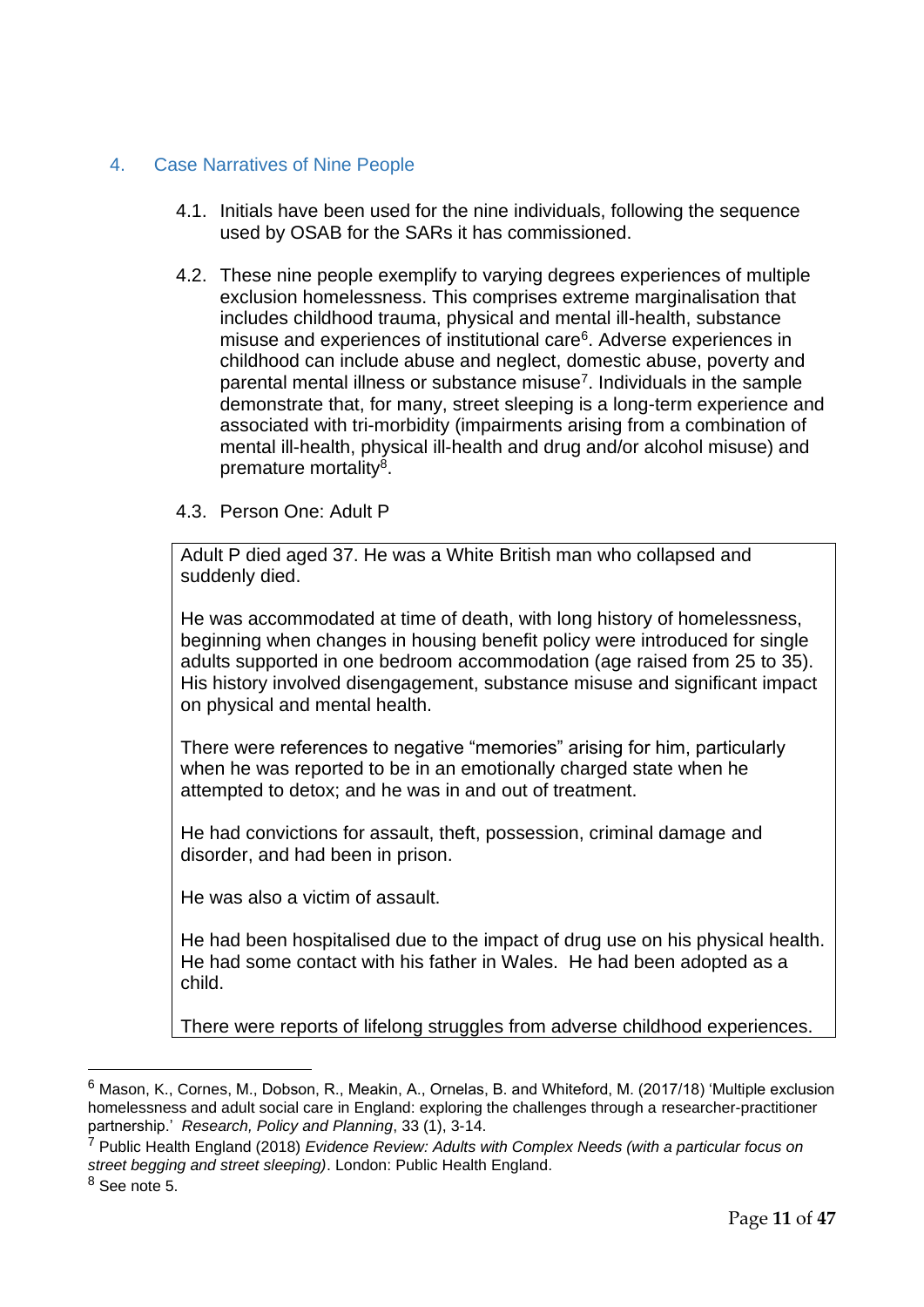He was diagnosed as not being clinically depressed but situationally depressed, with impact of drugs on his brain.

### 4.4. Person Two: Adult Q

Adult Q died aged 36. He was a White European man.

He had no fixed abode when he died.

Cause of death was respiratory arrest secondary to acute alcohol intoxication.

His picture included epilepsy and alcohol abuse, violence and suicidal ideation, and non-engagement with services. He was offered help and turned it down.

He had been unable to work following injury.

He had contact with O'Hanlon House and there were references to multiagency meetings considering his case.

He experienced a pattern of seizures, falls, and violent behaviour.

He had family in Oxfordshire.

## 4.5. Person Three: Adult R

Adult R died aged 50. He was a Black British man. His was a sudden death in a homeless pathway flat and the cause of death was not specified. The accommodation had some support services but was not staffed 24/7.

There was little detail in the combined chronology but some evidence of homelessness dating back to 2012. There were reported assaults on his expartner leading to imposition of a restraining order, as well as other offences, supplying drugs and custodial sentence(s).

He was well known to Police and Turning Point; and had some contact with Hospital Trusts. He had previously been injecting drugs.

#### 4.6. Person Four: Adult S

Adult S died aged 64. His ethnicity was not specified in the combined chronology.

He was homeless when he died of multi-organ failure, having been found collapsed in a churchyard, with pressure sores and hypothermic, and taken to ED, where he died.

He was alcohol dependent and self-neglected.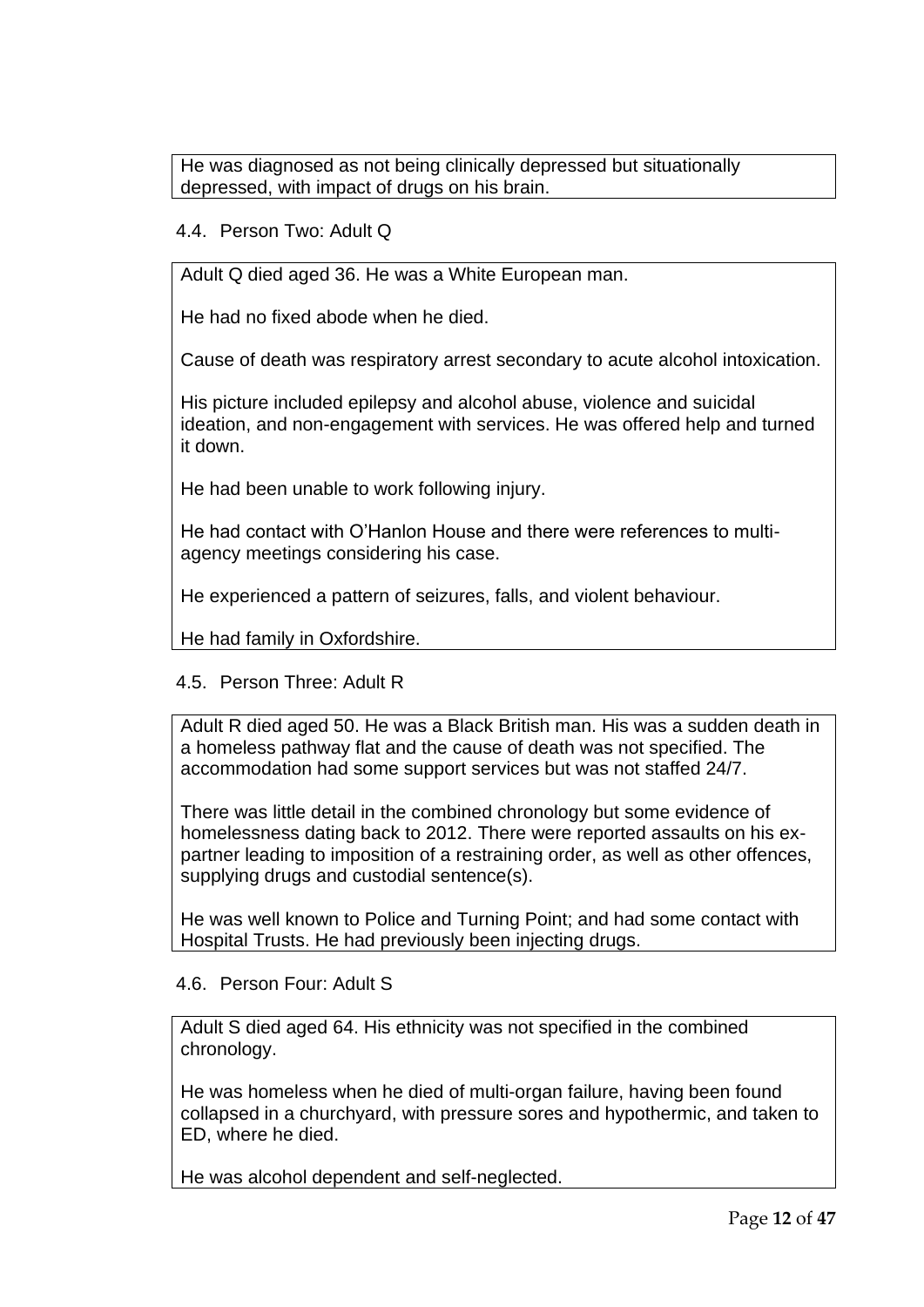Services appear to have had contact with his step-sister. He was not known to the Homelessness Team.

He appears to have been offered accommodation in Warwickshire but chose to leave it.

#### 4.7. Person Five: Adult T

Adult T died aged 44. She was a White British woman. Her death was unexplained.

She was accommodated in a women only hostel at the time of her death.

Her history included failed hostel placements and temporary accommodation, and drug and alcohol abuse.

She was a victim of domestic abuse and sexual offences. She was diagnosed to have a borderline personality disorder.

She had convictions for shoplifting and drunkenness.

She had three children living elsewhere (with different relatives). The children had witnessed domestic abuse and also her substance abuse. Child protection procedures had been invoked. Observations offered by Adult T's father about the involvement of children's social care and substance misuse services are woven into the analysis from section 6 onwards.

There was negative impact of substance misuse on her physical health; and she maintained erratic compliance with treatment.

There is reference to adverse life experiences/trauma.

She accessed 'sit up' services at O'Hanlon House.

There were two contacts with ASC in 2018, she was assessed in hospital as having no eligible care and support needs when she was discharged from hospital; her case was closed by an addiction service due to non-engagement.

#### 4.8. Person Six: Adult U

Adult U died aged 39. She was a woman, and her ethnicity was not recorded in the chronology.

She had 'no fixed abode' at the time of her death, which seems to have involved a head injury; morphine, cocaine and methadone were present in her body when she died.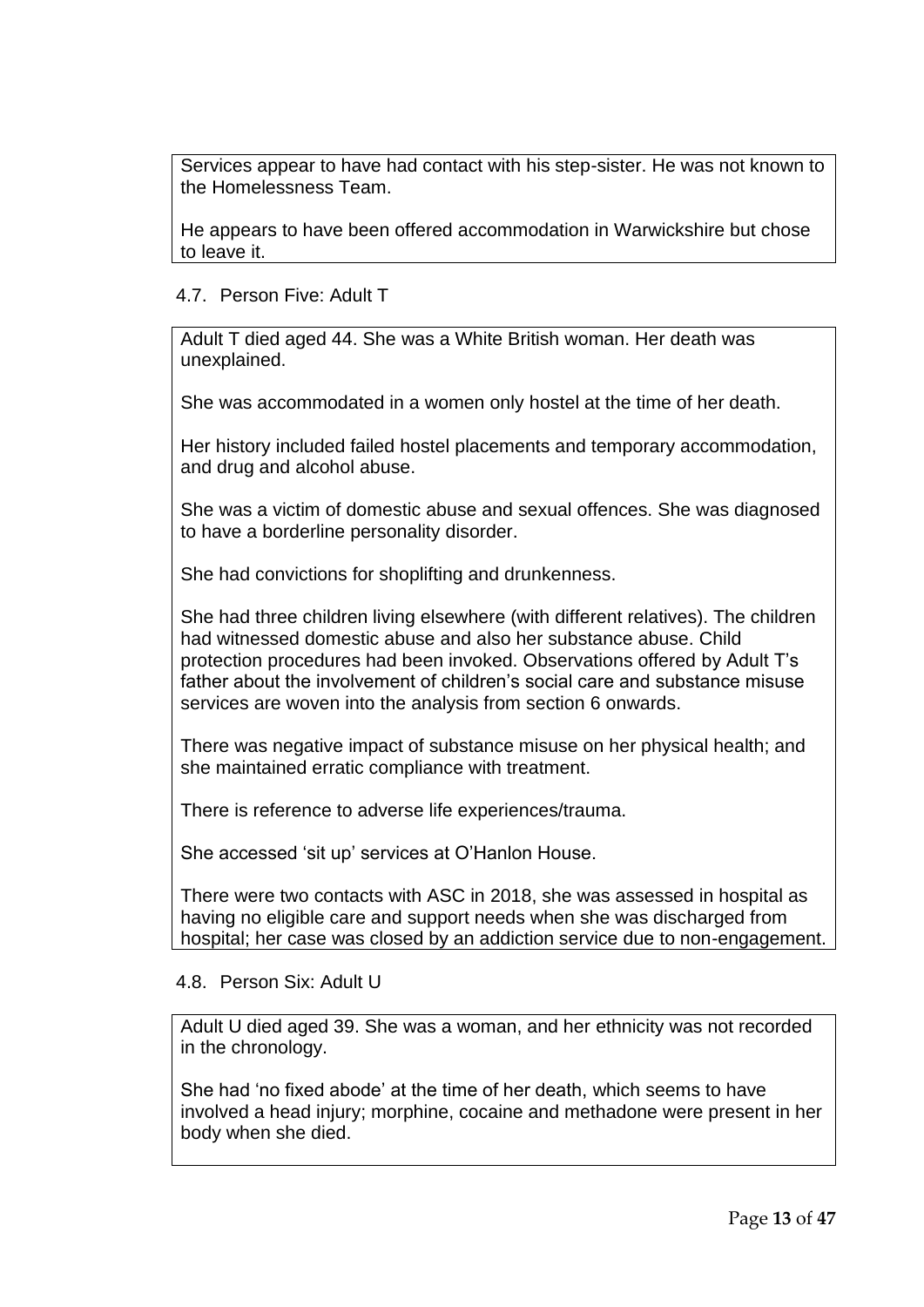Her son lives with her brother and his wife, with the chronology stating that Adult U had had very little contact with him. The chronology does not provide details of how this arrangement came about. However, her sister clarified that Adult U had been "highly addicted" to Class A drugs by the time her son was born, with the result that he was placed with her brother.

She had a history of alcohol and drug abuse, of erratic engagement with treatment plans, with negative impact on her physical health.

Her history included time in prison and release on licence, with which she did not comply, so she was recalled.

 $MAPPA<sup>9</sup>$  was involved – she had a conviction for indecent assault.

4.9. Person Seven: Adult V

Adult V died aged 35. He was a White European man. He died from progressive multi-organ failure following hospital admission for sepsis.

He had 'no fixed abode' at the time of his death.

He had lost his job due to an injury and suffered from epilepsy as well as alcohol withdrawal induced seizures.

He used facilities at O'Hanlon House but declined some treatment for alcohol abuse and routinely did not engage with SPOT.

He had arrests for assaults and had also been attacked on the streets.

There were references to his case being considered in multi-agency meetings.

He was estranged from his family in Poland.

He was on probation before his death.

He had no recourse to public funds.

4.10.Person Eight: Adult W

Adult W died aged 40. She was a Black African woman.

She was accommodated at the time of her death and was found dead in her bed.

She had a history of alcohol abuse, which her children had witnessed.

<sup>9</sup> Multi Agency Public Protection Arrangements – partnership working across agencies to manage sex and violent offenders in the community, and other offenders who also pose a serious risk of harm to the public.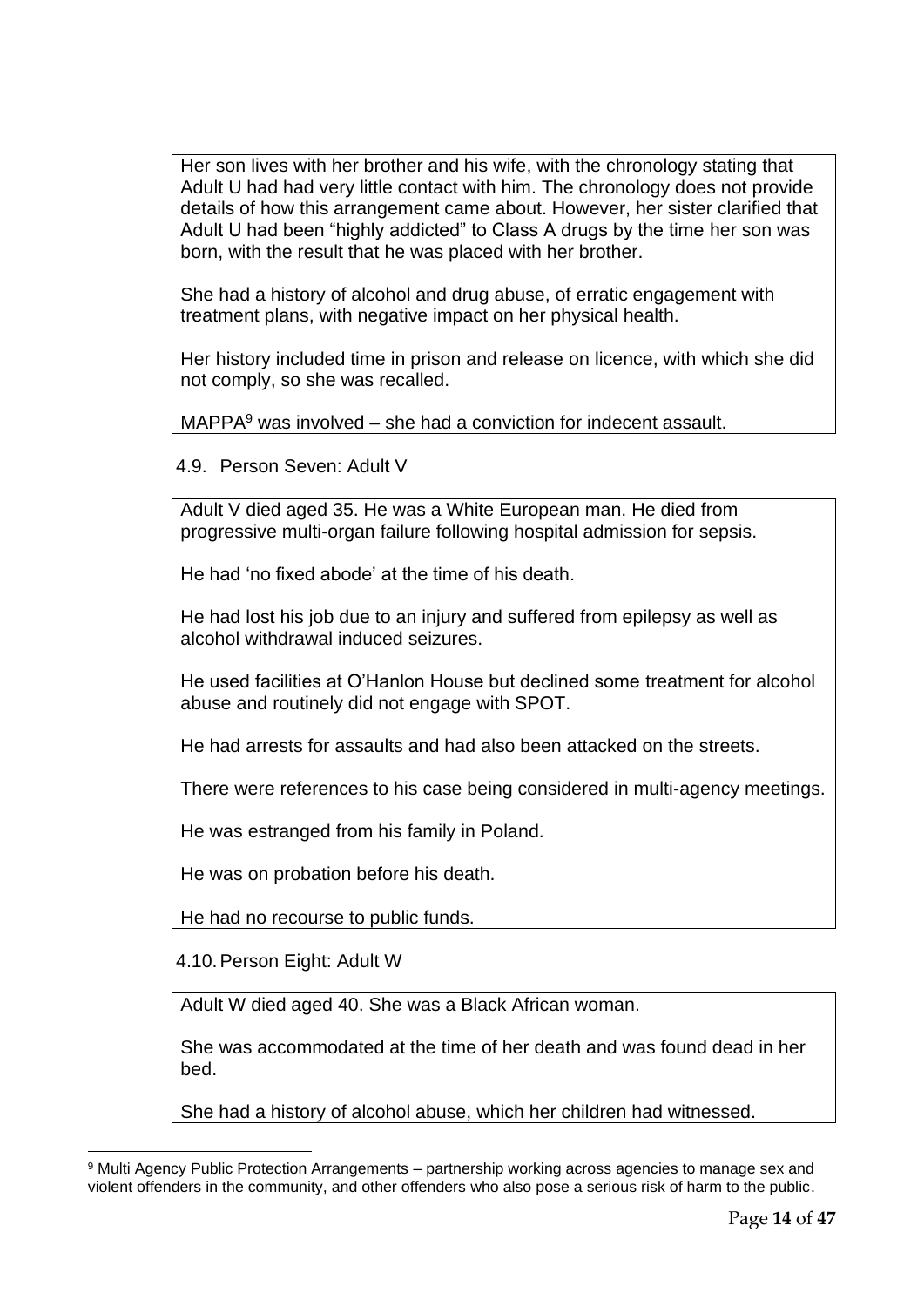Her children were living with her former partner and had been subject to child protection plans for emotional abuse when Adult W had been living with them.

There were incidents of domestic abuse between Adult W and the children's father.

There was the possibility that her alcohol misuse masked her mental health issues and she was reported as having anxiety, depression and PTSD at different times.

She maintained erratic engagement with treatment options.

There was reference to major trauma when she was living in Kenya. She was prescribed medication for depression.

Her chronology includes references to adult protection following a suicide note and again when possibly being exploited by a landlord.

She was evicted by court order from her family home; there were reported breaches of a non-molestation order.

Probation services were involved with her before her death.

#### 4.11.Person Nine: Adult X

Adult X died aged 58. His ethnicity has been recorded as White - Other.

He had 'no fixed abode' at the time of his death, of severe pneumonia.

He had a history of drug and alcohol misuse, also depression.

He was asthmatic and dyslexic, and had a history of COPD.

He had no contact with his siblings in Nottingham; he had previously been homeless in Staffordshire.

There was OxSPOT<sup>10</sup> involvement, advising him to use O'Hanlon House and supporting him with his housing application under priority need; he was willing to return to Staffordshire where a tenancy agreement was in place.

There was one reference to an adult protection referral being raised to the internal safeguarding team but it was not shared with the Adult Safeguarding Team as he was not thought to have a care and support need beyond being homeless.

<sup>10</sup> Oxford Street Population Outreach Team.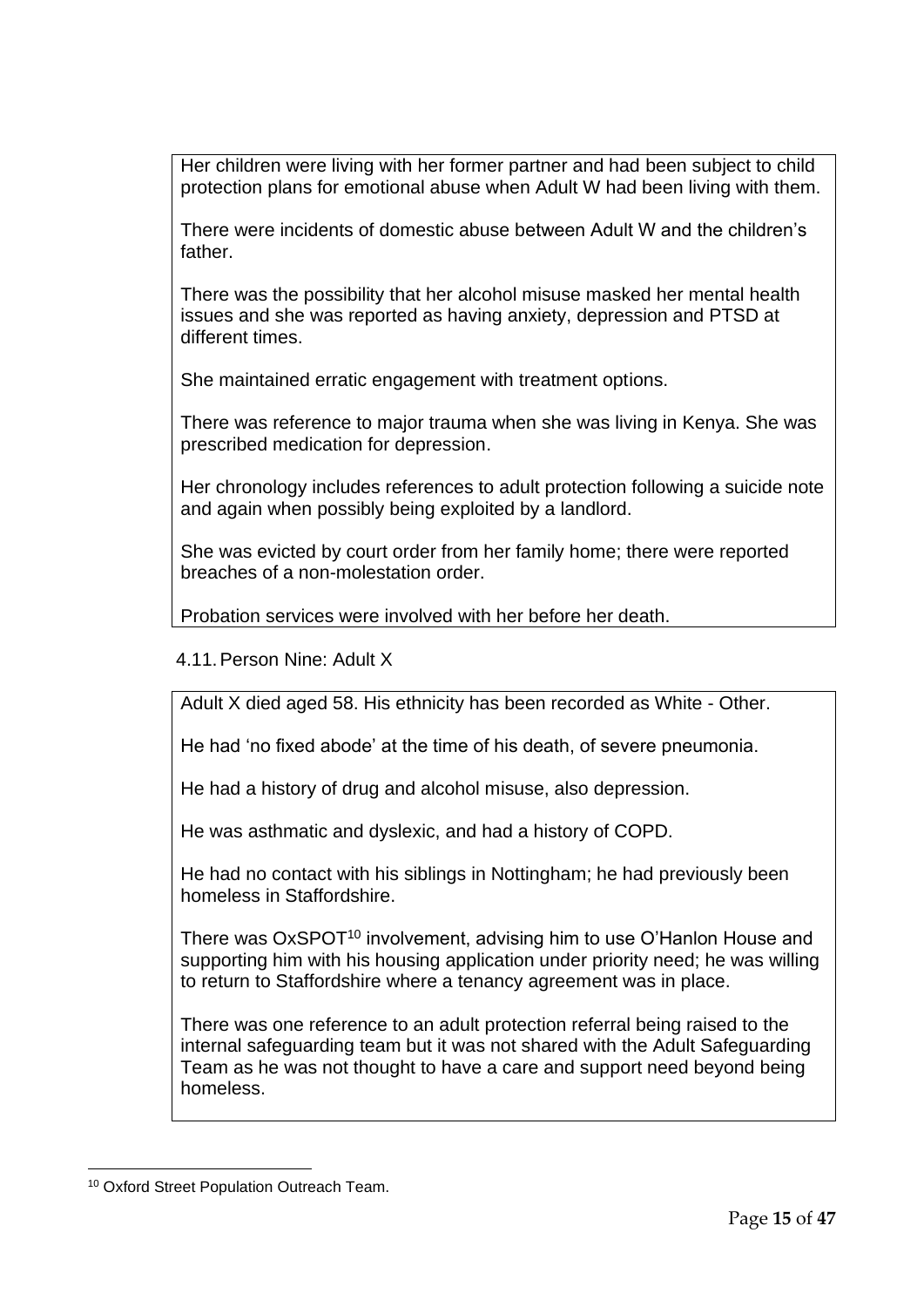Sometimes he self-discharged from hospital; he was sometimes noted as confused about his medication.

There was reference to his social care needs being looked at by Adult Social Care shortly before he died.

- 4.12.Premature mortality is evident in all nine cases. In five of the cases the individuals died before the average age of deaths for men (44) and women  $(42)$  who are homeless and sleeping on the streets<sup>11</sup>.
- 4.13.Referring back to the components of multiple exclusion homelessness, drawing on the combined chronologies:
	- 4.13.1. there is evidence of substance misuse in all nine cases;
	- 4.13.2. there is evidence of physical health concerns in all nine cases;
	- 4.13.3. mental health concerns are referred to in five cases (Adults P, T, U, W AND X);
	- 4.13.4. adverse childhood experiences are referred to in three cases (Adults P, T and W);
	- 4.13.5. as mothers, Adults T and W experienced involvement of children's social care, both family support and child protection procedures, as a result of the children witnessing domestic abuse and substance misuse; Adult U was also a mother. The combined chronology offers no detail of how and when her son came to live with Adult U's brother, other than specifying that there was minimal contact between them. Adult U's sister clarified that her son had been placed with her brother as a result of her addiction to Class A drugs. A Special Guardianship Order has been made.
	- 4.13.6. there is evidence of domestic abuse in three cases (Adults R, T and W);
	- 4.13.7. two individuals appear to have been victims of assault (Adults P and T) and three to have perpetrated violence (Adults Q, R and W);
	- 4.13.8. six individuals appear to have committed offences (Adults P, Q, R, T, U and V); and two to have been imprisoned (Adults R and U).

<sup>11</sup> ONS Deaths of homeless people in England & Wales 2013-2017

[https://www.ons.gov.uk/peoplepopulationandcommunity/birthsdeathsandmarriages/deaths/bulletins/deathsof](https://www.ons.gov.uk/peoplepopulationandcommunity/birthsdeathsandmarriages/deaths/bulletins/deathsofhomelesspeopleinenglandandwales/2013to2017#deaths-of-homeless-people-have-increased-by-24-over-five-years) [homelesspeopleinenglandandwales/2013to2017#deaths-of-homeless-people-have-increased-by-24-over](https://www.ons.gov.uk/peoplepopulationandcommunity/birthsdeathsandmarriages/deaths/bulletins/deathsofhomelesspeopleinenglandandwales/2013to2017#deaths-of-homeless-people-have-increased-by-24-over-five-years)[five-years](https://www.ons.gov.uk/peoplepopulationandcommunity/birthsdeathsandmarriages/deaths/bulletins/deathsofhomelesspeopleinenglandandwales/2013to2017#deaths-of-homeless-people-have-increased-by-24-over-five-years)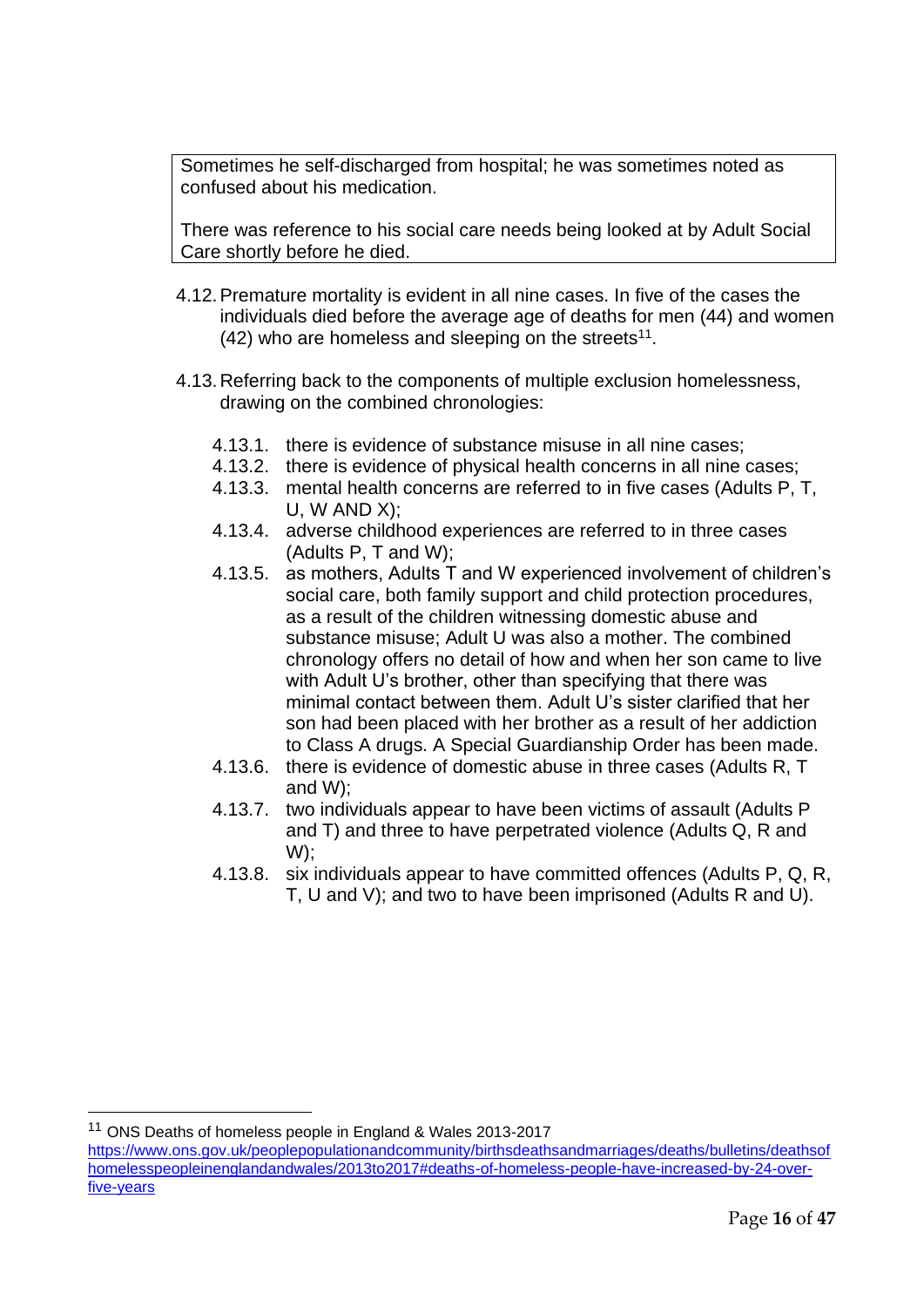### <span id="page-16-0"></span>5. The Evidence-Base for Best Practice

- 5.1. Reference was made earlier (section 3.2.3) to research and findings from SARs<sup>12</sup> that enable a model of good practice to be constructed in relation to adults who self-neglect. The model comprises four domains. In line with Making Safeguarding Personal, the first domain focuses on practice with the individual. The second domain then focuses on how practitioners worked together. The third domain considers best practice in terms of how practitioners were supported by their employing organisations. The final domain summarises the contribution that Safeguarding Adults Boards can make to the development of effective practice with adults who self-neglect. The domains are summarised here.
- 5.2. For the purposes of this thematic review, evidence has been integrated into these domains regarding best practice drawn from research and SARs on multiple exclusion homelessness and substance misuse.
- 5.3. It is recommended that direct practice with the adult is characterised by the following:
	- 5.3.1. A person-centred approach that comprises proactive rather than reactive engagement, and a detailed exploration of the person's wishes, feelings, views, experiences, needs and desired outcomes; work to build motivation with a focus on a person's fluctuating and conflicting hopes, fears and beliefs, and the barriers to change<sup>13</sup>;
	- 5.3.2. A combination of concerned and authoritative curiosity appears helpful, characterised by gentle persistence, skilled questioning, conveyed empathy and relationship-building skills; early and sustained intervention includes supporting people to engage with services, assertive outreach and maximising the opportunities that encounter brings<sup>14</sup>;
	- 5.3.3. When faced with service refusal, there should be a full exploration of what may appear a lifestyle choice, with detailed discussion of

<sup>12</sup> Braye, S., Orr, D. and Preston-Shoot, M. (2014) *Self-Neglect Policy and Practice: Building an Evidence Base for Adult Social Care*. London: Social Care Institute for Excellence. Preston-Shoot, M. (2019) 'Selfneglect and safeguarding adult reviews: towards a model of understanding facilitators and barriers to best practice.' *Journal of Adult Protection*, 21 (4), 219-234.

<sup>13</sup> Ward, M. and Holmes, M. (2014) *Working with Change Resistant Drinkers. The Project Manual.* London: Alcohol Concern. NICE (2018) *People's Experience in Adult Social Care Services: Improving the Experience of Care and Support for People Using Adult Social Care Services*. London: National Institute for Health and Clinical Excellence.

<sup>14</sup> Alcohol Change UK (2019) *Learning from Tragedies: An Analysis of Alcohol-Related Safeguarding Adult Reviews Published in 2017*. London: Alcohol Change UK. Public Health England (2018) *Evidence Review: Adults with Complex Needs (with a particular focus on street begging and street sleeping).* London: PHE. Ward, M. and Holmes, M. (2014) *Working with Change Resistant Drinkers. The Project Manual.* London: Alcohol Concern.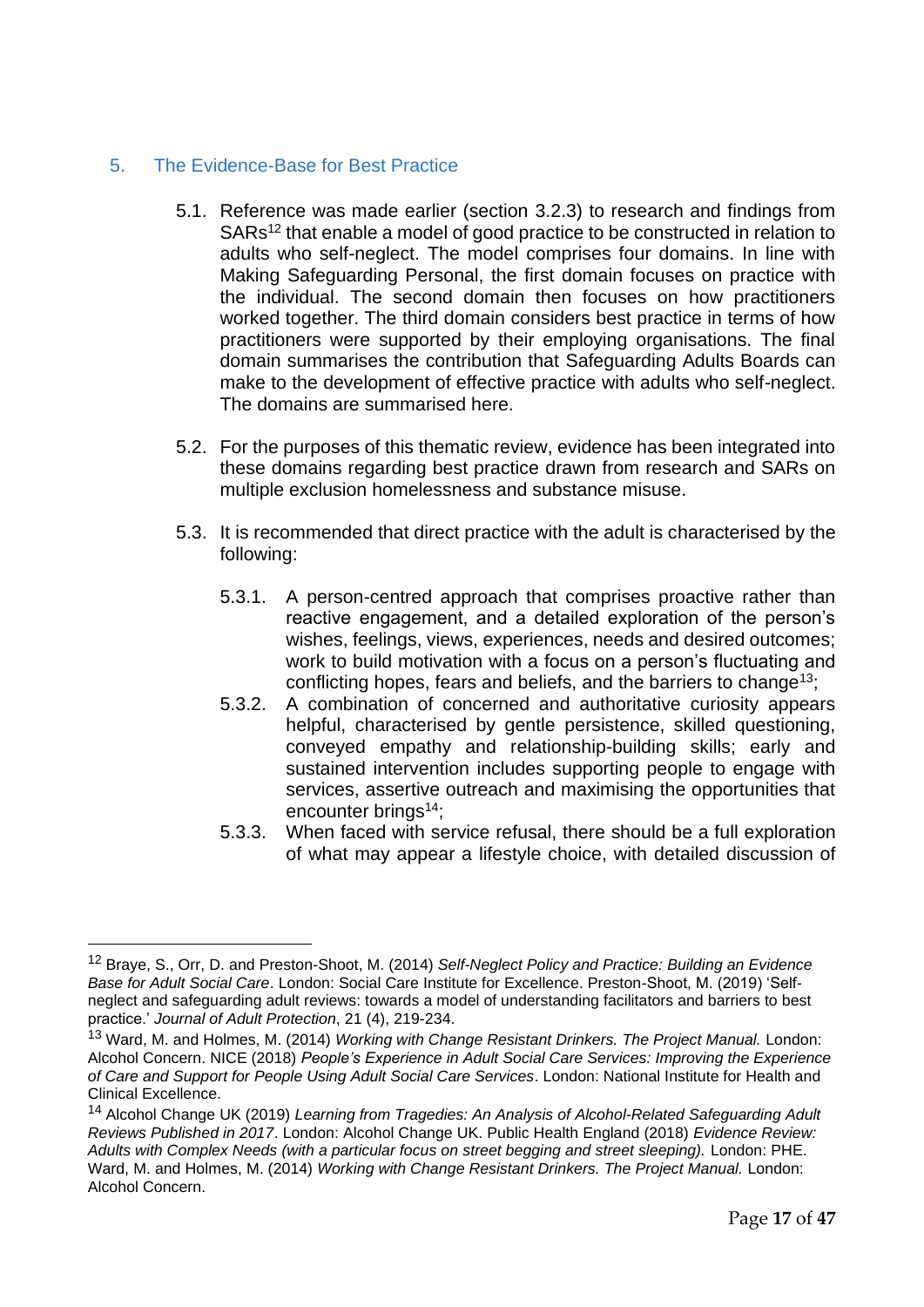what might lie behind a person's refusal to engage; failing to explore "choices" prevents deeper analysis;<sup>15</sup>

- 5.3.4. It is helpful to build up a picture of the person's history, and to address this "backstory"<sup>16</sup>, which may include recognition of and work to address issues of loss and trauma in a person's life experience that can underlie refusals to engage or manifest themselves in repetitive patterns;
- 5.3.5. Contact should be maintained rather than the case closed so that trust can be built up;
- 5.3.6. Comprehensive risk assessments are advised, especially in situations of service refusal and/or non-engagement, using recognised indicators to focus work on prevention and mitigation<sup>17</sup>;
- 5.3.7. Where possible involvement of family and friends in assessments and care planning<sup>18</sup> but also, where appropriate, exploration of family dynamics, including the cared-for and care-giver relationship;
- 5.3.8. Thorough mental health and mental capacity assessments, which include consideration of executive capacity; assumptions should not be made about people's capacity to be in control of their own care and support<sup>19</sup>;
- 5.3.9. Careful preparation at the point of transition, for example hospital discharge, prison discharge, end of probation orders and placement commissioning;
- 5.3.10. Use of advocacy where this might assist a person to engage with assessments, service provision and treatment;
- 5.3.11. Thorough assessments, care plans and regular reviews, comprehensive enquiries into a person's rehabilitation, resettlement and support needs<sup>20</sup>; taking into account the negative effect of social isolation and housing status on wellbeing $^{21}$ .
- 5.4. It is recommended that the work of the team around the adult should comprise:

<sup>15</sup> Alcohol Change UK (2019) *Learning from Tragedies: An Analysis of Alcohol-Related Safeguarding Adult Reviews Published in 2017*. London: Alcohol Change UK.

<sup>16</sup> Alcohol Change UK (2019) *Learning from Tragedies: An Analysis of Alcohol-Related Safeguarding Adult Reviews Published in 2017*. London: Alcohol Change UK. NICE (2018) *People's Experience in Adult Social Care Services: Improving the Experience of Care and Support for People Using Adult Social Care Services*. London: National Institute for Health and Clinical Excellence.

<sup>17</sup> Parry, I. (2013) 'Adult safeguarding and the role of housing.' *Journal of Adult Protection*, 15 (1), 15-25. Ward, M. and Holmes, M. (2014) *Working with Change Resistant Drinkers. The Project Manual.* London: Alcohol Concern.

<sup>18</sup> Ward, M. and Holmes, M. (2014) *Working with Change Resistant Drinkers. The Project Manual.* London: Alcohol Concern.

<sup>19</sup> NICE (2018) *People's Experience in Adult Social Care Services: Improving the Experience of Care and Support for People Using Adult Social Care Services*. London: National Institute for Health and Clinical Excellence.

<sup>20</sup> Ministry of Justice (2018) *Guidance: The Homelessness Reduction Act 2017 Duty to Refer*. London: MoJ.

<sup>21</sup> NICE (2018) *People's Experience in Adult Social Care Services: Improving the Experience of Care and Support for People Using Adult Social Care Services*. London: National Institute for Health and Clinical Excellence.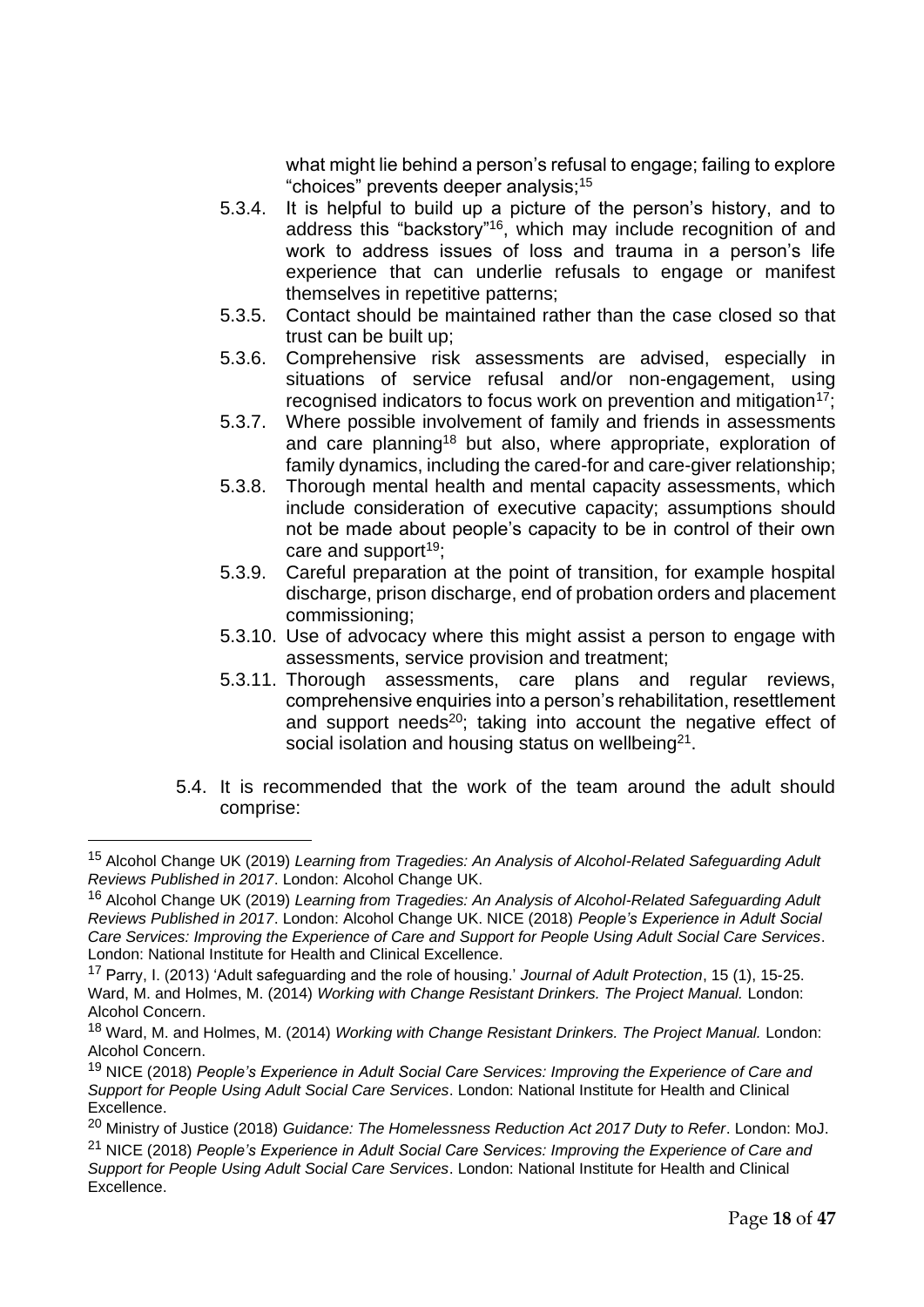- 5.4.1. Inter-agency communication and collaboration, working together $^{22}$ , coordinated by a lead agency and key worker in the community<sup>23</sup> to act as the continuity and coordinator of contact, with named people to whom referrals can be made<sup>24</sup>; the emphasis is on integrated, whole system working, linking services to meet people's complex  $needs^{25}$ :
- 5.4.2. A comprehensive approach to information-sharing, so that all agencies involved possess the full rather than a partial picture;
- 5.4.3. Detailed referrals where one agency is requesting the assistance of another in order to meet a person's needs;
- 5.4.4. Multi-agency meetings that pool information and assessments of risk, mental health and mental capacity, agree a risk management plan, consider legal options and subsequent implement planning and review outcomes $26$ ;
- 5.4.5. Use of policies and procedures for working with adults who selfneglect and/or demonstrate complex needs associated with multiple exclusion homelessness, with specific pathways for coordinating services to address such risks and needs as suitable accommodation on discharge from prison or hospital<sup>27</sup>;
- 5.4.6. Use of the duty to enquire (section 42, Care Act 2014) where this would assist in coordinating the multi-agency effort, sometimes referred to as safeguarding literacy;
- 5.4.7. Evaluation of the relevance of diverse legal options to assist with case management, sometimes referred to as legal literacy;
- 5.4.8. Clear, up-to-date<sup>28</sup> and thorough recording of assessments, reviews and decision-making; recording should include details of unmet needs<sup>29</sup>.
- 5.5. It is recommended that the organisations around the team provide:

<sup>22</sup> Parry, I. (2014) 'Adult serious case reviews: lessons for housing providers.' *Journal of Social Welfare and Family Law*, 36 (2), 168-189. Ministry of Justice (2018) *Guidance: The Homelessness Reduction Act 2017 Duty to Refer*. London: MoJ.

<sup>&</sup>lt;sup>23</sup> Whiteford, M. and Simpson, G. (2015) 'Who is left standing when the tide retreats? Negotiating hospital discharge and pathways of care for homeless people.' *Housing, Care and Support*, 18 (3/4), 125-135. NICE (2018) *People's Experience in Adult Social Care Services: Improving the Experience of Care and Support for People Using Adult Social Care Services*. London: National Institute for Health and Clinical Excellence.

<sup>24</sup> Parry, I (2013) 'Adult safeguarding and the role of housing.' *Journal of Adult Protection*, 15 (1), 15-25.

<sup>25</sup> Public Health England (2018) *Evidence Review: Adults with Complex Needs (with a particular focus on street begging and street sleeping).* London: PHE. Ward, M. and Holmes, M. (2014) *Working with Change Resistant Drinkers. The Project Manual.* London: Alcohol Concern. The MEAM Approach (2019) *Making Every Adult Matter*. London: Homeless Link and Mind.

<sup>26</sup> Ward, M. and Holmes, M. (2014) *Working with Change Resistant Drinkers. The Project Manual.* London: Alcohol Concern.

<sup>27</sup> Public Health England (2018) *Evidence Review: Adults with Complex Needs (with a particular focus on street begging and street sleeping).* London: PHE.

<sup>28</sup> Parry, I. (2013) 'Adult safeguarding and the role of housing.' *Journal of Adult Protection*, 15 (1), 15-25. <sup>29</sup> Ward, M. and Holmes, M. (2014) *Working with Change Resistant Drinkers. The Project Manual.* London: Alcohol Concern.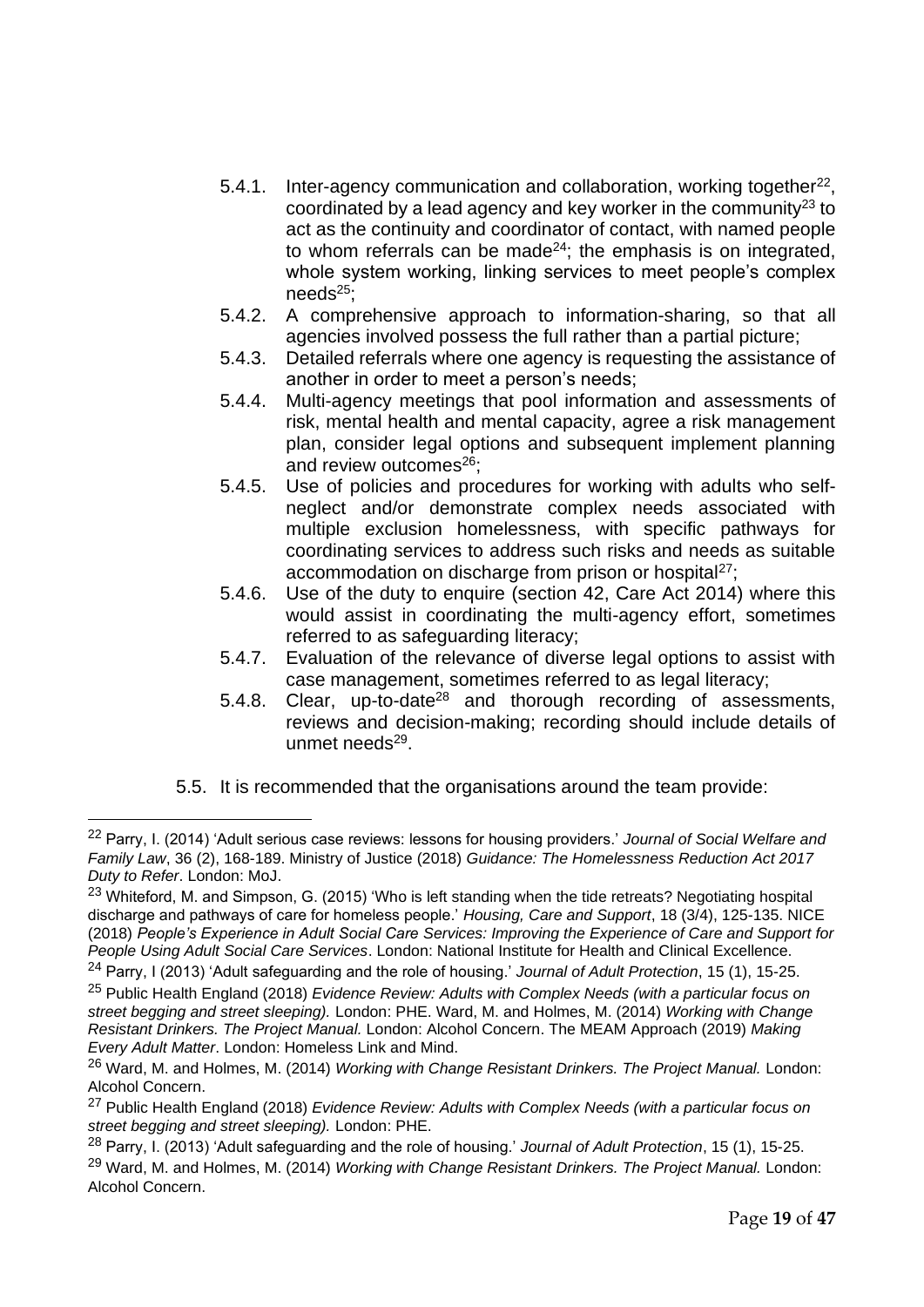- 5.5.1. Supervision and support that promote reflection and critical analysis of the approach being taken to the case, especially when working with people who are hard to engage, resistant and sometimes hostile;
- 5.5.2. Access to specialist legal, mental capacity, mental health and safeguarding advice;
- 5.5.3. Case oversight, including comprehensive commissioning and contract monitoring of service providers;
- 5.5.4. Agree indicators of risk that are formulated into a risk assessment template that will guide assessments and planning;
- 5.5.5. Attention to workforce development $30$  and workplace issues, such as staffing levels, organisational cultures and thresholds.
- 5.6. SABs:
	- 5.6.1. Ensure that multi-agency agreements are concluded and then implemented with respect to working with high risk individuals; this will include the operation of MAPPA, MARAC, MASH<sup>31</sup> and other complex case or multi-agency panel arrangements, responding to anti-social behaviour, domestic abuse, offending (community safety) and vulnerability<sup>32</sup>; strategic agreements and leadership are necessary for the cultural and service changes required $33$ ;
	- 5.6.2. Develop, disseminate and audit the impact of policies and procedures regarding self-neglect;
	- 5.6.3. Review the interface between housing/homelessness and adult social care, mental health, and adult safeguarding, and include housing in multi-agency policies and procedures<sup>34</sup>;
	- 5.6.4. Establish a system to review the deaths of homeless people and/or as a result of alcohol/drug misuse;
	- 5.6.5. Work with Countywide Community Safety Partnership group, Health and Wellbeing Boards and partnership arrangements for safeguarding children and young people, to coordinate governance, namely oversight of the development and review of policies, procedures and practice;
	- 5.6.6. Provide or arrange for the provision of workshops on practice and the management of practice with adults who self-neglect.

<sup>&</sup>lt;sup>30</sup> Whiteford, M. and Simpson, G. (2015) 'Who is left standing when the tide retreats? Negotiating hospital discharge and pathways of care for homeless people.' *Housing, Care and Support*, 18 (3/4), 125-135. The MEAM Approach (2019) *Making Every Adult Matter*. London: Homeless Link and Mind.

<sup>&</sup>lt;sup>31</sup> Multi-Agency Public Protection Arrangements (MAPPA), Multi-Agency Risk Assessment Conferences (MARAC), Multi-Agency Safeguarding Hub (MASH)

<sup>32</sup> Parry, I. (2013) 'Adult safeguarding and the role of housing.' *Journal of Adult Protection*, 15 (1), 15-25.

<sup>33</sup> Ward, M. and Holmes, M. (2014) *Working with Change Resistant Drinkers. The Project Manual.* London: Alcohol Concern.

<sup>34</sup> Parry, I. (2013) 'Adult safeguarding and the role of housing.' *Journal of Adult Protection*, 15 (1), 15-25.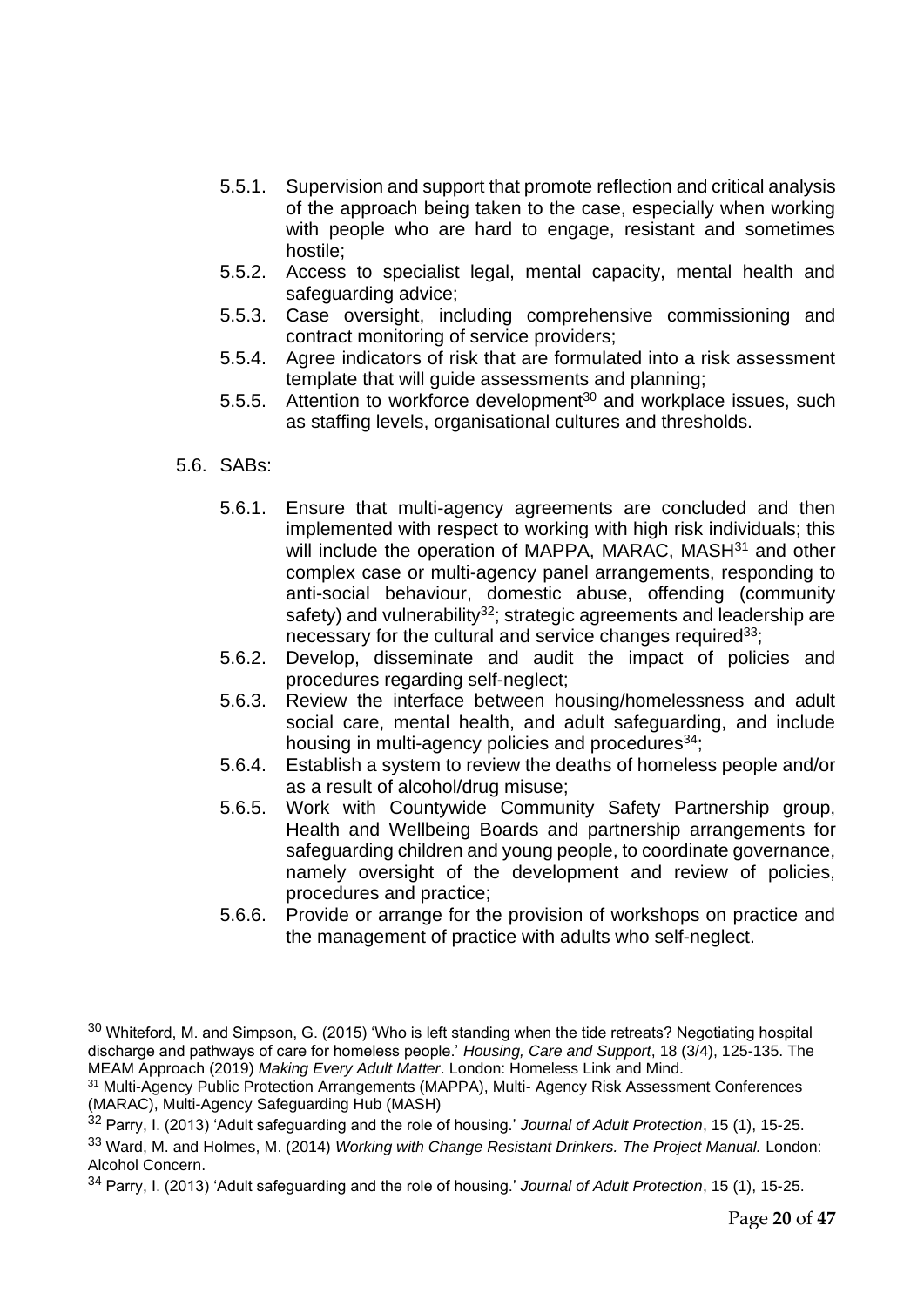5.7. This model enables exploration of what facilitates good practice and what acts as barriers to good practice. The thematic analysis that follows draws on information contained within the chronologies and group discussions during the learning event. Where relevant, it also draws on available research. It follows the whole system framework for analysis presented above, beginning with the components of direct work with individuals and moving outwards to the legal, policy and financial context within which adult safeguarding and work with people who are homeless are situated.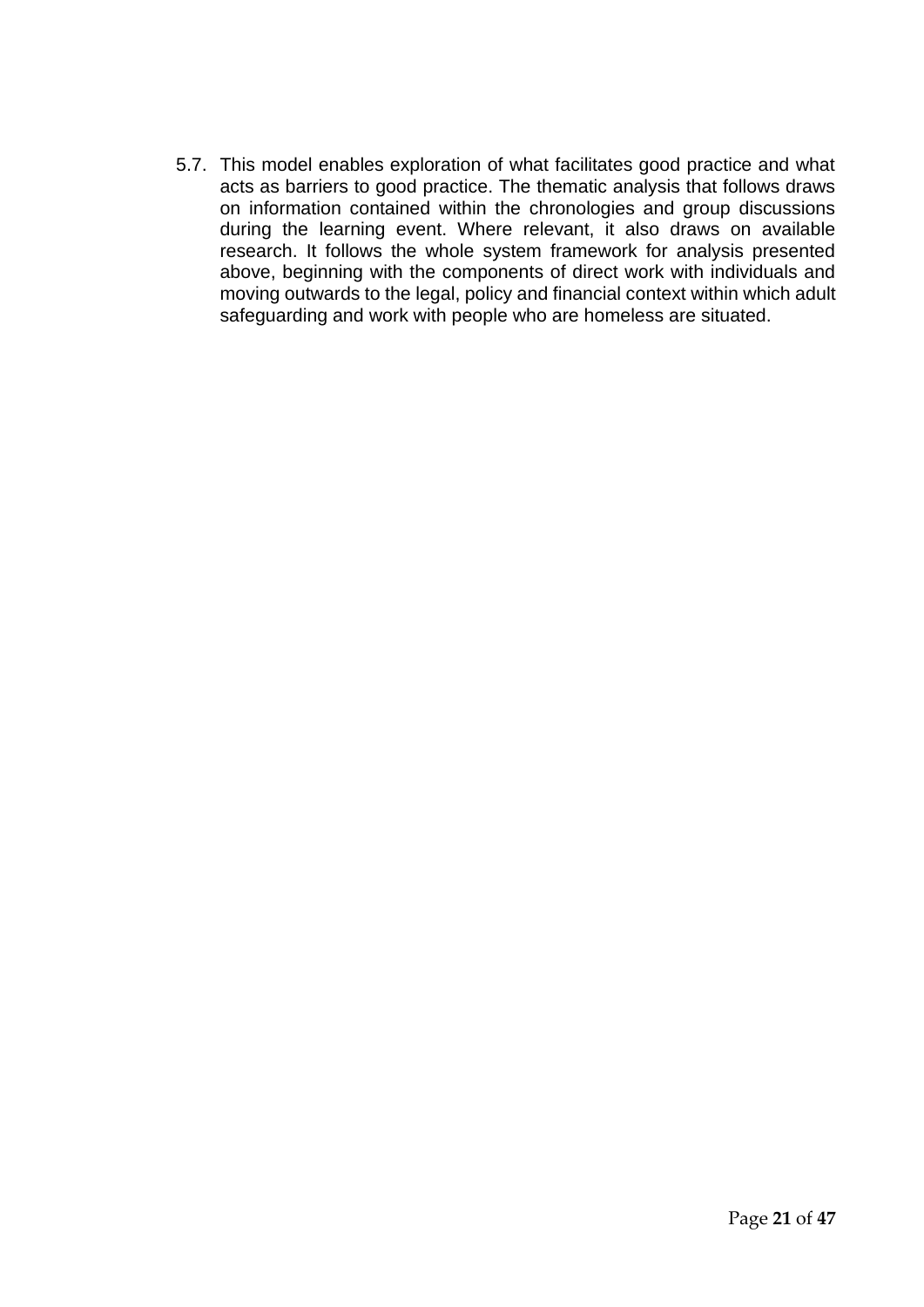#### <span id="page-21-0"></span>6. Thematic Analysis – Direct Work with Individuals

- 6.1. From a reading of the combined chronologies, and mindful of the evidencebase, the following themes were explored at the learning event and are further analysed here.
- 6.2. Responses to repeating patterns. One particular reported danger was that staff could become inured to or could normalise risk when what was being presented was repetitive. Within the chronologies is evidence of repeating patterns of attendance at Emergency Departments and/or self-discharge and/or non-engagement or disengagement and/or non-attendance at arranged appointments. In response there were examples of cases being closed and/or renewed attempts to maintain contact by offering "more of the same", namely appointments at designated times and places. There were, however, occasional examples of wrap-around support that included outreach and support to attend appointments. Advice to contact services and signposting to services as single strategies are unlikely to be effective with people experiencing multiple exclusion homelessness and self-neglect.
	- 6.2.1. Lack of understanding of behaviours was identified by participants as a barrier to providing effective support, for example practitioners not considering why people disengage or are unable to engage with treatment, and not seeing repeated patterns of such behaviours as information to address. It was felt that there was a need for a better understanding of how to work with people who do not prioritise their own needs, in other words who self-neglect.
		- 6.2.1.1. The observations offered by the sister of Adult U and the father of Adult P reinforce the need for this better understanding. Adult U was often not amenable to support and yet in her sister's words "highly addicted." Adult P sometimes "blew it" and was "not motivated." The father of adult T observed that her personality changed when she took drugs and she "spiralled downwards."
	- 6.2.2. What was seen as working well by practitioners was that the voluntary sector was good at focusing on the person and their outcomes, and that there were services available in the City (compared to other areas and districts). Some practitioners valued that they were able to provide choice to the people they worked with. However, feedback from the workshop with practitioners was also cautionary in that the voluntary sector and particularly housing support workers were often left "holding the baby" when all the statutory agencies appeared to deny eligibility for services for very vulnerable high risk individuals. Characteristically the least qualified and experienced workers were being left to deal with the hardest and most complex individuals. To respond adequately to this cautionary observation requires attention to workforce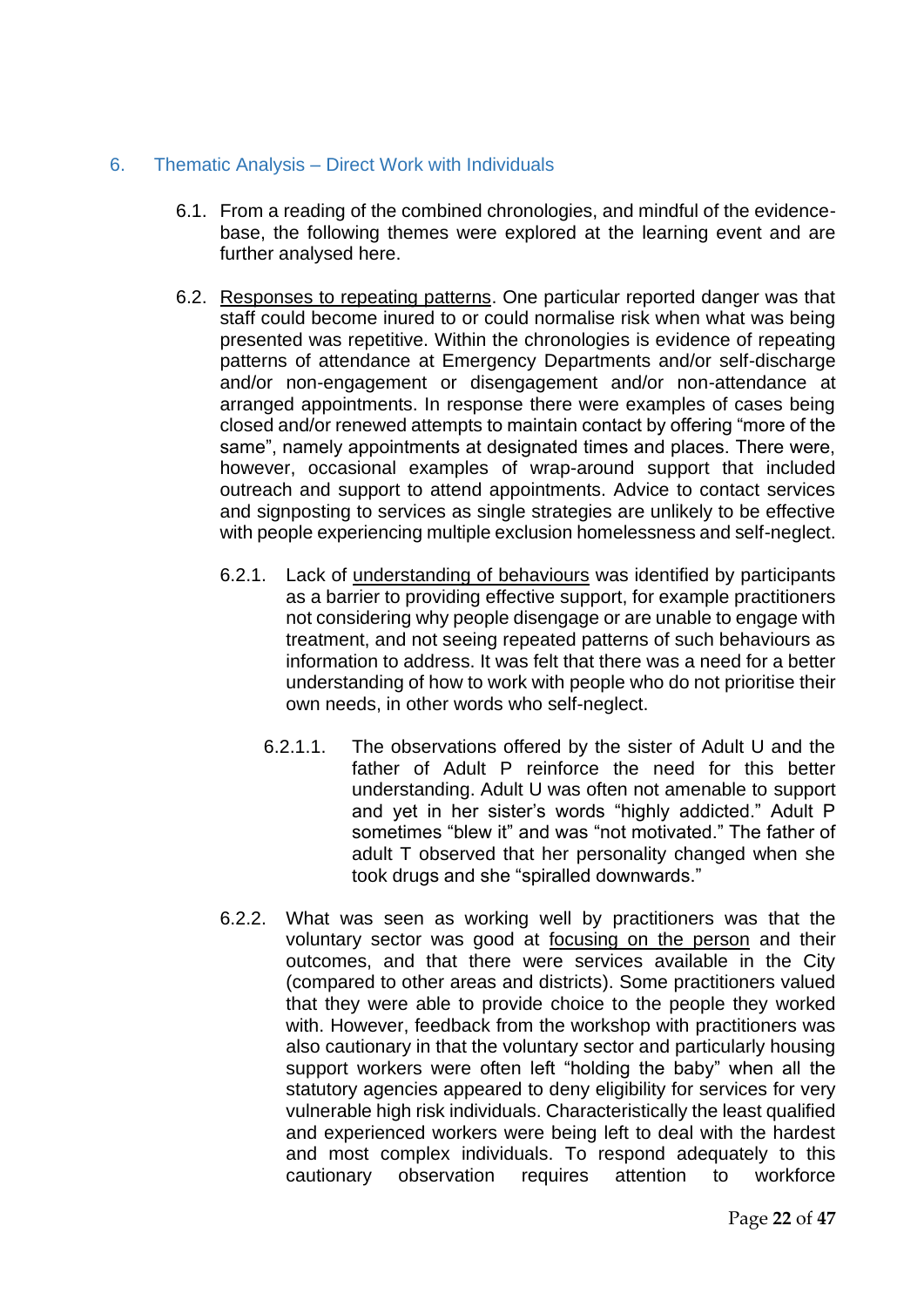development, access to specialist advice, and commissioning and thresholds, addressed below.

- 6.3. Risk assessment. As was recognised at the operational staff learning event, risk assessment and risk management are crucial, with plans preferably codesigned with service users/patients and shared across partners. This approach was seen as especially supportive of staff in accommodation settings whose training is often limited.
	- 6.3.1. There were occasions when reading the combined chronologies that a risk assessment and mitigation plan would have been expected. For example, in one situation, no multi-agency risk management plan was evident when the individual was evicted from accommodation; such a plan was needed to address mental health and cognitive issues alongside housing and substance misuse. There were other examples where individuals had been evicted from temporary or hostel accommodation and where the risk management plan was not evident.
	- 6.3.2. It may be that risk assessments and management plans are completed but not recorded in a way that can be easily captured by case chronologies. Alternatively, it may be that practitioners would be assisted by having risk assessment templates from which to draw. OSAB should engage with partner agencies on the subject of risk assessment and mitigation planning, as well as exploring how practitioners and managers understand and respond to situations of self-neglect, self-harm and risks associated with multiple exclusion homelessness.
- 6.4. Mental capacity assessment. Operational staff reported that cases of fluctuating capacity were particularly challenging and that easier access to specialist assessors would be helpful. There were very few references to mental capacity assessment in the combined chronologies, which is perhaps surprising given that the Code of Practice<sup>35</sup> refers to symptoms of alcohol or drug use in the context of disorders of mind or brain. There were examples in the individual narratives of missing mental capacity assessments. For example, one individual appeared unclear about when to self-administer his medication. Another was diagnosed with global cerebral atrophy but the implications for decisional and executive decision-making were not recorded as having been considered.
	- 6.4.1. From reading the combined chronologies, and speaking with three relatives of the adults whose cases are considered herein, three questions arise that OSAB should raise with partner agencies as part of its statutory mandate to seek reassurance that adult

<sup>35</sup> Department of Constitutional Affairs (2007) *Mental Capacity Act 2005: Code of Practice* (London: The Stationery Office.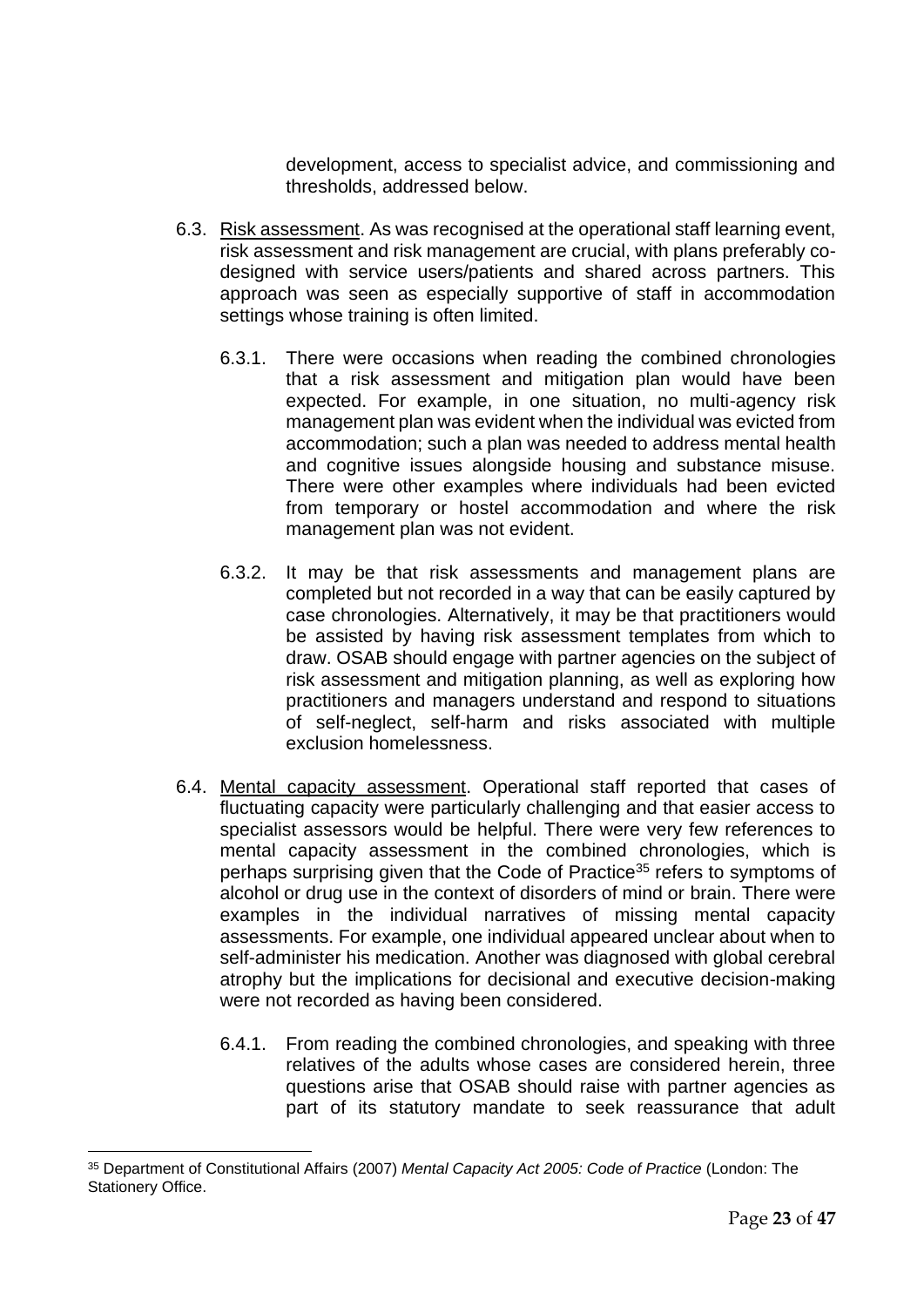safeguarding services are working effectively in preventing abuse and neglect, including self-neglect. Firstly, is there an understanding of executive capacity? Especially where there are repetitive patterns, it is essential to assess executive capacity as part of mental capacity assessment. Guidance has commented that it can be difficult to assess capacity in people with executive dysfunction. It recommends that assessment should include real world observation of a person's functioning and decision-making ability<sup>36</sup>, with subsequent discussion to assess whether someone can use and weigh information.

- 6.4.2. Secondly, is sufficient recognition given to the impact of trauma and adverse childhood experiences? Her sister located the beginning of Adult U's substance misuse to her father, with whom she had been particularly close, leaving home. She had begun to run away from home and had become "highly addicted" to Class A drugs. Thirdly, is drug and/or alcohol abuse seen as a lifestyle choice and unwise decision-making or possibly invoking considerations of mental capacity and self-neglect? The absence in the combined chronologies of explicit reference to self-neglect and to following agreed multi-agency procedures is a concern. To varying degrees all three questions are engaged when individuals were known to have experienced trauma, were revealing that they were drinking to control anxiety, were wanting to control their substance misuse but could not carry this through and/or were sad and unable to implement their stated intentions.
- 6.5. Domestic abuse. Police liaison officers working alongside other services in Oxford City was experienced as helpful by those attending the learning event. There was particular mention of work being done by police officers and NHS staff in relation to people at risk of exploitation and assault on the street. Nonetheless, from reading the combined chronologies, two questions arise that OSAB might raise with partner agencies concerned with adult safeguarding and community safety. Firstly, some of the individuals who are the focus of this review were known as both domestic abuse perpetrators as well as victims. MARAC arrangements are well established for victims of domestic abuse. It is less clear what provision is available for individuals with the particular constellation of complex needs as seen in the cases here. Secondly, when domestic abuse happens on the street, rather than in a home, when is this considered a safeguarding concern?
- 6.6. Care and support assessment. The absence of requests for an Adult Social Care assessment for care and support in the majority of cases in the sample drew comment. Adult Social Care assessment was seen as an essential part of any support plan. Outreach social work was also seen as a possible

<sup>36</sup> NICE (2018) *Decision Making and Mental Capacity*. London: National Institute for Health and Clinical Excellence.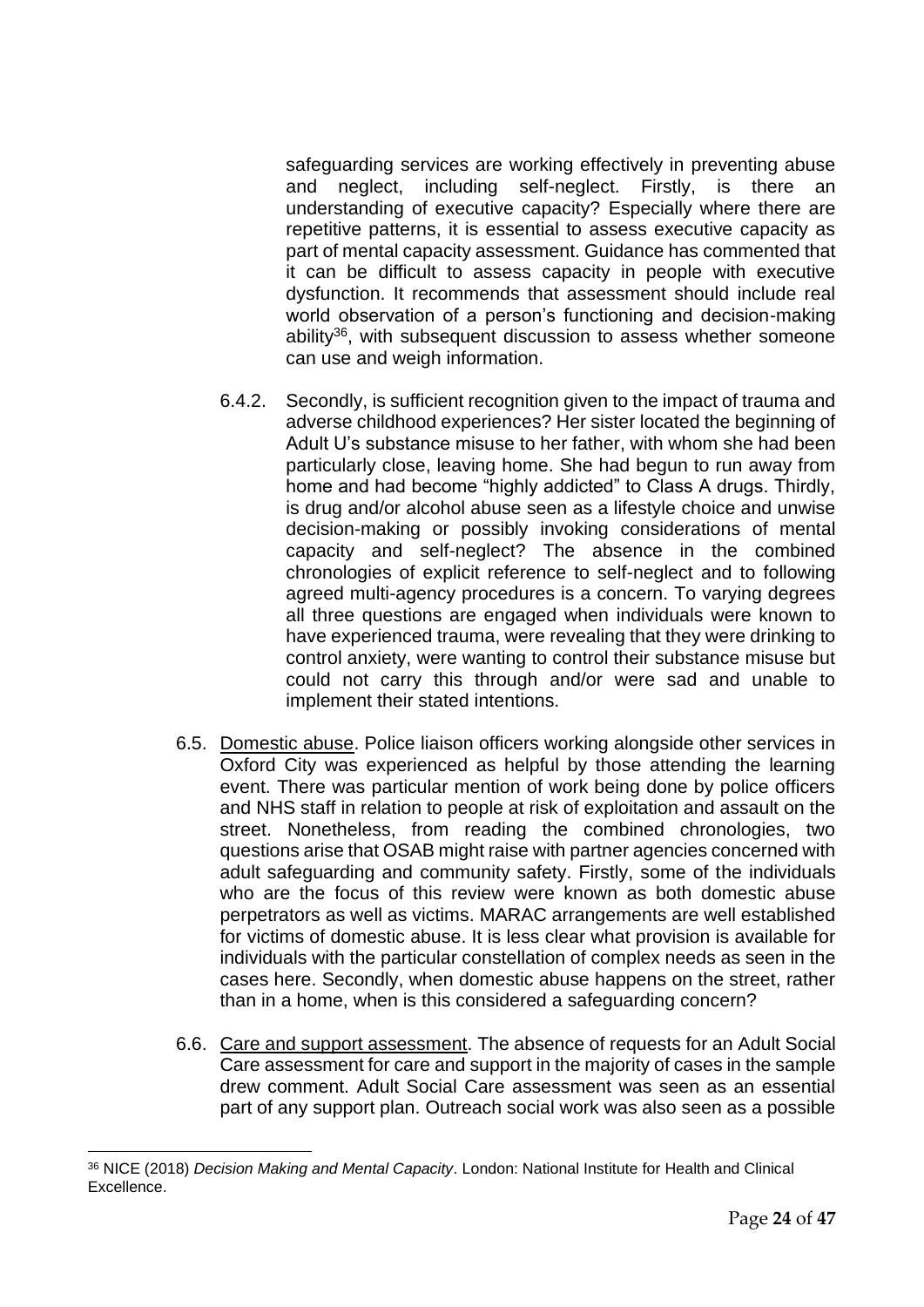helpful future development, alongside other practitioners, reaching out and assessing the person in their locations.

- 6.6.1. The statutory guidance<sup>37</sup> identifies that care and support needs arise from or are related to physical or mental impairment or illness. Substance misuse is included here. Thus, OSAB's statutory mandate, to ensure the effectiveness of what partner agencies do, requires that it questions them about how the interface between housing/homelessness and adult social care is seen. Research elsewhere<sup>38</sup> has found that agencies can be deterred from making referrals to Adult Social Care because of potential volumes and/or that Adult Social Care is operating a higher threshold for care and support assessments than Section 9 (Care Act 2014) permits. OSAB needs to be reassured that these factors are not present in Oxfordshire.
- 6.6.2. Within the narratives of the nine cases were instances where individuals who potentially had care and support needs, although none were referred for an Adult Social Care assessment of their needs and therefore did not receive an assessment.. The eligibility criteria are set out in the Care and Support (Eligibility Criteria) Regulations 2015. An individual's needs meet the eligibility criteria if (a) the adult's needs arise from or are related to a physical or mental impairment; (b) as a result of the adult's needs the adult is unable to achieve two or more of certain specified outcomes; and (c) as a consequence there is, or there is likely to be, a significant impact on the adult's well-being. Thus, such needs may arise from physical, mental, sensory, learning or cognitive disabilities or illnesses, substance misuse or brain injury. The specified outcomes include being appropriately clothed, being able to maintain a habitable home environment, and being able to use facilities and services in the community. These are needs that many people experiencing multiple exclusion homelessness have and outcomes which they may not be able to achieve. If the needs are urgent, care and support can be provided before an assessment is completed (section  $19(3)$ ).<sup>39</sup>It should be remembered also that, besides a duty to meet eligible needs, local authorities also have a power to meet other care and support needs, again for adults ordinarily resident in their area or present and of no settled residence (section 19 (1), Annex  $H -$  Statutory Guidance<sup>40</sup>).

<sup>37</sup> DHSC (2018) *Care and Support Statutory Guidance: Issued under the Care Act 2014*. London: The Stationery Office.

<sup>38</sup> Mason, K., Cornes, M., Dobson, R., Meakin, A., Ornelas, B. and Whiteford, M. (2017/18) 'Multiple exclusion homelessness and adult social care in England: exploring the challenges through a researcherpractitioner partnership.' *Research, Policy and Planning*, 33 (1), 3-14.

 $39$  Braye, S. and Preston-Shoot, M. (2016) Practising Social Work law (4<sup>th</sup> ed). London: Palgrave Macmillan. <sup>40</sup> Department of Health and Social Care (2018) *Care and Support Statutory Guidance: Issued under the Care Act 2014*. London: The Stationery Office.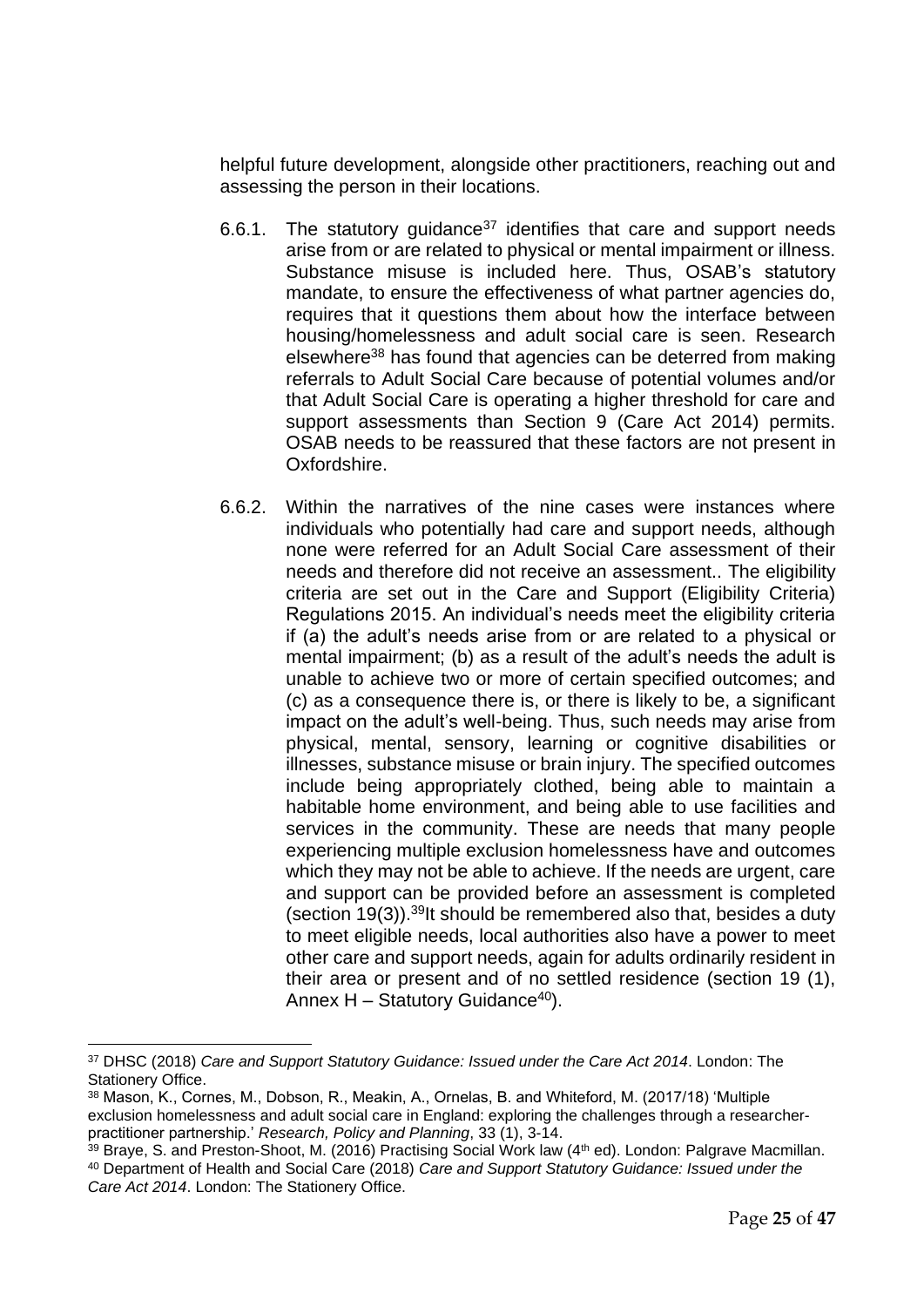- 6.7. Responses to substance misuse and mental distress. Operational staff at the learning event observed that individuals in the grip of substance misuse would not find change easy to achieve and this realisation had to be factored into how services were set up to provide support. This reinforces the commentary on executive decision-making and mental capacity assessment above. This links also to later sections on commissioning and on workforce development.
	- 6.7.1. The father of Adult P acknowledged that his son received support from both O'Hanlon House and Simon House but was often not motivated to accept offers of help and sometimes "blew it." Adult P's father thought that what might have helped would have been more flexibility from services – groups, classes and meetings were always in the mornings (whereas he was up all night, because he couldn't sleep, and slept during the day). He tried to persuade his son to take up the offers of support but Adult P wasn't motivated and "wanted everything on a plate". A more flexible approach to service delivery might have been able to engage with Adult P, for example later afternoon/evening classes or appointments.
	- 6.7.2. The father of Adult T thought that what should change is that the person should be seen for themselves – in her case, as a mother, rather than a drug addict and a problem. He thought that more could have been done to prevent her becoming homeless and to support her when she was homeless. There were endless "battles" with the Council to get accommodation, and he felt that she was abandoned and there was no support for her to maintain the tenancy when she got one as she was left alone. His observations strengthen and reinforce the evidence-base for best practice with regards to personalised and wrap around support being required, and improving how children's social services, substance misuse services and homelessness services work together.
- 6.8. In the learning events additional features of the evidence-base emerged in discussion when the focus was on the cases in the sample. One was "think family" which, in this instance, referred to Children's Social Care automatically referring adults with care and support needs and/or selfneglecting and/or misusing substances to Adult Social Care. Thinking family needed to become standard practice, for example in child protection scenarios.
	- 6.8.1. There is no reference in the combined chronologies to any of the men having fathered children. All three women were mothers. The combined chronology offers no detail of how Adult U had come to be separated from her son but Adult U's sister was able to provide this detail, as indicated in section 4 of this report. She was also able to provide some family background, including separation and loss,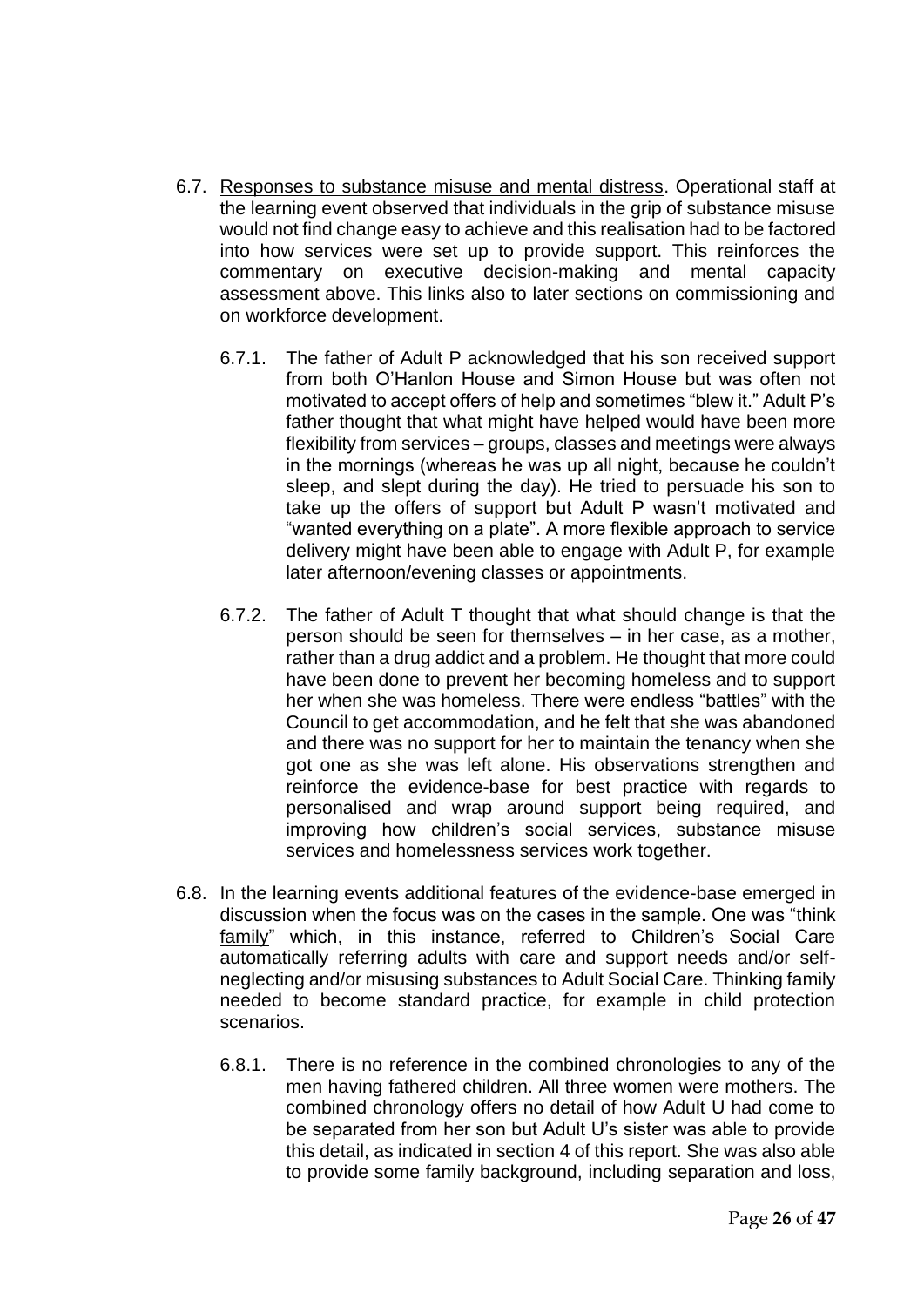which she related to Adult U's substance abuse. She indicated that Adult U was out of contact with her family for around eight years, kept much from her mother and siblings, and only rarely approached them for support. Indeed, the sister had been unaware that Adult U had been homeless at the time of her death.

- 6.8.2. Adult T and Adult W were no longer living with their children when they died. Both had experienced family support and child protection procedures, especially when living with their children, mainly as a result of the children witnessing substance misuse and domestic abuse. In both cases there were child protection conferences and reviews, and core group meetings. Adult Social Care does not appear to have been involved. For Adult T especially, much of children's social care involvement preceded introduction of the Care Act 2014. Nevertheless, it should be remembered that the Care Act 2014 is clear that care and support needs may arise from substance misuse. Duties to assess (section 9) and to conduct adult safeguarding enquiries (section 42) should therefore be considered.
- 6.8.3. Adult T's father commented that, in his experience, agencies/services did not work well together. He described meetings as "awful" where he felt there was nothing offered/no support. In particular he recounted that Adult T's children weren't offered support and he felt that was a real gap. He said they were "battling against them for everything". He thought that social services made unreasonable demands on the family and provided no help. By this he meant that, in his experience, Adult T had no support with her addiction; rather children's social services and schools required the family to support her and the children, and offered nothing at all. Her two sons lived with him for some time (their maternal grandfather) in his one-bedroom flat, and the daughter with her aunt (Adult T's step-sister).
- 6.8.4. The father of Adult P maintained regular contact with his son. Even when this became difficult because Adult P lost or sold his mobile phone for drugs, contact was maintained through getting messages to him via O'Hanlon House. The continuity of this contact should remind practitioners of the importance, where possible, of involving family members in planning and the provision of support. Family Group Conferences may be useful in this regard<sup>41</sup>. Adult P's father did not have appear to have had any formal contact with O'Hanlon House staff until after his son's death.
- 6.9. Another component of the evidence-base referred to transitions. In the context of this review, transition refers to the point at which people transfer

<sup>41</sup> Preston-Shoot, M. (2020) Adult safeguarding and Homelessness. A Briefing on Positive Practice. London: LGA and ADASS.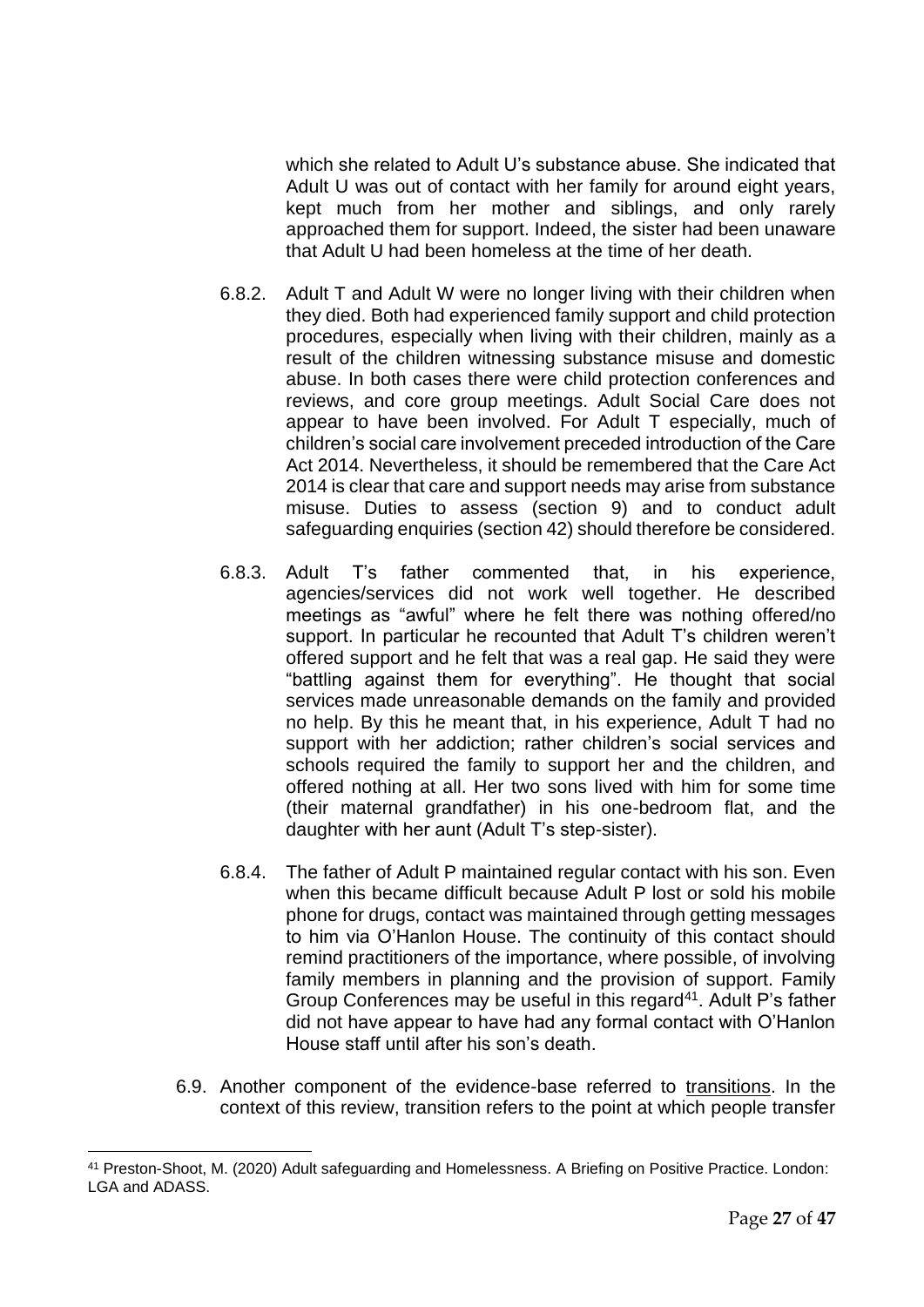from one service to another. It is a point of movement between, for example, hospital and community services or between community and supported living provision. At the learning event there was some focus on prison discharge processes. In the opinion of those attending the learning event, Information-sharing and discharge planning were reported as poor, with packages of provision to meet health and/or care and support needs not set up in time, or services not being informed of people approaching discharge from prisons. The role of the National Probation Service is important here, ensuring links are made between that service and other agencies whose resources are needed to support a successful transition from prison to community.

- 6.9.1. Prison discharge and also hospital discharge are key points of transition. Both learning events identified that transition points represent opportunities but also bring attendant risks. Looking at the nine cases, some of the individuals did not appear to have the skills, resilience and capability, at least not without wrap-around support, to successfully manage transitions, for example into supported accommodation. Some had died when their situation was beginning to improve. What is being highlighted here was the need to consider what wrap-around support was necessary in order to support those who were trying to recover from the impact of trauma and adverse experiences and trying to manage their emotional responses.
- 6.9.2. In one instance a GP expressed surprise that his patient had been discharged from hospital. There is NICE guidance about the transition between inpatient mental health or general hospital settings and community settings. For people with serious mental health issues who have recently been homeless or are at risk of homelessness, the guidance<sup>42</sup> recommends intensive structural support to assist with finding and retention of accommodation. This support should begin prior to discharge and continue for as long as necessary. Housing and mental health services should work together to jointly problem solve. Similar guidance for people in inpatient general hospital settings<sup>43</sup> recommends on admission that a person's housing status is established and that, prior to discharge, if a person is likely to be homeless, liaison occurs with the local authority's Housing Options service to ensure that advice and help is offered. Homelessness and safeguarding issues should be addressed by agencies working together to ensure a safe and timely discharge. Those at risk of readmission should be referred to

<sup>42</sup> NICE (2016) *Transition between Inpatient Mental Health Settings and Community or Care Home Settings*. London: National Institute for Health and Clinical Excellence.

<sup>43</sup> NICE (2015) *Transition between Inpatient Hospital Settings and Community or Care Home Settings for Adults with Social Care Needs*. London: National Institute for Health and Clinical Excellence.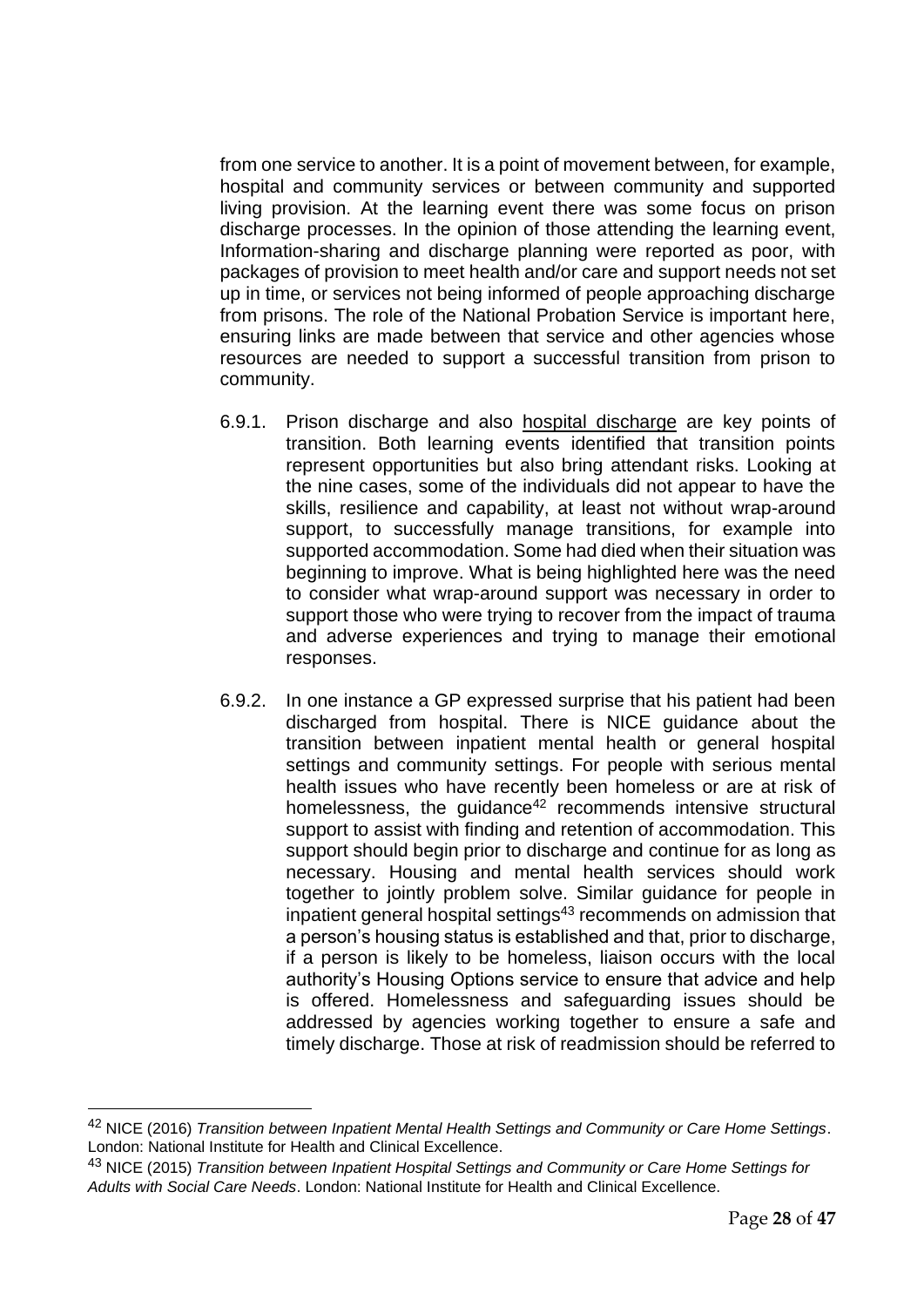community practitioners prior to discharge for health and social care support.

- 6.9.3. When hospital discharge also involved transfer of responsibility, for example from secondary mental health care to primary care, this transfer of care had to be handled carefully. Senior managers, for example, felt that the cases in this sample highlighted the need to improve case transfers and, with a link to a later section on commissioning, to reflect on whether primary care currently had the resources to offer continuity of care to individuals with complex mental health histories and needs. OSAB could engage with partner agencies to explore how effectively transitions are managed in cases involving self-neglect and/or multiple exclusion homelessness.
- 6.9.4. Another transition is when someone moves off the streets and into some form of accommodation. The combined chronologies reveal incidences when individuals were not provided with the basic necessities for such a move and occasions when, for those attempting to address their substance misuse, the proposed accommodation felt unsafe because of the perceived high level of drug and/or alcohol abuse on site. There is a link here to commissioning and quality monitoring, discussed below (section 8.4).
- 6.9.5. The father of Adult T identified what may be regarded as a transition, potentially one that has been neglected hitherto. He said that her problems had begun when she was employed by an agency that worked with drug addicts in custody. She had become involved with one of them who injected her with heroin. She was then sacked and he felt that the agency did not undertake their duty of care to her.
- 6.9.6. Another transition, although not represented within the nine cases in this review's sample, was leaving care. If not managed carefully and supportively, young people leaving care could find themselves homeless.
- 6.10.A further element that emerged from the evidence was provision or lack of provision of advocacy, and Appropriate Adult support for those involved with the criminal justice system. Neither appeared in the combined chronologies. One angle on the need for advocacy that was offered in the learning event with commissioners and senior managers was that health systems are based on selfreporting and attendance at appointments at specified times and places. Not everyone can easily engage with such a system, at least not without outreach support. If this is not provided, cases may be closed when individuals do not engage and/or are unable to readily explore what lies behind their presenting problems.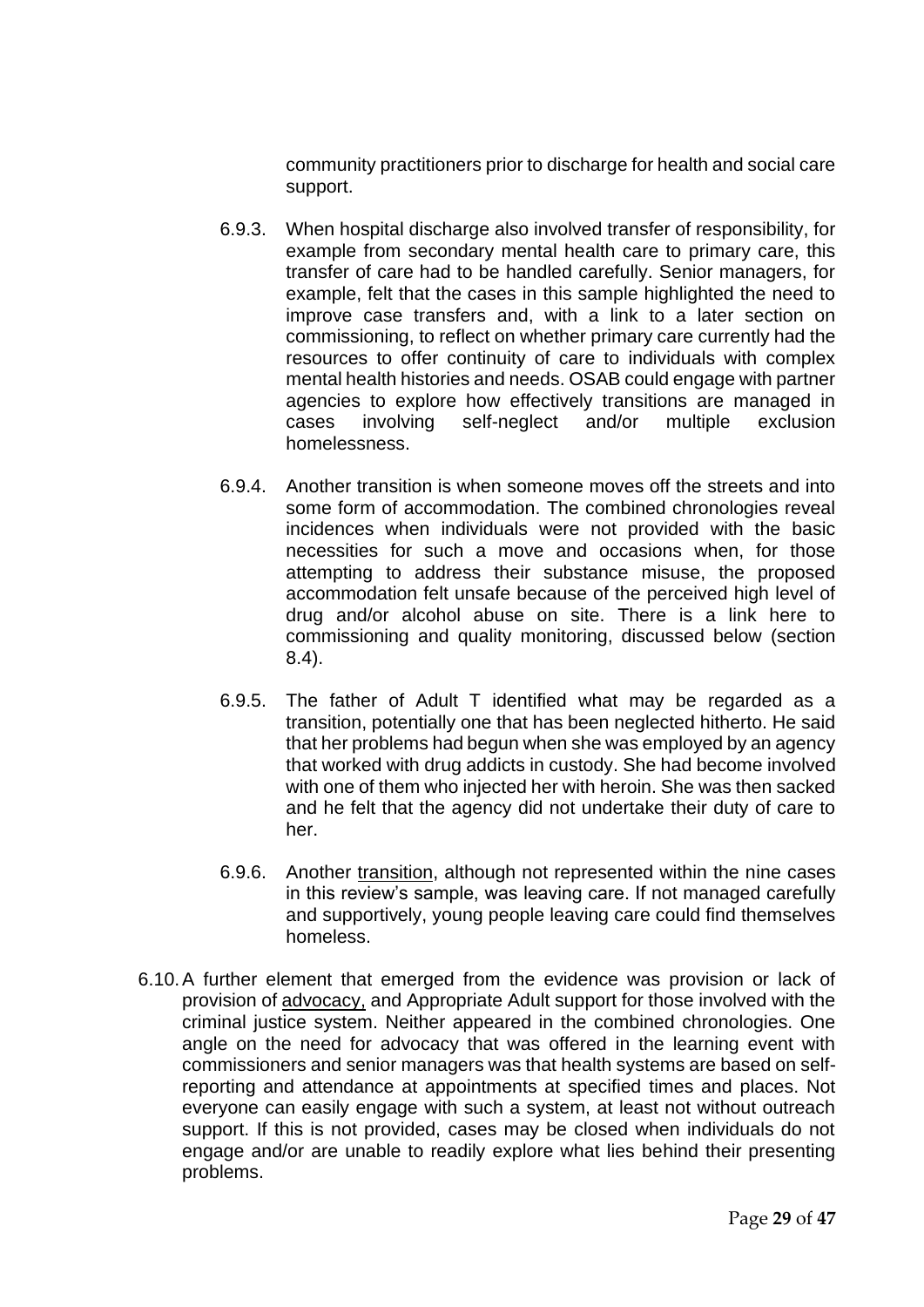## <span id="page-29-0"></span>7. Thematic Analysis – Team around the Person

- 7.1. From a reading of the combined chronologies, and mindful of the evidence-base, the following themes were identified for exploration at the learning event and are analysed here.
- 7.2. Working together. Operational staff at the learning event talked about how a more joined up multi-agency approach could be effective and purposeful, but a collaborative approach was undermined by elements of competitiveness between third sector organisations. Their solutions to agencies being reluctant to work together included agreement on joint key performance indicators and co-location, for instance of clinical specialists in staff teams, mental health practitioners with supported housing and/or substance misuse services, and third sector workers practising alongside statutory agency practitioners. A 'wrap around' approach where partners were jointly accountable, had agreed shared values of social inclusion and resilience, building shared trust and flexibility on the 'lead agency' were seen as desirable goals. A greater use of joint visits and assessments was also recommended.
	- 7.2.1. Senior managers also perceived that work was fragmented, with a lack of join-up both operationally and strategically, and "referral bouncing" or non-acceptance of roles and responsibility to be "part of the solution". There were also suggestions in this learning event of too much responsibility being placed on accommodation providers to engage with other services and to coordinate their involvement. Further causes of 'referral bouncing' cited were thresholds for accessing services or exclusion from services, for example due to dual diagnosis or personality disorder.
	- 7.2.2. One area where improved multi-agency collaboration was felt to be needed was in relation to hospital discharge, with hospital staff, GPs and outreach workers meeting together to plan case management. This links back to the discussion in section 6.9.2. There were examples from the combined chronologies where agencies worked together well, for example liaison between primary and secondary healthcare practitioners, or between the National Probation Service and Adult Social Care. There were other examples where working together was less apparent, for example between accommodation providers and the National Probation Service when someone was homeless and with no recourse to public funds. OSAB must pay further attention to how effectively agencies are working together in cases of self-neglect and/or multiple exclusion homelessness.
- 7.3. Information-sharing. Operational staff perceived that practitioners were "nervous" about sharing information, reflecting uncertainty about legal literacy in respect of when the Data Protection Act 2018 permits provision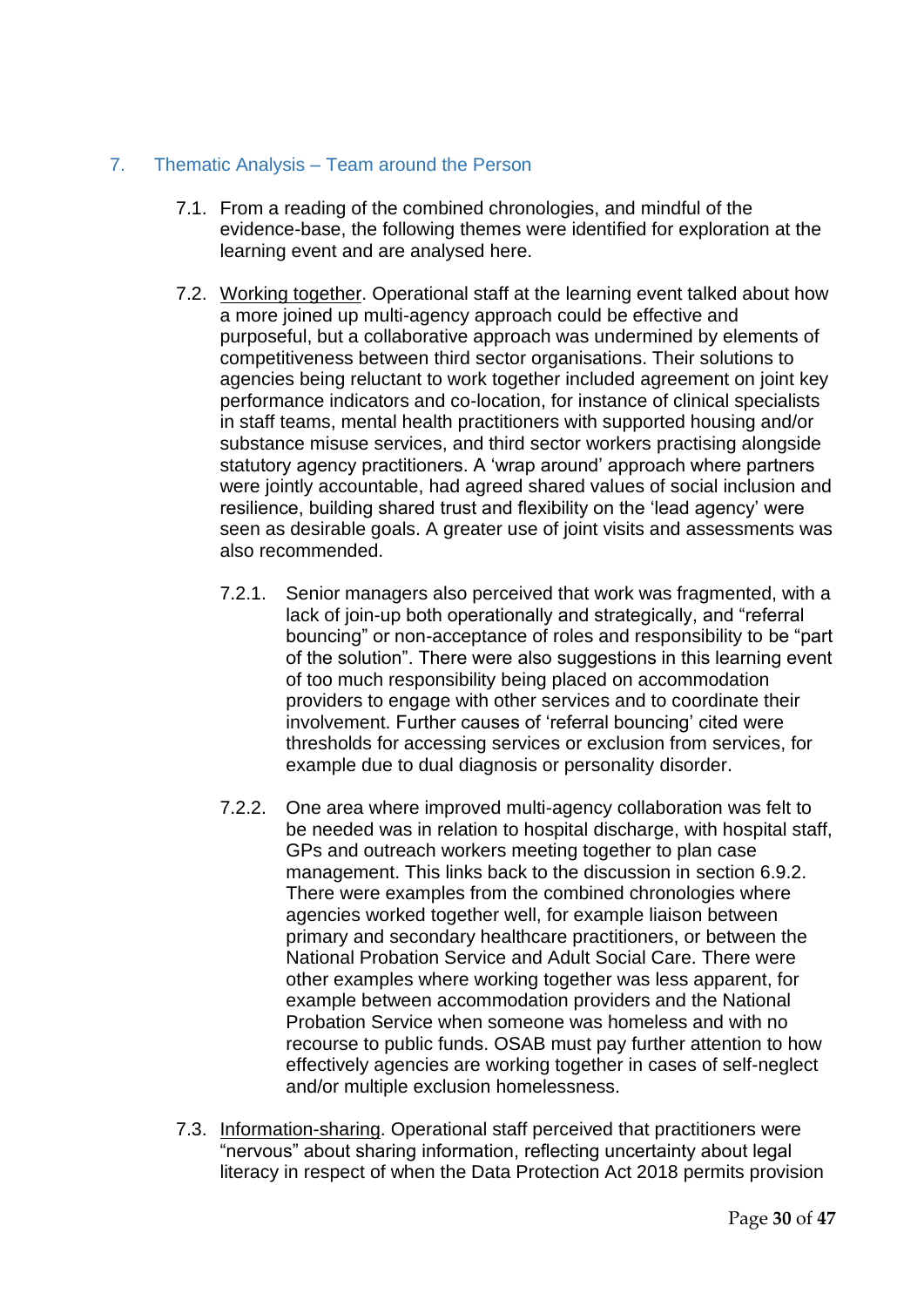of otherwise confidential information. This was notwithstanding an information-sharing agreement being in place. The combined chronologies contained examples where information was shared but, as an example of working together, OSAB are strongly advised to review other situations involving multiple risks and repetitive complex needs to ensure that information is being shared appropriately. This advice is given because OSAB has a clear duty to ensure that appropriate data-sharing protocols are in place and embedded in practice.

- 7.4. Referrals. Operational staff observed that referral practice could be improved, with escalation of concerns when necessary. There were also concerns about the experience of "not being heard" when making referrals to Adult Social Care and/or Adult Safeguarding services, especially in relation to people assessed as having decisional capacity. Even when referrals were accepted, there were concerns about waiting times. There was a lack of understanding reported about different services; for example, non-statutory services not understanding criteria and thresholds for statutory services. Thresholds for each service were criticised for not taking into account 'multiple needs' and there was a suggestion that a 'threshold of needs matrix' might be a helpful tool to understand and manage complexity. As such a threshold exists for safeguarding, this feedback highlighted a lack of awareness amongst attendees of the thresholds document. The document is published on the Safeguarding Board website and it is a mandatory question for those raising a safeguarding concern online that they confirm they have read the Safeguarding Thresholds of Needs Matrix.
	- 7.4.1. These reported concerns echo what may be observed in the case narratives. For example, in one case mental health services are reported to have stated that they would only accept a referral if the individual would engage. Wrap-around support and discussion about flexibility about how mental health support was delivered might have been a more appropriate response. It appears that in a second case a mental health referral was not accepted. The above would suggest that OSAB reviews pathways into mental health support, especially for those whose mental health challenges do not reach the threshold of severe and enduring mental ill-health, and including for those whose mental health and behavioural issues co-exist alongside substance misuse concerns.
- 7.5. Multi-agency meetings. There were reported to be a range of opportunities for case discussion – 'vulnerable adult meetings' and 'working with people who don't engage' meetings. However, it was suggested by operational staff that there was no agreed format for multi-agency meetings nor a standardised approach to risk assessment and management plans (see also section 8.8 below). They questioned whether there was a clear pathway for convening multi-agency meetings or case conferences. It was felt that it would be useful to have adult safeguarding specialists present at multi-agency risk management meetings and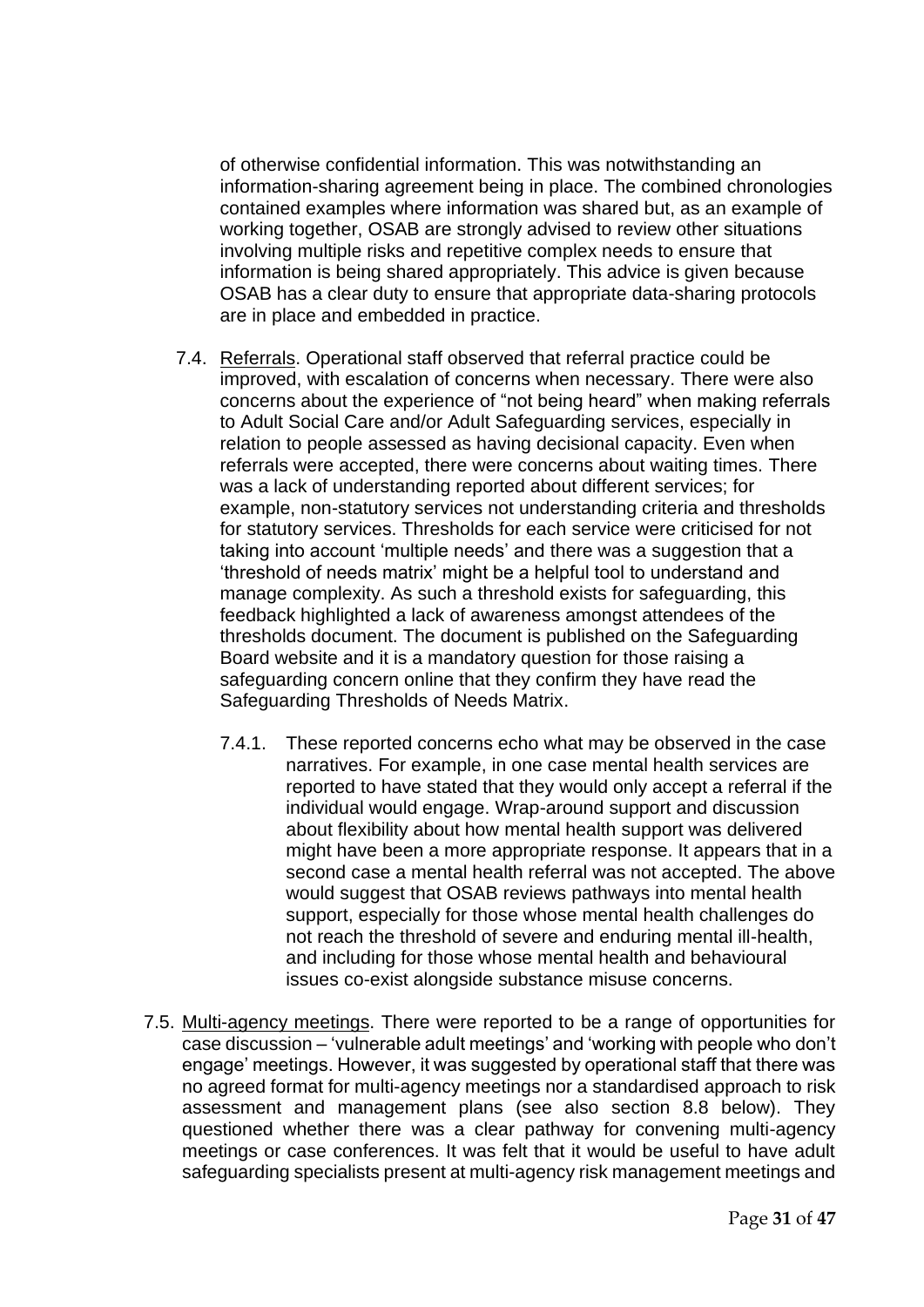case conferences. Senior managers commented on accountability in multiagency meetings, highlighting examples where those present had not followed through on delivery of decisions, with insufficient managerial oversight. These observations resonate with examples from the case narratives. There were examples where multi-agency meetings were held to formulate a plan but not apparently reconvened when events disrupted what had been agreed. There were other instances where it was apparent that not all agencies with a potential contribution to make appear to have been present and where it was not clear that what had been outlined was subsequently followed through. In none of the nine cases did there appear to have been a nominated lead agency and/or keyworker to coordinate the multi-agency input.

- 7.5.1. It was recognised that a pathway with panels was being developed, both to facilitate access to the homeless pathway and to enable individuals to move on, but all agencies needed to be present when cases were being discussed. It was also reported that in Oxford City operational monthly meetings are being convened by Thames Valley Police to share information and to plan multi-agency responses to complex cases. Equally, as was recognised at the learning events, relevant expertise needs to be available, for example relating to addiction, and for cases involving complex mental capacity and mental health questions. It was suggested that a map or organogram would be useful to identify pathways into multi-agency meetings and panels and to ensure that the right professionals were present. OSAB should further review the use of multi-agency meetings in complex cases.
- 7.5.2. There was a range of opinion regarding access to housing provision. This was expressed as a barrier, such as 'having to sleep out before you get help'. Some said that this was a gap and that thresholds prevented access to Local Authority housing assessment (especially regarding requirements for a 'local connection'). Housing provision to support hospital discharge was not always available. However, once accessed, 'housing first' was really helping to reduce social exclusion, as was 'no second night out'.
- 7.6. Use of policies and procedures. A self-neglect policy was available at the time of the cases in the sample for this thematic review, with procedures to follow when individuals do not engage. The evidence from the combined chronologies and from those attending the learning events appears to be that the self-neglect policy is not being used by all staff across all agencies. It was also suggested that the self-neglect policy could refer more explicitly to procedures and practice with people experiencing multiple exclusion homelessness. OSAB should use the opportunity afforded by this thematic review to consider whether revision of available procedures is necessary and whether further dissemination work is required.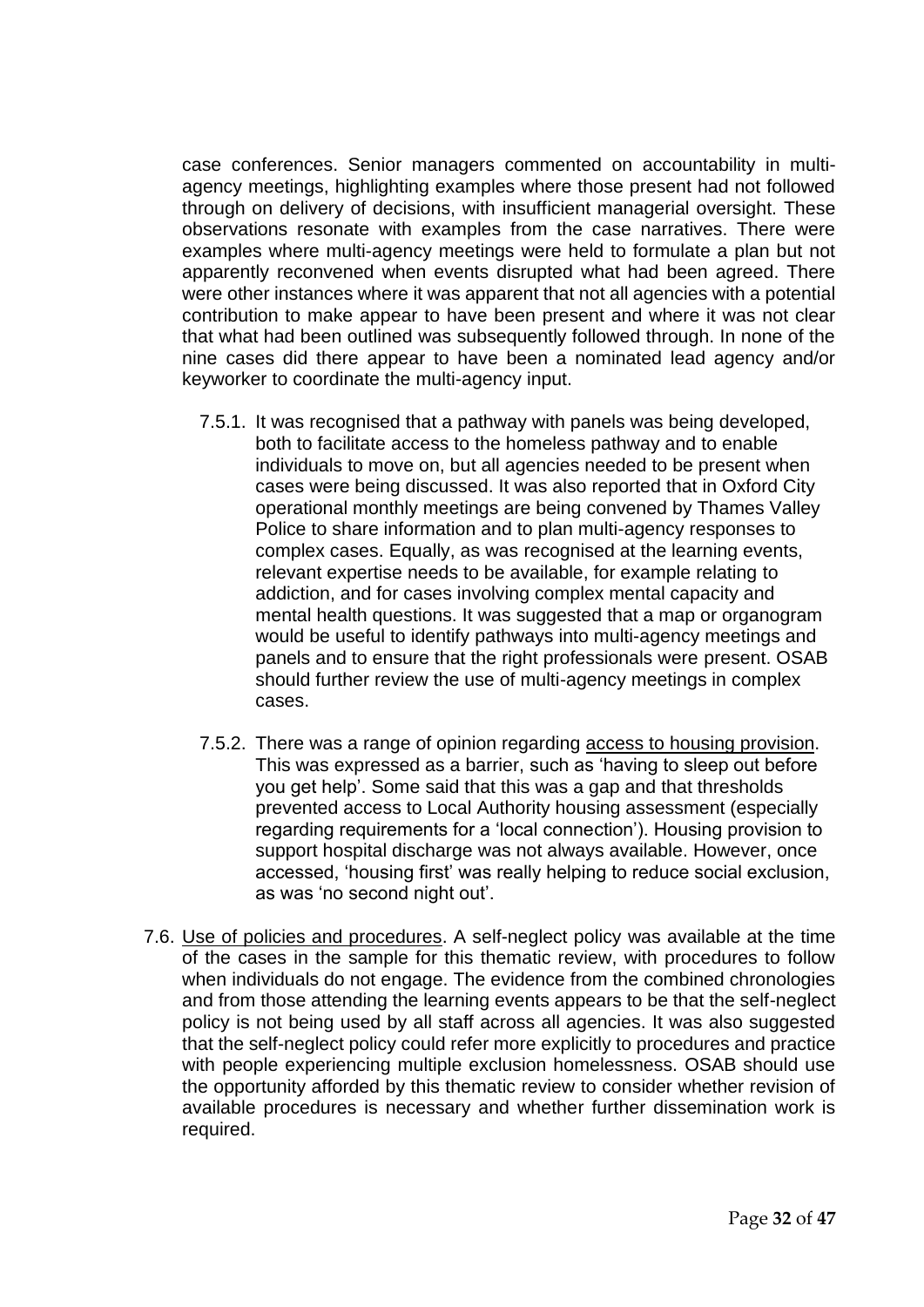7.7. Safeguarding literacy. Operational staff expressed concern that the response from Adult Safeguarding and from Adult Social Care services was, on the one occasion someone was referred, something along the lines of "what can we do that you are not doing already". Moreover, just because the case is open to another provider does not necessarily mean that the individual's care and support needs are being met or that the person is being adequately protected from abuse and neglect (including self-neglect).

> 7.7.1. A recurrent theme that emerged from discussion was the lack of recognition of safeguarding needs, although all nine people had histories of misusing substances, physical and/or mental health problems and several had been subject to assault, abuse, and/or selfneglect. This links to issues raised elsewhere regarding the lack referral for a Care Act assessment (6.6). Some decisions as recorded in the case narratives are suggestive of a lack of safeguarding literacy. For example, in one case, an adult protection referral was contemplated but not apparently sent or shared as the individual was assessed as having no vulnerability other than homelessness and that they had capacity to self-refer. The individual concerned had a range of disabilities and substance misuse issues. In another case, the individual was possibly being exploited by the owner of a shed in which she was sleeping. She was seen as having decisional capacity and as not having care and support needs. Accordingly, the decision was that there was nothing to stop her protecting herself. However, this individual had a range of physical health needs including acute kidney injury, cirrhosis, and alcoholic hepatitis, and mental health issues. This calls into question the understanding of legal literacy and safeguarding thresholds.

> 7.7.2. To reinforce the concern about safeguarding literacy, OSAB has provided a procedure known as a threshold of access to safeguarding services (threshold of needs) matrix. Published in July 2018, it contains a section on self-neglect. It advises that "all standard interventions must be used first to manage risk". OSAB is recommended to evaluate whether this guidance is being used on the basis that, in these nine cases, there is evidence that standard interventions were not reducing the risks involved in self-neglect and yet few referrals were made to adult safeguarding services and no enquiries<sup>44</sup> were initiated at the time the individuals were alive.

7.8. Legal literacy. Operational staff expressed concern about differing interpretations of the Homelessness Reduction Act 2017 and hesitant transfer of information to assist with housing decision-making. Senior managers expressed concern at the apparent absence of Human Rights Act 1998 assessments for those individuals within the sample with no recourse to public funds, which would have been triggered if these individuals were referred for a Care Act assessment. Indeed, in one case where the individual clearly had no recourse to public funds,

<sup>44</sup> Section 42, Care Act 2014.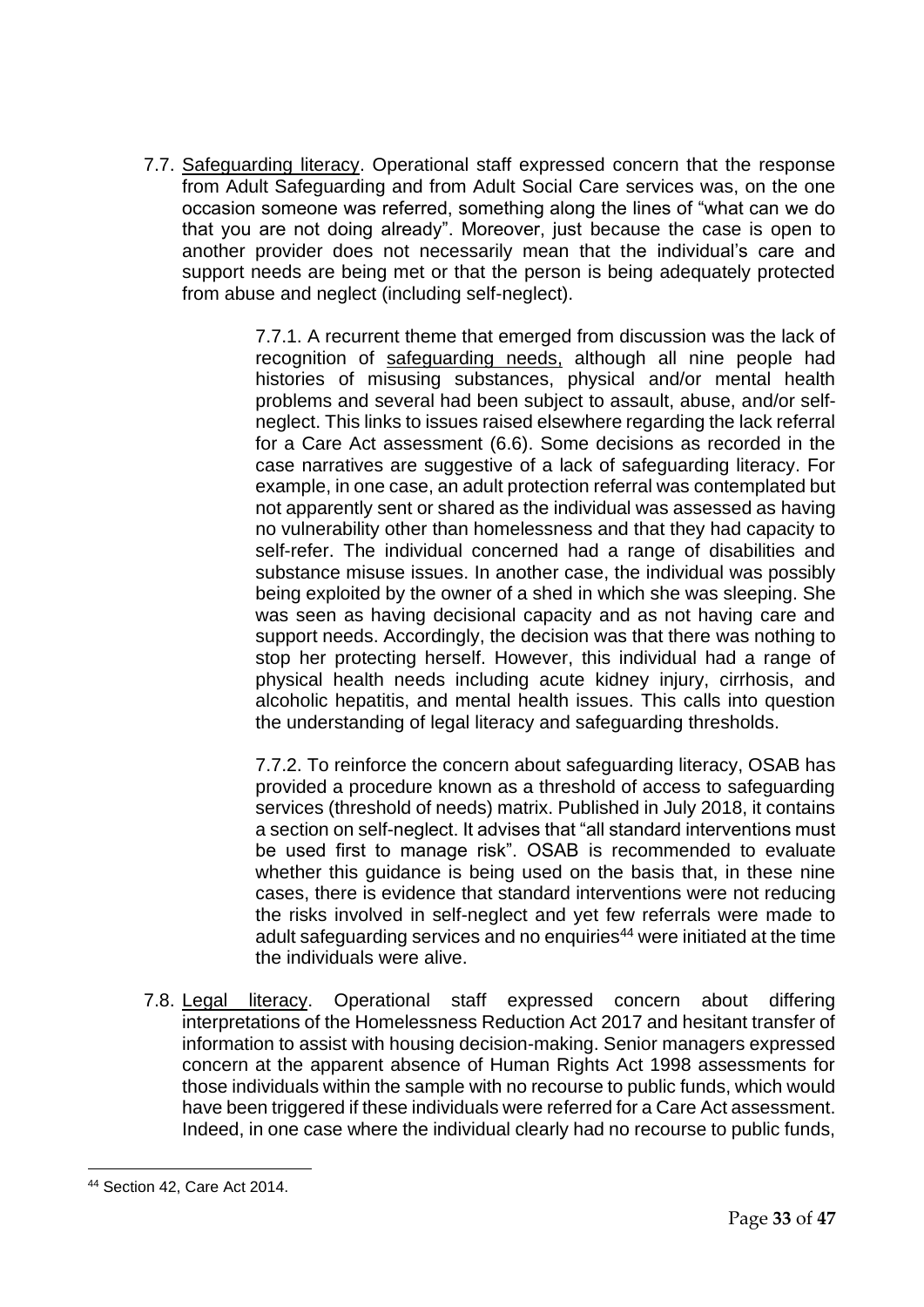the combined chronology provides no evidence of a Human Rights Act 1998 assessment. It is relevant to note here that a Human Rights Act 1998 assessment may be required to determine whether support is necessary to prevent a breach of their human rights, especially the right to live free of inhuman and degrading treatment (Article 3, European Convention on Human Rights). In the context of homelessness, this might require consideration of whether the decision to withhold accommodation-based support or health care would result in actual bodily harm or intense mental suffering and physical harm<sup>45</sup>. Improving confidence in professional decision making, however, was recognised by some participants.

7.9Recording. Operational staff attending the learning event indicated that recording systems currently in use did not facilitate access to a chronology or history of a case. Equally, agencies using their individual systems does not facilitate information-sharing.

<sup>45</sup> Preston-Shoot, M. (2020) Adult Safeguarding and Homelessness. A Briefing on Positive Practice. London: LGA and ADASS.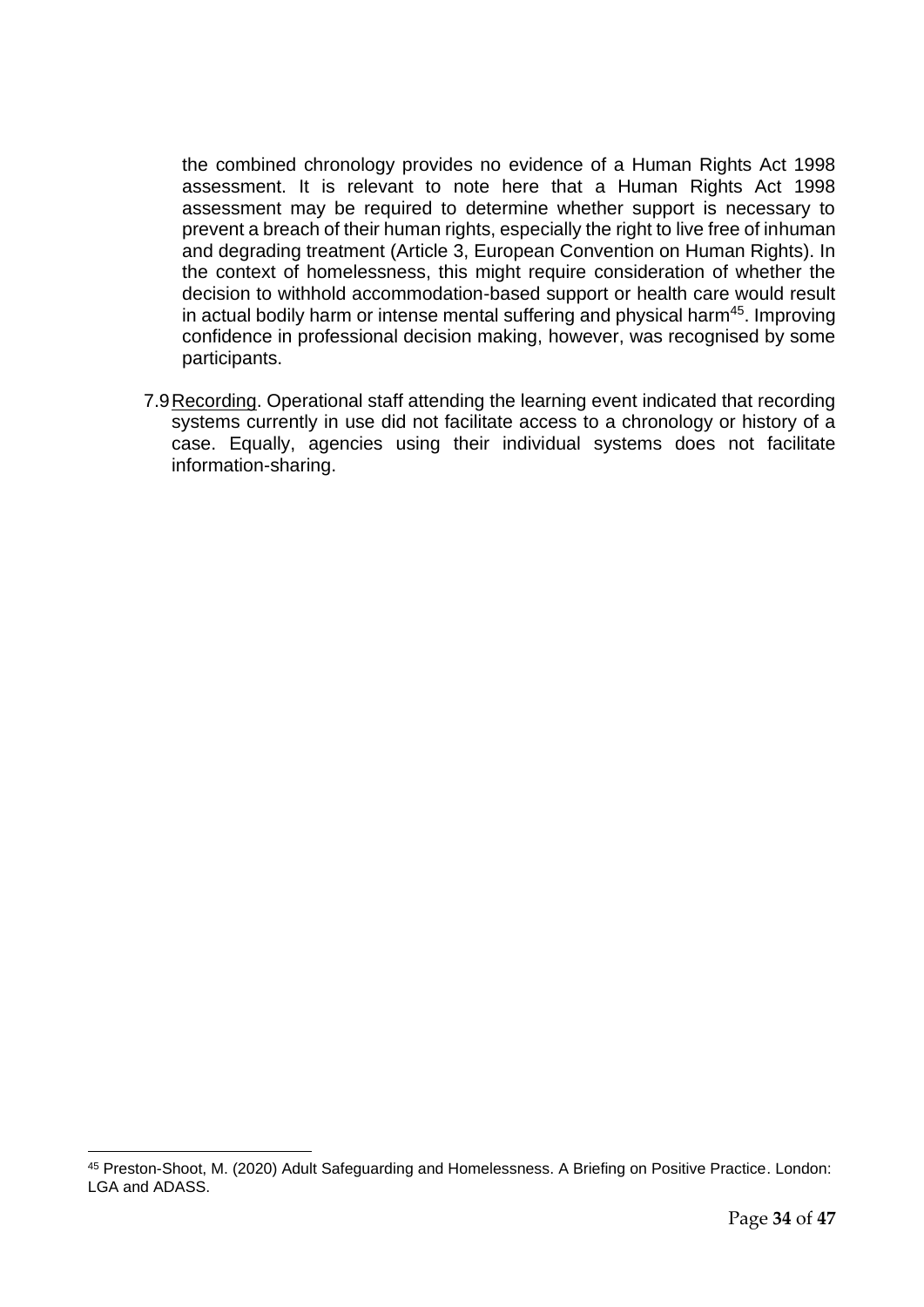#### <span id="page-34-0"></span>8. Organisations around the Team

- 8.1. Oxfordshire County Council is a two-tier authority. There are five district councils. In the learning event with commissioners and senior strategic managers, there were references to the complex dynamics between Oxford City Council and Oxfordshire County Council, and between all the District Councils and the County Council with respect to ownership of 'homelessness' as a shared responsibility. Observations such as "a whole system is not in place" and "cohesiveness is not there" capture the concerns about the absence of, and need for, a county-wide strategy. There had been, it was suggested, a history of fragmentation and retrenchment.
- 8.2. It was suggested that the County Council had pulled back from being the principal commissioner of supported housing, and from its statutory responsibilities regarding homelessness, and that a joint pooled budget was needed involving not just the councils but also the clinical commissioning group. This suggestion was accompanied by a plea for greater integration and strategic leadership.
- 8.3. Operational staff in their learning event also observed that strategically organisations needed to "buy into a model". It was observed that the priorities for housing, adult social care and health were, currently, all different. There was an absence of strategic agreement. These observations mirror the evidence-base regarding strategic leadership and agreements (section 5.6.1). Research<sup>46</sup> has also highlighted the importance of local leadership modeling positive relationships and effective partnership working. OSAB has a statutory mandate for holding senior leaders to account for how they propose to improve the health, social wellbeing and housing situation of people experiencing multiple exclusion homelessness.
- 8.4. The evidence-base also refers to commissioning issues (section 5.5.3). Here too the learning event with commissioners and strategic managers was critically reflective. Thus, access to dual diagnosis provision and to mental health services for people in the homeless pathway were described as "very difficult". Although a homeless pathway exists, it was unclear whether there was agreement about which agencies were responsible for commissioning aspects of the provision. It was suggested that the focus had been on service provision at the point of crisis and that there was a need to focus more on services to achieve and maintain recovery. Further there were concerns regarding the way in which services were commissioned, which was that they were often time limited. OSAB has a statutory mandate to seek reassurance that, in order to prevent and to safeguard people from abuse and neglect, commissioners are responding effectively to meeting the needs of people experiencing homelessness. Research<sup>47</sup> strongly

<sup>46</sup> Cream, J., Fenney, D., Williams, E., Baylis, A., Dahir, S. and Wyatt, H. (2020) *Delivering Health and Care for People who Sleep Rough: Going Above and Beyond*. London: King's Fund.

<sup>47</sup> Cream, J., Fenney, D., Williams, E., Baylis, A., Dahir, S. and Wyatt, H. (2020) *Delivering Health and Care for People who Sleep Rough: Going Above and Beyond*. London: King's Fund. Weal, R. (2020) *Knocked*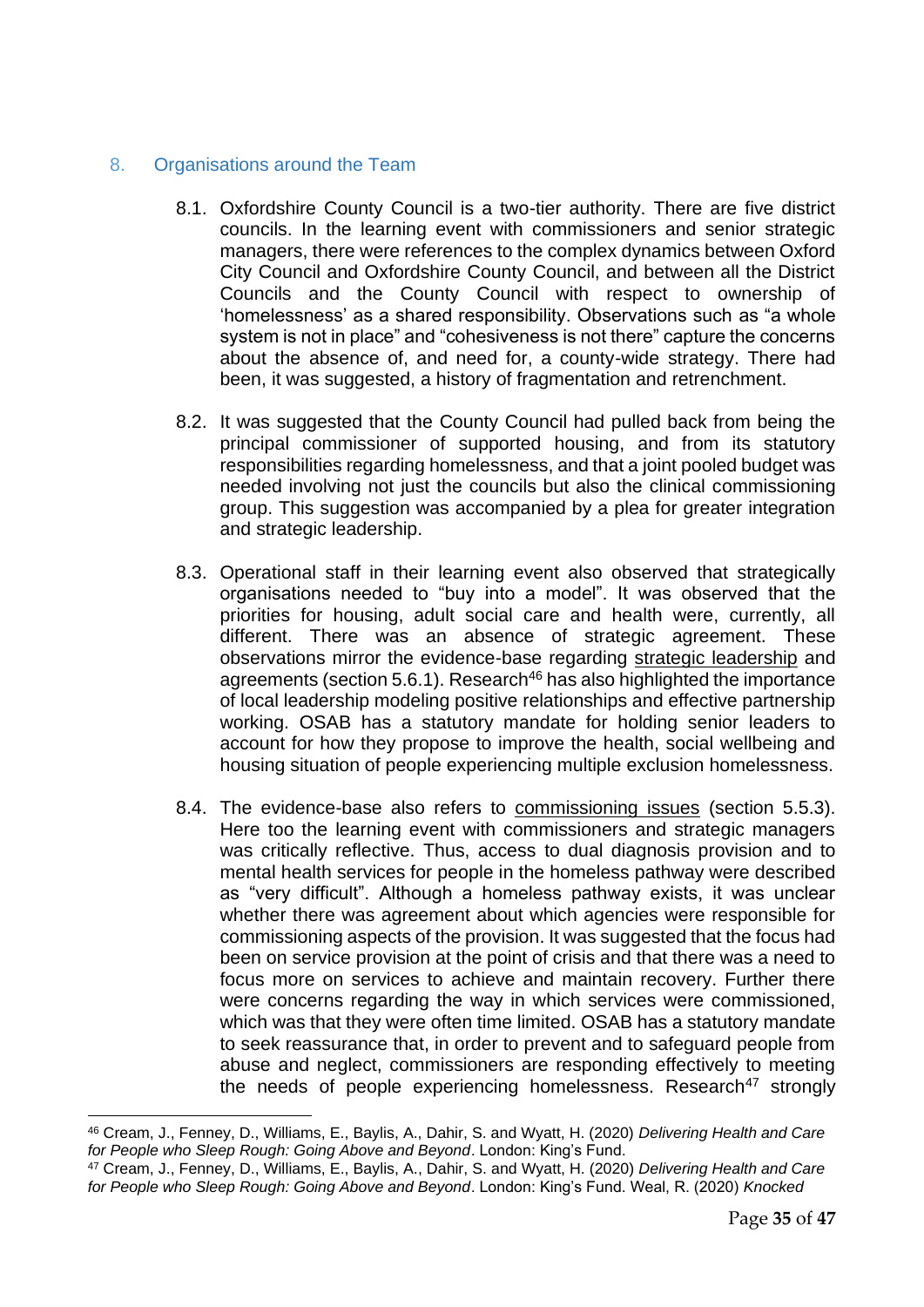recommends new commissioning approaches that deliver integrated provision and a greater number of specialist multi-disciplinary services.

- 8.4.1. The appropriateness of a review of what services are being commissioned emerges also from the interviews with relatives. Adult U's sister was clear that persistence would have been necessary because Adult U was disinclined to seek support. The father of Adult P related how his son would sometimes call him in the middle of the night asking for help but there seemed to be no duty support arrangements. He said that it would have been helpful to know where to refer him to for some local help – someone on the end of a phone. What the relatives are pointing to and reinforcing is the need to ensure that there are flexible and proactive approaches to support and outreach for people who misuse substances and/or are homeless.
- 8.5. As often in appreciative inquiries into service provision, there was recognition of the increasing levels of need and complexity being managed by statutory and third sector agencies, where staff may not have the skills to support people, alongside concerns about the quality of supported accommodation, staff turnover, and gaps in data about people who are either street homeless or living in supported accommodation. Concern about the quality of accommodation also emerged from the case narratives, with past experiences of hostel and temporary accommodation sometimes acting as a deterrent for individuals wanting some form of housing. There were concerns about flooding adult safeguarding services with referrals. This concern has also been reported in research studies<sup>48</sup>. Housing provision with the right support was described as 'variable', for example shortages of resources with 24 hour staffing for people under 65, or 'wrap around' support was identified. A shortage of resources also emerged from some of the case narratives, especially regarding accommodation options and the use of "sit up" provision.
- 8.6. Operational staff who attended a learning event bemoaned the dismantling of the Supporting People programme, reporting its negative impact with loss of provision and increased silo working. Research supports this reported experience. Reducing support for people to help them maintain tenancies<sup>49</sup> and changes in Housing Benefit have rendered some people homeless<sup>50</sup>. They reported gaps in service provision, for example the lack of emergency beds for people who are homeless, resulting in hospital discharge to no

*Back: How a Failure to Support people Sleeping Rough with Drug and Alcohol Problems is Costing Lives*. London: St Mungo's.

<sup>48</sup> Mason, K., Cornes, M., Dobson, R., Meakin, A., Ornelas, B. and Whiteford, M. (2017/18) 'Multiple exclusion homelessness and adult social care in England: exploring the challenges through a researcherpractitioner partnership.' *Research, Policy and Planning*, 33 (1), 3-14.

<sup>&</sup>lt;sup>49</sup> Pleace, N. (2013) Measuring the Impact of Supporting People: A Scoping Review. Cardiff: Welsh Assembly Government

<sup>50</sup> The Impact of Welfare Reform on Homelessness in London. Undated report, accessed 23rd August 2020 at [https://www.london.gov.uk](https://www.london.gov.uk/)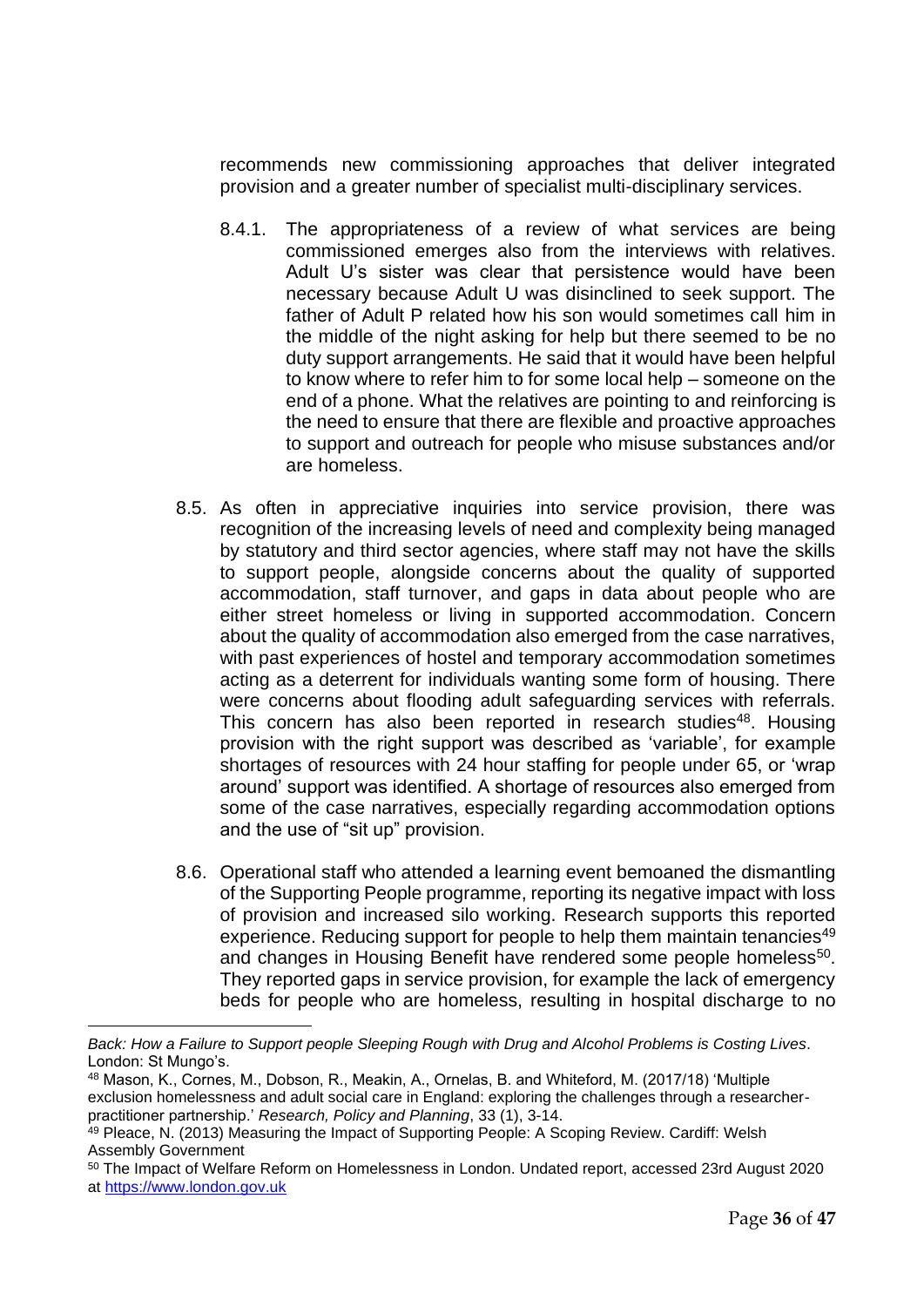fixed abode. They suggested that it was not just accommodation of different types that was required but also wrap-around integrated support provision.

- 8.7. Workforce and workplace development are other components of this part of the evidence-base (section 5.5.5). At the learning event with commissioners and strategic managers it was suggested that staff in some sectors lacked confidence in presenting assessments of need to statutory services and did not necessarily understand the criteria for accessing provision and triggering statutory duties. Participants also recognised that much, perhaps too much, was expected from staff across the statutory and third sectors in relation to skilled assessments of people with complex needs and comorbidities. There was reference to a design fault in the system, namely front-line staff often being the least experienced and lowest paid members of the workforce. These observations were echoed in the operational staff learning event, namely expecting staff, often with limited training, to deliver very specialist services.
	- 8.7.1. Operational staff attending a learning event also referred to workforce development, particularly training to develop assessment skills and also appreciation of agencies' roles and responsibilities which, they felt, would increase the confidence of staff in the third sector, especially to challenge decisions taken by statutory services. There were references to the need to improve levels of staff competence and salary at the learning event.
	- 8.7.2. Those commissioners and senior managers at the afternoon workshop also appreciated that the emotional impact on staff of working with people experiencing multiple exclusion homelessness could be significant and that there was a need to support practitioners (section 5.5.1 of the evidence-base) and improve their status.
- 8.8. The evidence-base also advises use of risk assessment templates (section 5.5.4). Senior managers and commissioners suggested that, whilst risk assessment tools were available, they were not being used and there was no standardisation of risks. They advised that risk assessment tools should be revisited, publicised and promoted, especially as there appeared in their view to be differences of understanding regarding "vulnerability", as they do not appear to be used consistently. Operational staff also commented on the lack of standardised risk assessment and risk management plans and approaches.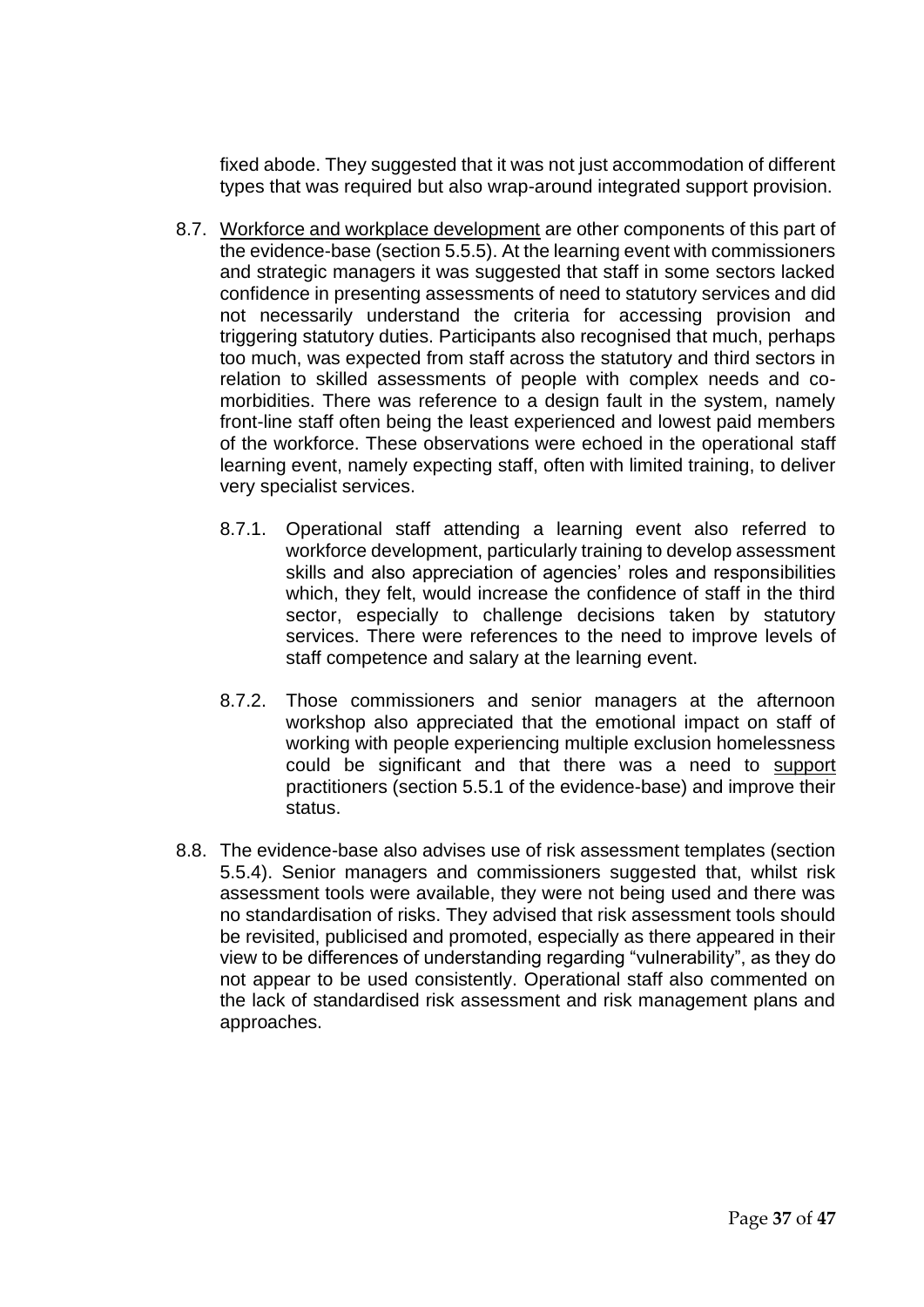#### <span id="page-37-0"></span>9. Governance

- 9.1. Operational staff suggested that OSAB should take the lead in setting standards for commissioning, service provision and practice with respect to people who experience multiple exclusion homelessness. Commissioners and senior managers also observed that leadership was required at all levels, including from OSAB which should be using its statutory mandate<sup>51</sup> to hold District Councils and the County Council to account for how adults experiencing multiple exclusion homelessness are safeguarded. The OSAB could also seek to influence the culture of the multi-agency partnership towards more of a "no wrong door" approach since they perceived that multiple exclusion homelessness was not uniformly seen as an adult safeguarding issue and as "everyone's responsibility".
- 9.2. Getting the governance right is important. Clearly the SAB holds the statutory mandate for governance of adult safeguarding. However, there is no one model for where governance of multiple exclusion homelessness might reside – the SAB, Health and Wellbeing Board, countywide Community Safety Partnership group or Homelessness Reduction Board may all be appropriate choices for 'holding the ring', for providing strategic leadership and holding partners to account. What works may vary depending on local government structures. Thus, a governance conversation is needed, inclusive of elected members, partnership and board chairs and strategic leaders, where agreement is reached on a common and shared vision, alongside roles and responsibilities for assuring the quality of policies, procedures and practice. Whatever governance arrangements are agreed locally, they must be able to hold relevant organisations and system leaders to account for delivering strategic objectives and service improvement<sup>52</sup>. The OSAB should initiate that governance conversation.
	- 9.2.1. It has been suggested to the independent reviewers that hitherto no-one (partnership/body) in Oxfordshire has taken responsibility for homelessness in terms of governance and strategic oversight. What would be unacceptable would be for such a position to continue. As has been expressed to the independent reviewers, "if not OSAB, then who?" That question must be answered.
- 9.3. This thematic review has been commissioned by OSAB using its mandate in Section 44 Care Act 2014.The OSAB with its partner agencies should now consider its approach to reviews of cases involving people experiencing homelessness, especially those that appear not to meet the criteria for a mandatory review under Section 44. Haringey SAB has

<sup>51</sup> Section 43, Care Act 2014.

<sup>52</sup> Preston-Shoot, M. (2020) Adult Safeguarding and Homelessness. A Briefing on Positive Practice. London: LGA and ADASS.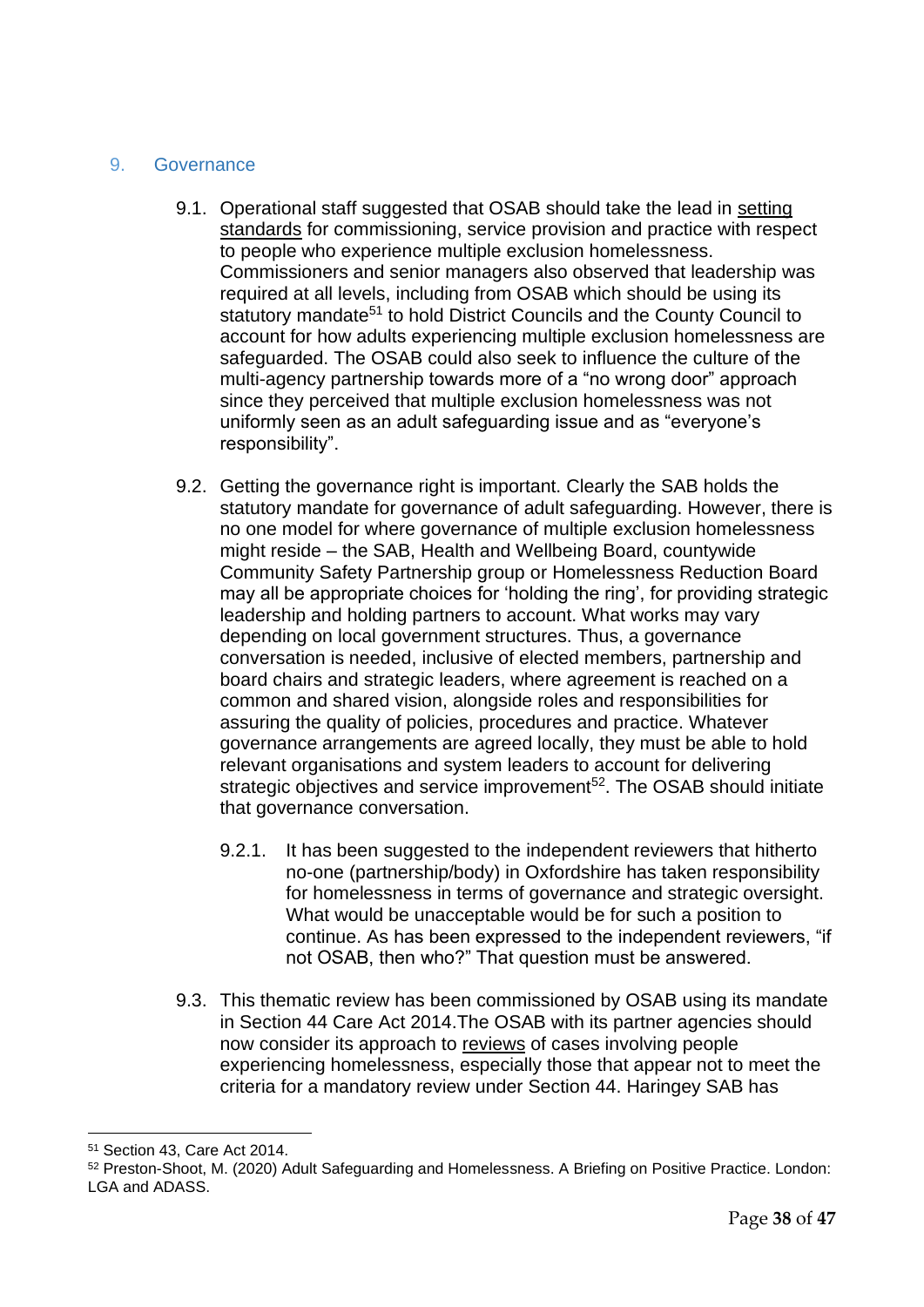supported the development of homelessness fatality reviews.<sup>53</sup> As with SARs the focus is on implementing learning, for example on making safeguarding pathways and high risk panels more accessible, and providing staff development opportunities on safeguarding and relevant law. As with SARs, fatality reviews remind managers and practitioners of the importance of relationships in people's lives and also of the impact on staff of fatalities, whether or not they were directly involved in the case. This would be one response to the call<sup>54</sup> for a review of every death of an individual while sleeping rough or in emergency accommodation.

9.4. Recommendations (sections 12.1.1 and 12.1.4) reflect the observations on governance and OSAB's statutory responsibilities referred to above.

<sup>53</sup> Presentation by Gill Taylor (2019) Homelessness Fatality Review. Reported in Preston-Shoot, M. (2020) Adult Safeguarding and Homelessness. A Briefing on Positive Practice. London: LGA and ADASS. <sup>54</sup> Weal, R. (2020) *Knocked Back: How a Failure to Support people Sleeping Rough with Drug and Alcohol Problems is Costing Lives*. London: St Mungo's.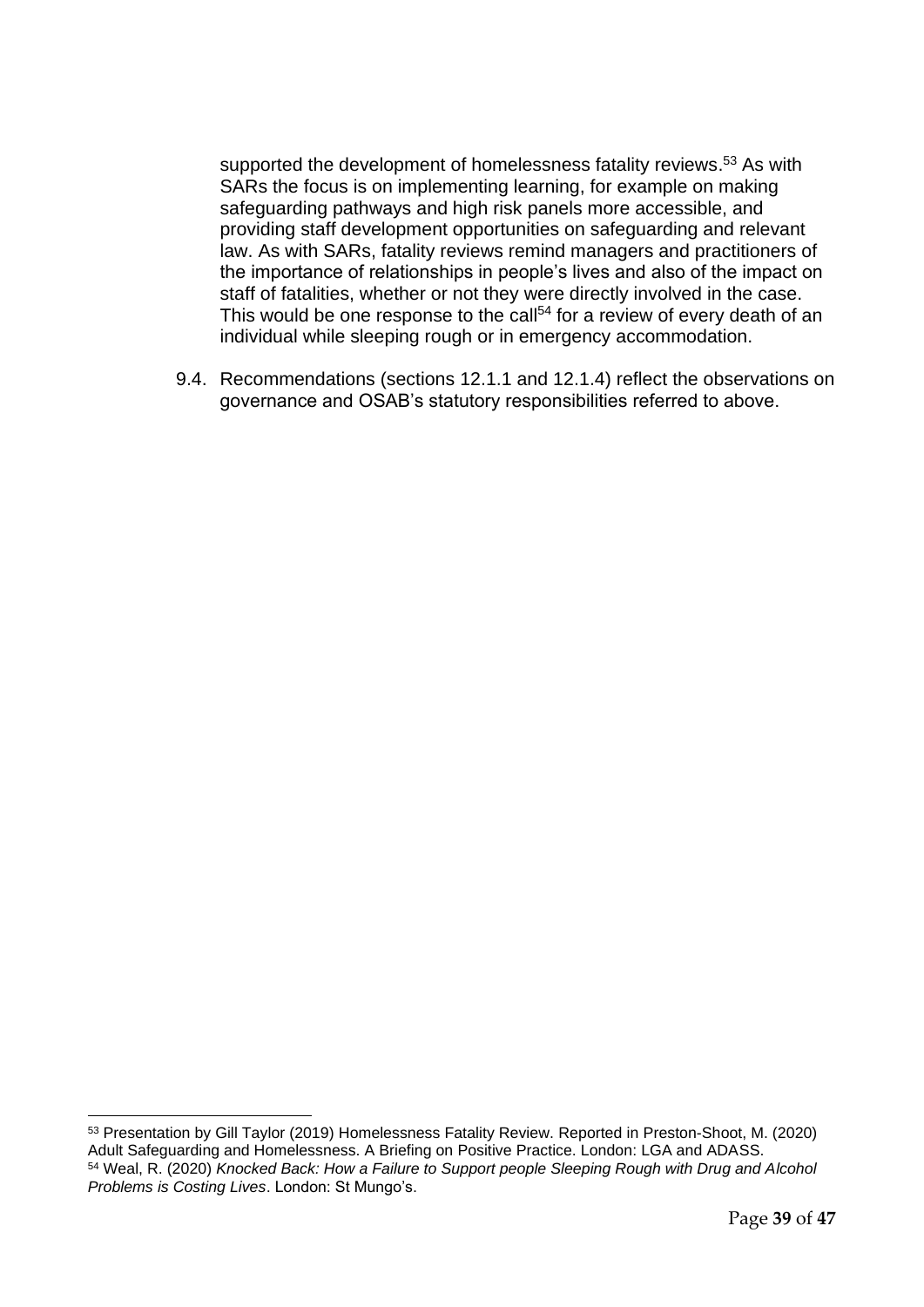## <span id="page-39-0"></span>10. Connecting Learning - Other Safeguarding Adult Reviews

- 10.1.There are clear parallels between the findings of this thematic review and learning available from SARs commissioned and completed by other SABs. It is incumbent on all SABs to learn and to implement in policy and practice the lessons gleaned from reviews, irrespective of by whom they have been commissioned. This is central to each SAB's statutory mandate to oversee and hold partners to account for the quality, responsiveness and effectiveness of adult safeguarding services.
- 10.2.There are three women whose cases have been included in this thematic review. In one analysis of SARs<sup>55</sup> only one case involved a woman, who was in a permanent tenancy at the time of her death but who had experienced homelessness alongside physical and mental ill-health. Another review<sup>56</sup> of a woman with experience of homelessness, domestic abuse and substance misuse expresses concern regarding decisions by Adult Social Care not to assess for care and support needs, and not to invoke safeguarding procedures to facilitate multi-agency risk and safety planning. It criticises too the absence of psychological support or rehabilitation to address her mental health needs because she was not drug free. It concludes with recommendations that focus on information-sharing, use of multi-agency meetings and high risk panels, support for victims of domestic abuse, safety plans for high risk cases and provision of supported accommodation for people who want to recover from substance misuse.
- 10.3. Another thematic review<sup>57</sup> focused on two women who experienced multiple exclusion homeless. It found that repetitive patterns of behaviour were not addressed and thorough mental capacity assessments, including of executive decision-making, were missing. Substance misuse was not recognised as a form of self-neglect and the drivers of alcohol and/or drug use were not appreciated. There was an absence of case coordination and of multi-agency meetings, and there were gaps in provision and wrap-around support. There appeared to be difficulties accessing personalised support through Adult Social Care and the interface between use of the Care Act 2014 and housing legislation appeared tenuous. There appeared to be need for a clearer homeless pathway from secondary care settings. This thematic review concluded with recommendations for developing and using a self-neglect procedure, and a clear pathway for multi-agency risk management meetings. Guidance was recommended for effective practice with people experiencing multiple exclusion homelessness, including access to mental health provision and trauma-informed practice. Similar themes will be explored in this thematic review.
- 10.4. Research<sup>58</sup> has found that the causes of homelessness are multi-faceted and impact differently on men and women. Routes into homelessness can have a gendered

<sup>55</sup> Martineau, S., Cornes, M., Manthorpe, J., Ornelas, B. and Fuller, J. (2019) *Safeguarding, Homelessness and Rough Sleeping: An Analysis of Safeguarding Adult Reviews*. London: Kings College London. <sup>56</sup> Bexley Safeguarding Adults Board (2019) *AB: Safeguarding Adult Review*.

<sup>57</sup> Tower Hamlets Safeguarding Adults Board (2020) Ms H and Ms I: Thematic Safeguarding Adults Review. <sup>58</sup> Cameron, A., Abrahams, H., Morgan, K., Williamson, E. and Henry, L. (2016) 'From pillar to post:

homeless women's experiences of social care.' *Health and Social Care in the Community*, 24 93), 345-352.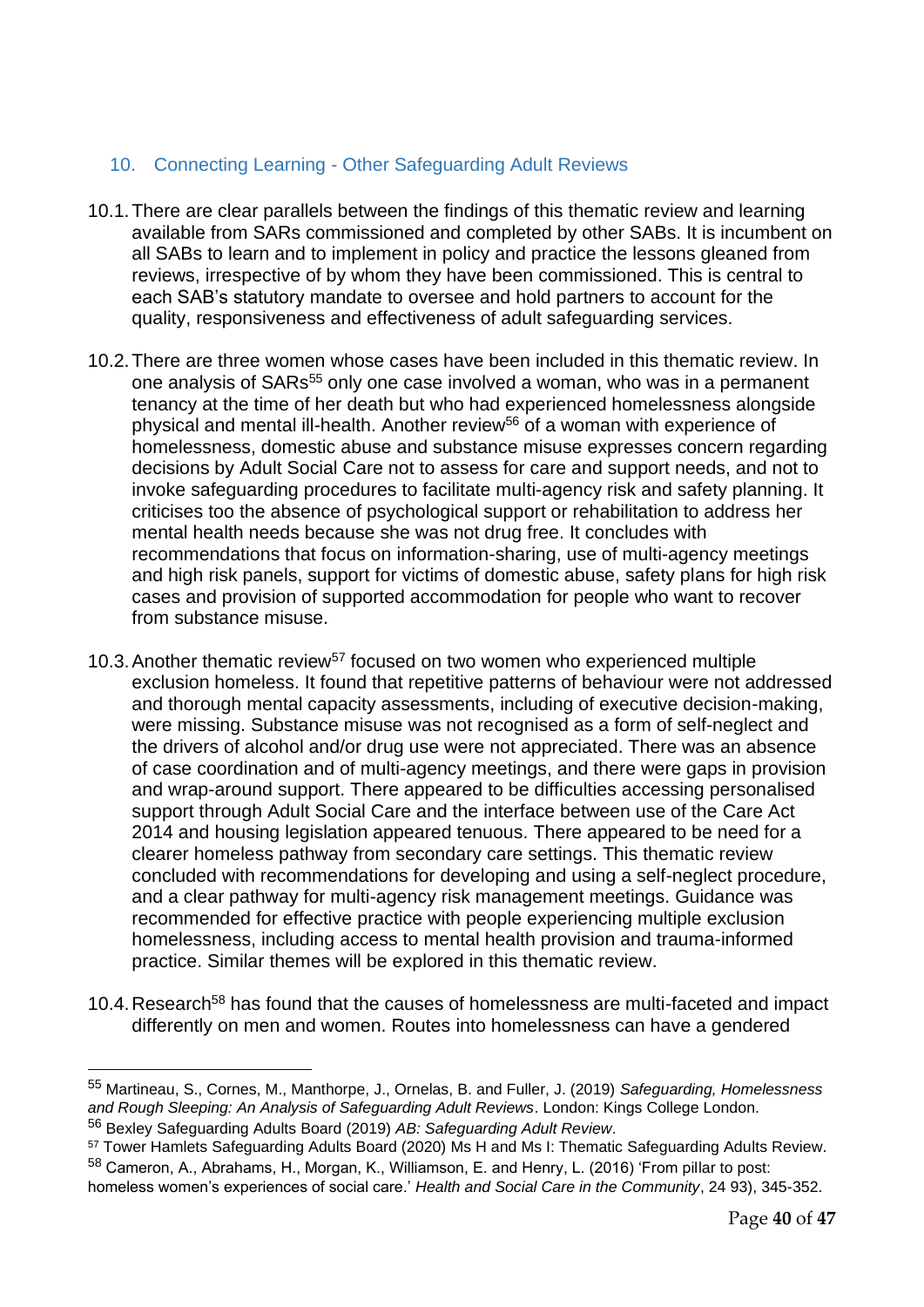dimension, founded in abuse and violence in close relationships. Support is often fragmented, available across separate agencies, with budget cuts intensifying this picture. The research has found positive appreciation of keyworker and women only provision but frustration at having to engage with multiple services at the same time and with provision that was not personalised to their needs. Adverse childhood experiences have resulted in women who are homeless experiencing a complex range of social and health needs and their situation exposes them to risk of further abuse.

10.5. A thematic analysis of SARs where alcohol abuse was significant<sup>59</sup> has clear resonance for OSAB and its partners. That analysis concluded that alcohol abuse was poorly managed. Those people who were dependent on alcohol had complex needs, which included mental health problems, chronic physical conditions, selfneglect and past trauma. They were at significant risk of exploitation by others and, when not homeless, were often living in unfit conditions. Assertive outreach services were often not available but were essential for people who were lacking motivation and/or whose chaotic lives meant that they found it difficult to respond to the expectations of services. The analysis observed that services were often failing to cope with that complexity, with disputes about how to ensure that services engaged with someone's co-morbidities rather than passing the buck.

<sup>59</sup> Alcohol Change UK (2019) *Learning from Tragedies: An Analysis of Alcohol-Related Safeguarding Adult Reviews Published in 2017*. London: Alcohol Change UK.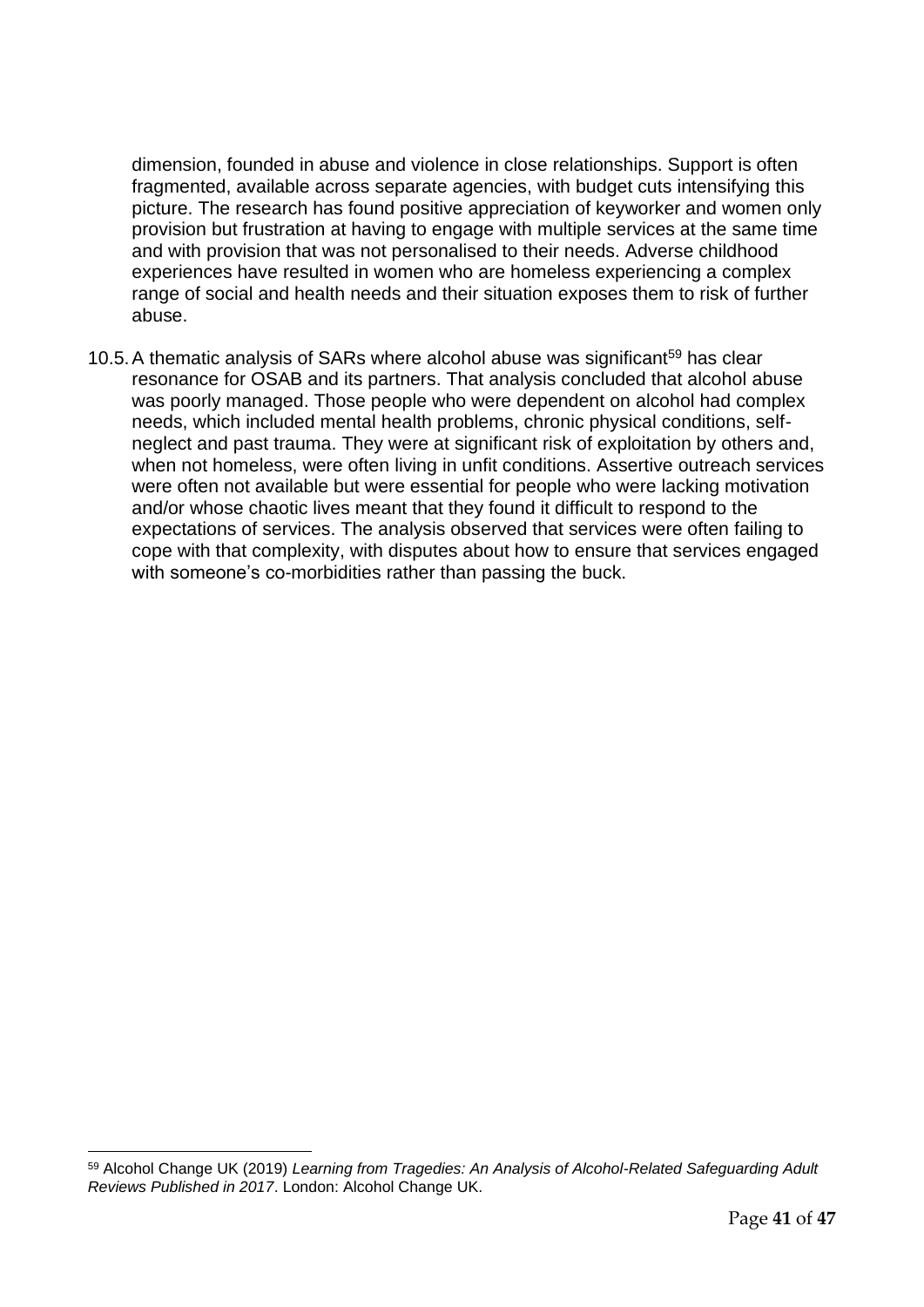## <span id="page-41-0"></span>11. Revisiting the Terms of Reference

- 11.1.Policies pursued by central government have clearly made the challenge of ending rough sleeping more difficult. Two, in particular, were raised in the meetings with operational staff and strategic managers. Firstly, concerns were expressed regarding the lack of regulation of housing support services leading to variable quality and practice. Poor quality hostels, 'unsafe' and 'dirty', were cited as a factor affecting people moving into them.Secondly, a further theme that emerged from the chronologies and workshops was how EU nationals and other people who have no recourse to public funds were 'falling through the net'. It was suggested that there should be a clearer policy towards EU clients as the interpretation of 'local connection' was described as 'discriminatory.'
- 11.2.Other SARs, including thematic reviews of people experiencing multiple exclusion homelessness<sup>60</sup>, have pinpointed policies on universal credit, financial austerity and social housing as having a negative impact on the ability of local authorities and their partner agencies to combat homelessness.
	- 11.2.1. The father of Adult P was firm in his view that his son had been coping well in a one bedroom flat on Housing Benefit (HB) after losing his job when the HB changes came in regarding single people (support threshold move from 25 to 35 years). This policy change is what made him homeless and he started sleeping rough in Oxford.
- 11.3.The same reviews have also suggested that consideration should be given to the creation of civil containment powers where a person has lost capacity due to substance misuse and addiction, with their selfdetermination compromised due to behavioural compulsion, in order to promote their wellbeing and future autonomy. The argument for such powers rests on the basis that the Mental Health Act 1983 and Mental Health Act 2007 explicitly exclude dependence on alcohol and/or drugs as disorders or disabilities of mind for the purposes of that legislation. The Acts cannot be used simply because an individual has an addiction.
- 11.4.A similar critique has been offered in an Oxfordshire public health research report<sup>61</sup>. Acknowledging that prevention is a broad and complex issue, it observes that it is shaped particularly by the availability of appropriate affordable housing, the unequal distribution of wealth, the strength of communities and the accessibility of appropriate services.
- 11.5.Clearly what SABs can accomplish locally with respect to counteracting

<sup>60</sup> Tower Hamlets SAB (2020) *Thematic Review: Ms H and Ms I*. Manchester SAB (2020) *Thematic Review: Homelessness.*

<sup>61</sup> Ghinai, I. (2019) *A Health Needs Assessment of the Adult Street Homeless Population in Oxfordshire*. Oxfordshire County Council.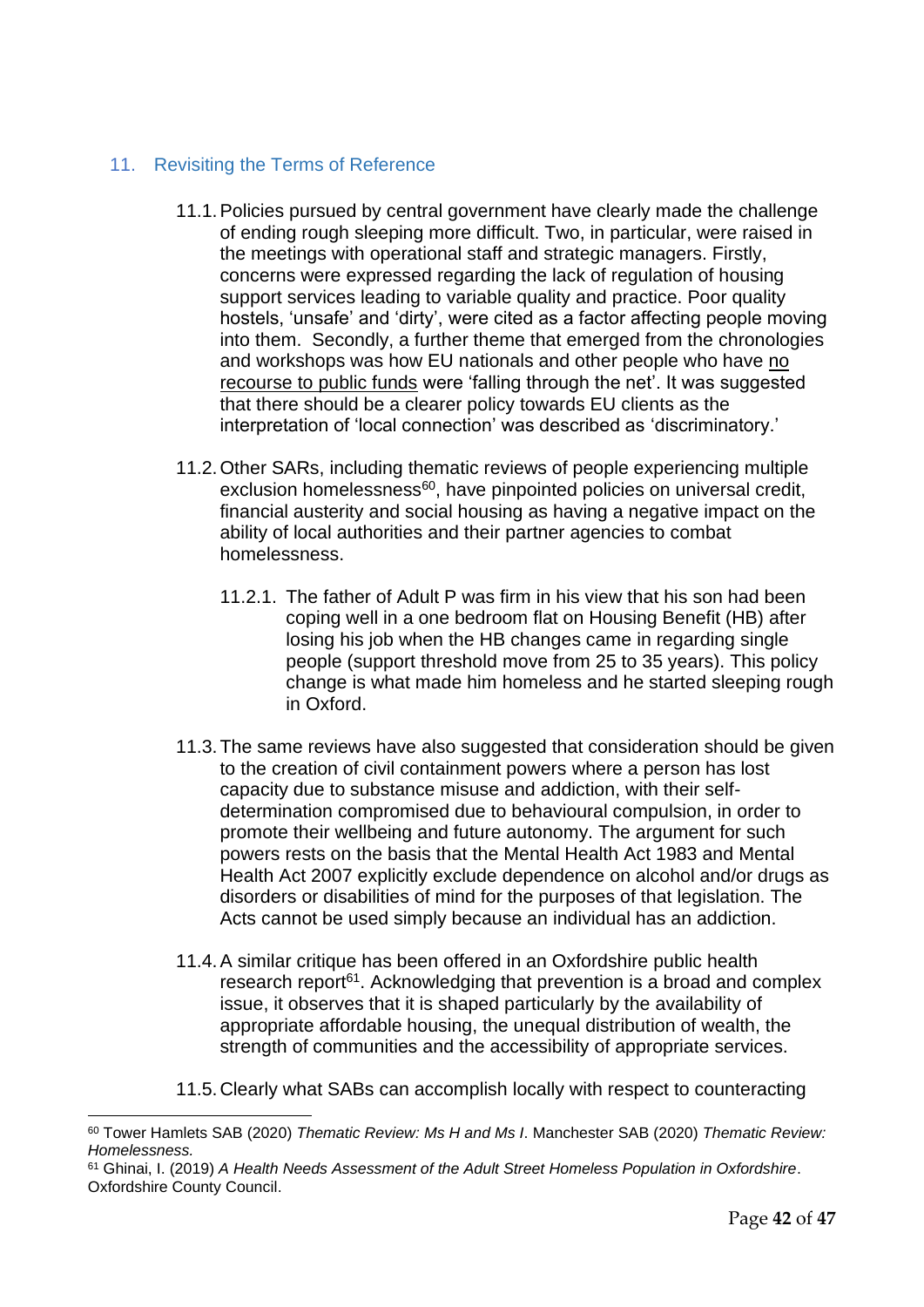multiple exclusion homelessness will be impacted by central government policies. Thus, OSAB may choose to join with other SABs in making the case for more integrated policy-making across relevant government departments. As recent research<sup>62</sup> has recommended, relevant government departments need to build positive examples of crossdepartmental working, and to ensure that funding is increased for public health and specifically for drug and alcohol services<sup>63</sup>.

- 11.6.Findings with respect to the terms of reference for this thematic review are now summarised below.
	- 11.6.1. Work with adults who self-neglect the OSAB has published policies and procedures relating to self-neglect but these are not fully embedded in practice and do not refer to people experiencing multiple exclusion homelessness.
	- 11.6.2. Responses to adults with multiple needs increasingly, as exemplified by the nine narratives within this thematic review, adults are presenting with a complex set of needs. Commissioners and providers could usefully engage in continuing conversations to identify gaps in provision and to address barriers that obstruct integrated care.
		- 11.6.2.1. An Oxfordshire public health research report offers similar conclusions<sup>64</sup>. For example, it observes that services for people with very complicated needs are concentrated mainly in Oxford City and recommends that commissioners aim to build provision elsewhere.
	- 11.6.3. Responses when adults are homeless the OSAB might work with partner agencies and other partnership bodies to encapsulate how in Oxfordshire the evidence base for positive practice, as identified in this thematic review, will be implemented. In order for a homelessness pathway to be fully effective, partner agencies need to work together to identify current facilitators and barriers with respect to implementing the evidence-base. Where barriers are found, an action plan is indicated to address them. Barriers may include how complex co-morbidities are understood and managed currently; an absence of an integrated housing, health and care response to need; inflexible referral criteria and thresholds for services, and resource shortfalls and gaps.

<sup>62</sup> Cream, J., Fenney, D., Williams, E., Baylis, A., Dahir, S. and Wyatt, H. (2020) *Delivering Health and Care for People who Sleep Rough: Going Above and Beyond*. London: King's Fund.

<sup>63</sup> Weal, R. (2020) *Knocked Back: How a Failure to Support people Sleeping Rough with Drug and Alcohol Problems is Costing Lives*. London: St Mungo's.

<sup>64</sup> Ghinai, I. (2019) *A Health Needs Assessment of the Adult Street Homeless Population in Oxfordshire*. Oxfordshire County Council.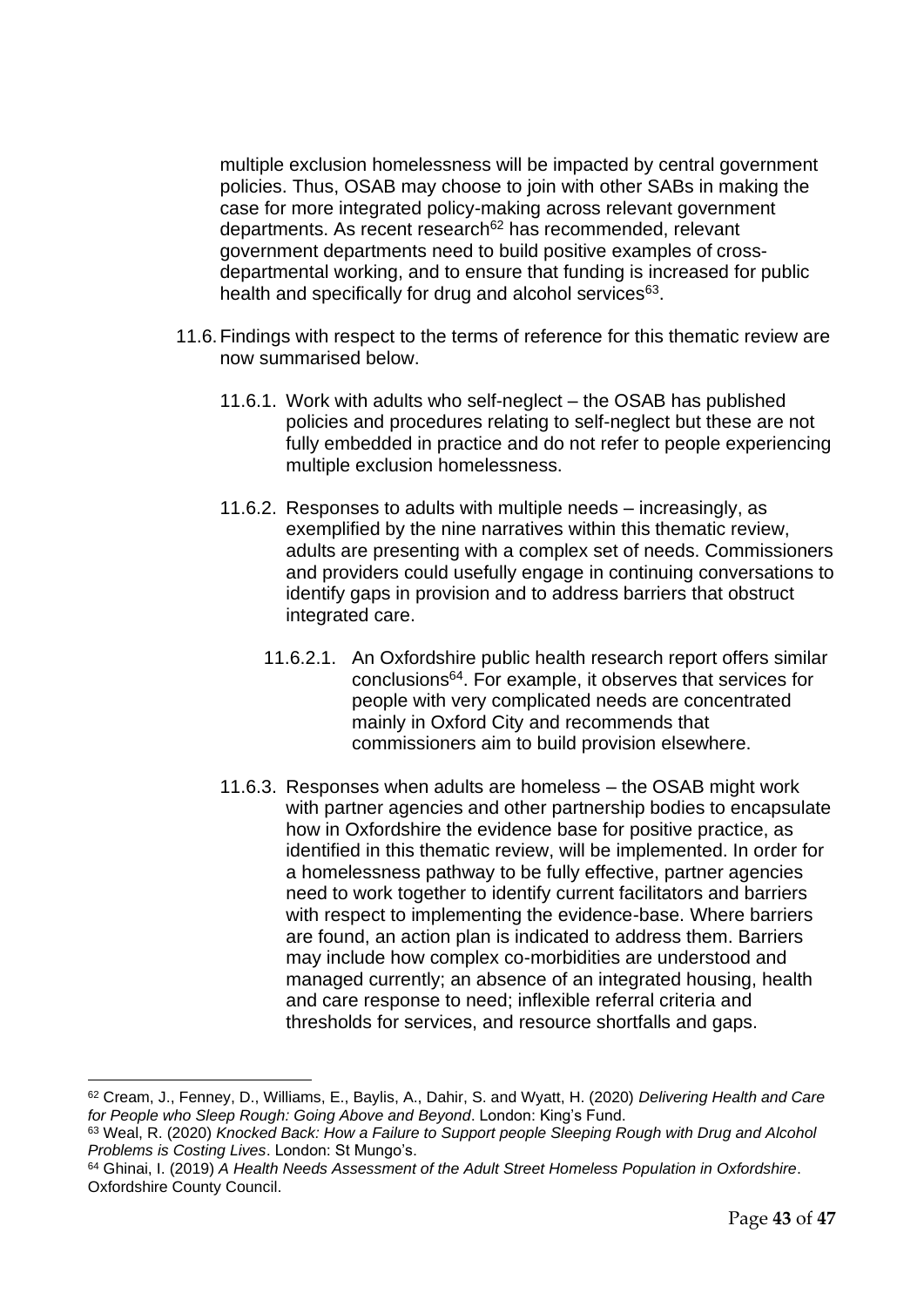- 11.6.3.1. A similar conclusion was reached in an Oxfordshire public health research report<sup>65</sup>. It found some positive practice when reviewing services to meet the health needs of people experiencing homelessness in Oxfordshire, citing particularly provision for people with substance misuse issues, primary care in Oxford City and secondary care in Oxfordshire's largest hospital. However, it observed that data was patchy, with shortcomings therefore in evidencebased policy development.
- 11.6.4. Assessment of mental capacity the impact of trauma and adverse (childhood) experiences, and of prolonged substance misuse, on mental capacity, and especially executive decisionmaking, needs to be better understood in order to effectively safeguard people who experience multiple exclusion homelessness.
- 11.6.5. Assessment of risks OSAB with partner agencies could draw on risk assessment templates to help practitioners identify and manage the likelihood and significance of different risks associated with self-neglect and multiple exclusion homelessness.
- 11.6.6. Assessment of care and support needs the duties and powers in the Care Act 2014 need to be considered with respect to individuals who self-neglect and/or experience multiple exclusion homelessness.
- 11.6.7. Partnership and collaborative working there is evidence of effective liaison in some cases but it is variable rather than fully embedded. Further work is necessary to embed multi-agency risk management meetings in everyday practice alongside integrated commissioning, confident information-sharing and collaborative problem-solving. At a strategic level, joint and collaborative leadership, including County and District Councils, could be enhanced.
	- 11.6.7.1. A public health research report for Oxfordshire<sup>66</sup> also concluded that there was room for improvement in partnership working. It comments approvingly on examples of collaboration between GPs and street outreach practitioners and between substance misuse and mental health workers but concluded that an enhanced level of multi-disciplinary working was required and specifically recommended the use of multi-disciplinary

<sup>65</sup> Ghinai, I. (2019) *A Health Needs Assessment of the Adult Street Homeless Population in Oxfordshire*. Oxfordshire County Council.

<sup>66</sup> Ghinai, I. (2019) *A Health Needs Assessment of the Adult Street Homeless Population in Oxfordshire*. Oxfordshire County Council.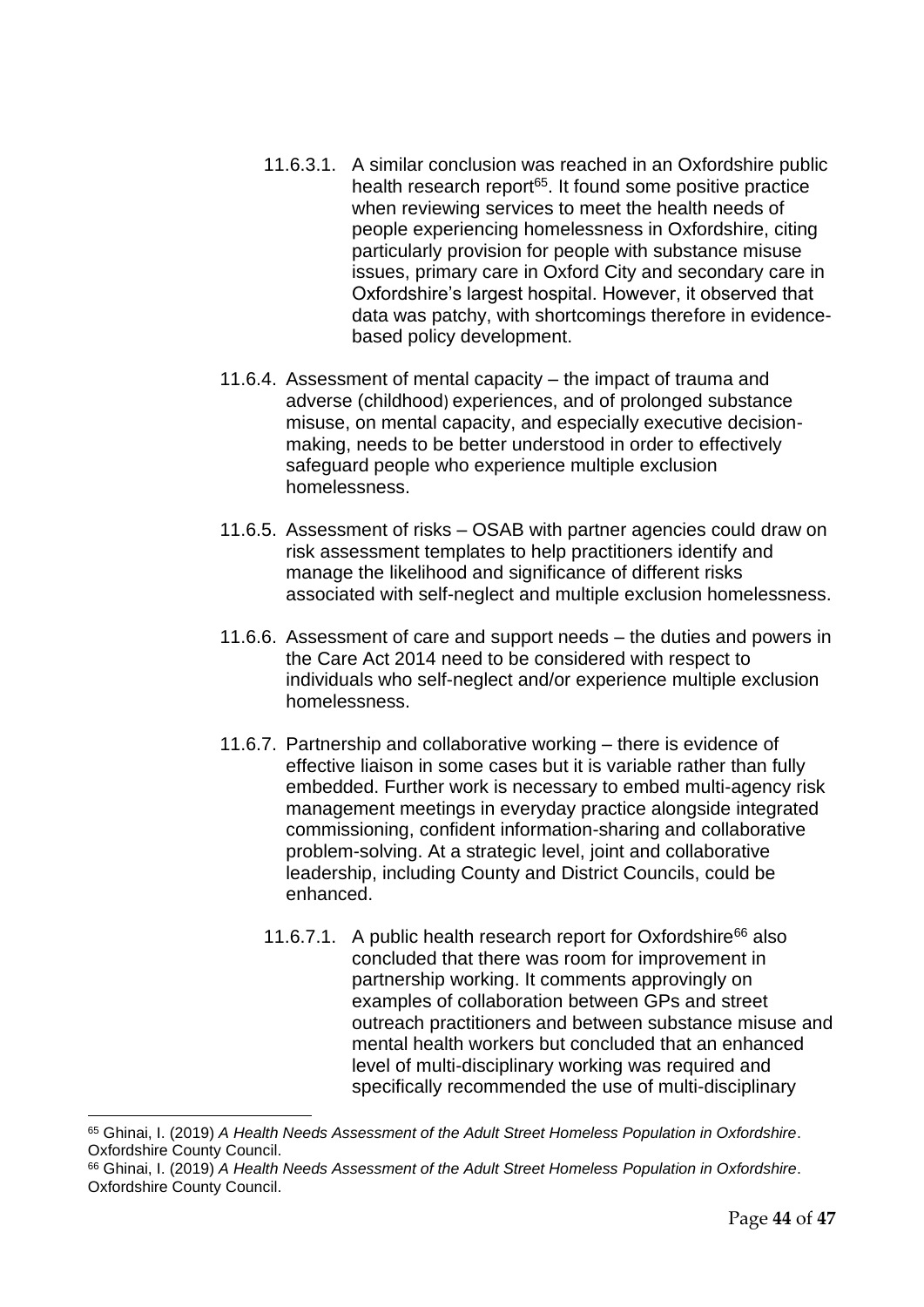case conferences. As found in this thematic review also, it observed that people who were homeless were sometimes discharged from hospital before being linked into appropriate services and recommended greater partnership working between housing officers and clinicians.

- 11.6.8. Assessment of practice against the evidence-base there is, as this thematic review has highlighted, an evidence-base for positive practice with respect to adults who self-neglect and/or experience multiple exclusion homelessness. Recent research<sup>67</sup> has captured this evidence succinctly in five shared principles – find and engage people, build and support the workforce to go beyond existing service limitations, prioritise relationships, tailor local responses to people sleeping rough and, finally, use the full power of commissioning. Practice and management of practice in the nine cases included in this review did not fully conform to all the components of the evidence-base.
	- 11.6.8.1. Assessment of need and using commissioning to develop service provision also featured in an Oxfordshire public health research report<sup>68</sup>. In particular it cited three areas for improvement and made recommendations accordingly. Firstly, noting that services were insufficiently targeted at people with less severe mental illness, it recommended audit of provision followed by further commissioning of mental health provision. Secondly, it noted the particular health care needs of the increasing number of women experiencing homelessness, especially surrounding sexual and reproductive health, and recommended assessment of the needs of this group. Thirdly, it concluded that the pathway from rough sleeping, through hostel accommodation, to move-on accommodation was not suitable for everyone. It recommended that Housing First be included in the recommissioning of the adult homeless pathway.

<sup>67</sup> Cream, J., Fenney, D., Williams, E., Baylis, A., Dahir, S. and Wyatt, H. (2020) *Delivering Health and Care for People who Sleep Rough: Going Above and Beyond*. London: King's Fund.

<sup>68</sup> Ghinai, I. (2019) *A Health Needs Assessment of the Adult Street Homeless Population in Oxfordshire*. Oxfordshire County Council.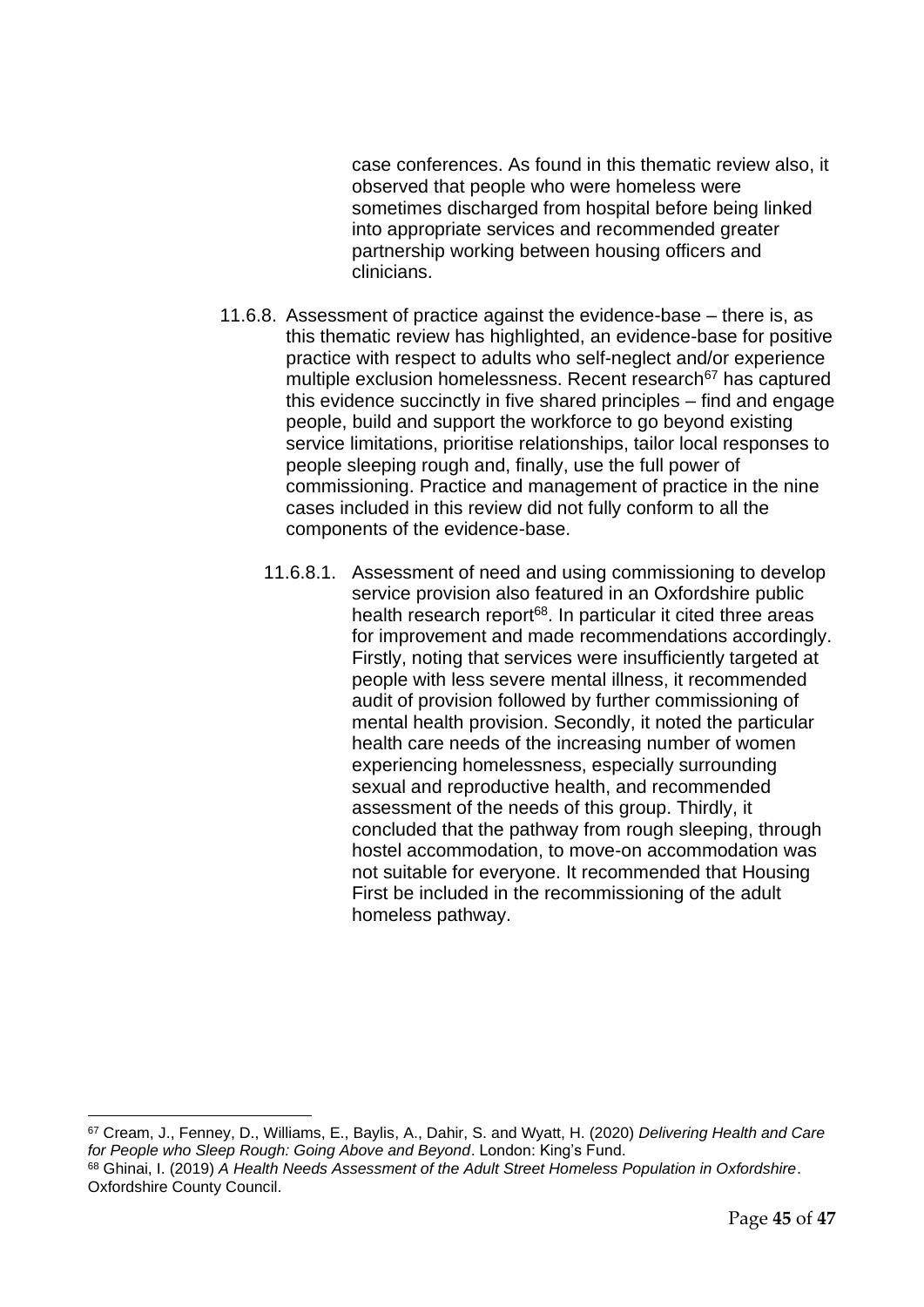#### <span id="page-45-0"></span>12. Recommendations

- 12.1.Arising from the analysis undertaken within this review, the independent reviewers recommend that the Oxfordshire Safeguarding Adults Board:
	- 12.1.1. Engages with the Health and Wellbeing Board, countywide Community Safety Partnership group, Countywide Homelessness Steering Group and local partnership arrangements for the safeguarding of children, to agree roles and responsibilities with respect to services for people experiencing multiple exclusion homelessness – undertakes to hold the 'governance conversation' (section 9.2).
	- 12.1.2. Reviews its policy and procedure on self-neglect, with reference to people who experience multiple exclusion homelessness, and subsequently ensures that all agencies disseminate the requirements and expectations to all staff so that they are consistently followed across Oxfordshire (section 7.6).
	- 12.1.3. Engages with partner agencies on developing policy and procedures for work with people experiencing multiple exclusion homelessness, to include arrangements for accessing the adult homelessness pathway (section 7.6).
	- 12.1.4. Engages with the Health and Wellbeing Board, countywide Community Safety Partnership group, and partner agencies to consider the local process to be adopted for future reviews of cases involving the deaths of people experiencing multiple exclusion homelessness (section 9.3).
	- 12.1.5. Maps current service provision for adults who self-neglect and/or have complex needs/or misuse substances and/or are homeless or threatened with homelessness and, at a summit with commissioners and providers, considers what refinements, resources and further developments are advisable in light of learning from this SAR in order to deliver an integrated and collaborative system for meeting people's complex needs (section 8.4). This summit should also review progress on the recommendations made in Oxfordshire's own health needs assessment of people experiencing street homelessness<sup>69</sup>.
	- 12.1.6. Maps current service provision for women who experience multiple exclusion homelessness, which includes domestic abuse, and reviews how children's services and adult services respond individually and work together in cases where child protection

<sup>69</sup> Ghinai, I. (2019) *A Health Needs Assessment of the Adult Street Homeless Population in Oxfordshire*. Oxfordshire County Council.